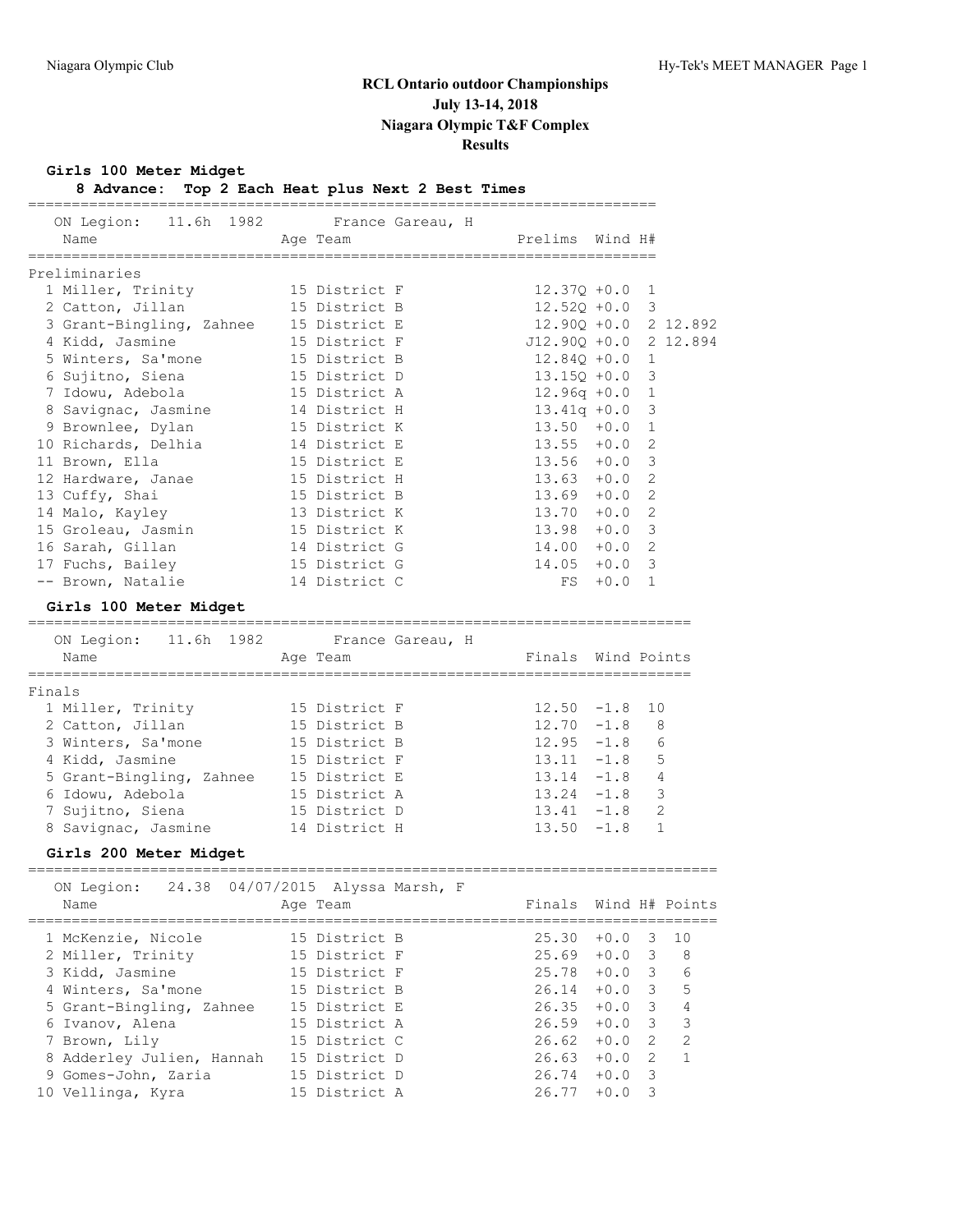### **....Girls 200 Meter Midget**

| 11 Hardware, Janae                        | 15 District H | $27.17 + 0.0$ 2 |
|-------------------------------------------|---------------|-----------------|
| 12 Rickard, Morgan                        | 13 District K | $27.37 + 0.0 1$ |
| 13 Byers, Abby                            | 14 District C | $27.60 + 0.0 2$ |
| 14 Brownlee, Dylan                        | 15 District K | $27.73 + 0.0$ 2 |
| 15 Brown, Ella                            | 15 District E | $27.94 + 0.0$ 2 |
| 16 Savignac, Jasmine                      | 14 District H | $28.00 + 0.0 1$ |
| 17 Richards, Delhia                       | 14 District E | $28.09 + 0.0 1$ |
| 18 Sarah, Gillan                          | 14 District G | $29.07 + 0.0 1$ |
| 19 Gobille-Cardona, Marisol 14 District G |               | $30.04 + 0.0 1$ |

#### **Girls 300 Meter Midget**

==========================================================================

| ON Legion: 38.92 2010 Christian Brennan, B<br>Name | Age Team      | Finals H# Points |              |                         |        |
|----------------------------------------------------|---------------|------------------|--------------|-------------------------|--------|
| 1 McKenzie, Nicole 15 District B                   |               | 40.86            |              | 3 10                    |        |
| 2 Asumang, Ella                                    | 14 District C | 41.32 2 8        |              |                         | 41.311 |
| 3 Martin, Emily                                    | 14 District E | J41.32 2 6       |              |                         | 41.313 |
| 4 Erotocritou, Andriana 15 District F              |               | 41.41 3          |              | 5                       |        |
| 5 Ivanov, Alena                                    | 15 District A | 41.46 3          |              | $\overline{4}$          |        |
| 6 Rodriques, Reyne                                 | 14 District F | $41.99$ 3        |              | $\overline{\mathbf{3}}$ |        |
| 7 Brown, Lily                                      | 15 District C | $42.24$ 2        |              | $\overline{2}$          |        |
| 8 Adderley Julien, Hannah                          | 15 District D | 42.38            | 2            | $\overline{1}$          |        |
| 9 Spencer, Fiona                                   | 15 District D | 42.76            | 2            |                         |        |
| 10 Vellinga, Kyra                                  | 15 District A | 42.91 2          |              |                         |        |
| 11 Hardware, Janae                                 | 15 District H | 43.13            | $\mathbf{1}$ |                         |        |
| 12 Rickard, Morgan                                 | 13 District K | 43.34            | $\mathbf{1}$ |                         |        |
| 13 Murrell, Avery                                  | 15 District E | 43.84            | 2            |                         |        |
| 14 Mrozewoski, Kristan 15 District H               |               | 45.34            | $\mathbf{1}$ |                         |        |
| 15 Millette, Grace                                 | 15 District K | 45.82            |              |                         |        |

### **Girls 800 Meter Midget**

==========================================================================

| ON Legion:              | 2:12.71 2010 |               | Christina Kyritis, D | Finals H# Points |                |                |
|-------------------------|--------------|---------------|----------------------|------------------|----------------|----------------|
| Name                    |              | Age Team      |                      |                  |                |                |
| 1 Pegg, Emma            |              | 15 District A |                      | 2:16.38          | 2              | 10             |
| 2 Turcotte, Macy        |              | 15 District K |                      | 2:19.26          | 2              | - 8            |
| 3 Erotocritou, Andriana |              | 15 District F |                      | 2:21.22          | $2^{\circ}$    | 6              |
| 4 Murrell, Avery        |              | 15 District E |                      | 2:24.52          | $2^{\circ}$    | 5              |
| 5 Dodds, Olivia         |              | 14 District B |                      | 2:24.97          | 1              | $\overline{4}$ |
| 6 Martin, Emily         |              | 14 District E |                      | 2:25.59          | 1              | 3              |
| 7 Symington, Alison     |              | 14 District H |                      | 2:25.94          | 1              | 2              |
| 8 O'Reilly, Shannon     |              | 15 District K |                      | 2:26.16          | 1              | $\overline{1}$ |
| 9 Jackson, Ella         |              | 14 District F |                      | 2:27.71          | $\overline{2}$ |                |
| 10 Spencer, Fiona       |              | 15 District D |                      | 2:28.33          | $\mathbf{1}$   |                |
| 11 Petrou, Krissy       |              | 15 District F |                      | 2:31.65          | $\overline{2}$ |                |
| 12 Kroi, Emily          |              | 15 District E |                      | 2:34.90          | $\overline{2}$ |                |
| 13 Tyman, Elana         |              | 15 District G |                      | 2:42.05          |                |                |
| 14 Pheasant, Fransca    |              | 15 District H |                      | 2:49.06          |                |                |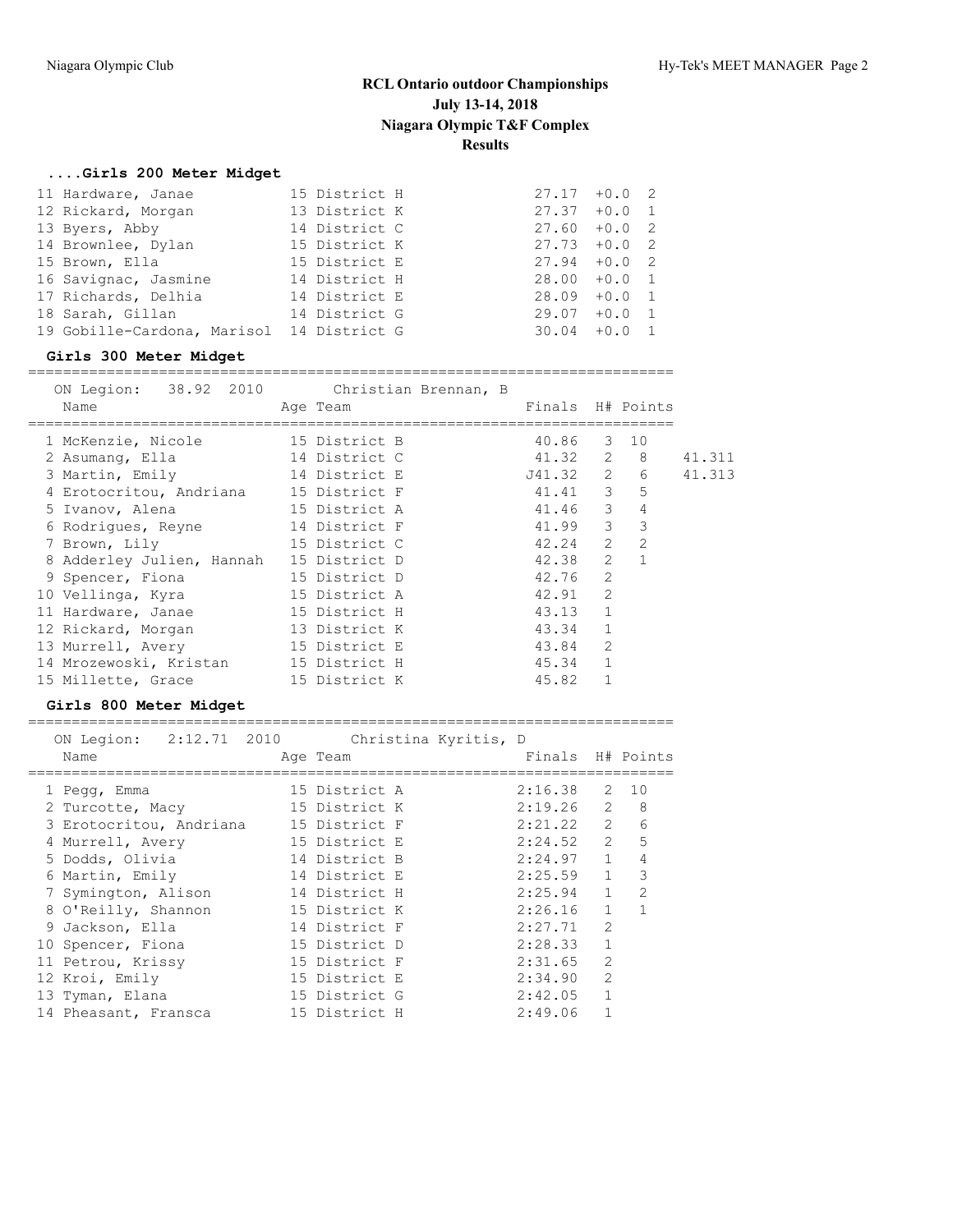====================

## **Girls 1200 Meter Midget**

| ON Legion: 3:30.50 2016 Carmond Ormond, E<br>Name | Age Team      |         | Finals Points |
|---------------------------------------------------|---------------|---------|---------------|
|                                                   |               |         |               |
| 1 Ylipahkala, Abby                                | 15 District E | 3:43.99 | 10            |
| 2 Pegg, Emma                                      | 15 District A | 3:44.10 | 8             |
| 3 Knelsen, Hallee                                 | 15 District A | 3:45.56 | 6             |
| 4 Bryce, Emily                                    | 15 District C | 3:48.04 | 5             |
| 5 Turcotte, Macy                                  | 15 District K | 3:51.94 | 4             |
| 6 Jackson, Ella                                   | 14 District F | 3:53.35 | 3             |
| 7 Bartolomucci, Jordyn                            | 15 District K | 3:53.36 | $\mathcal{L}$ |
| 8 O'Reilly, Shannon                               | 15 District K | 3:56.66 | 1             |
| 9 Dodds, Olivia                                   | 14 District B | 3:57.57 |               |
| 10 Petrou, Krissy                                 | 15 District F | 4:08.50 |               |
| 11 Kroi, Emily                                    | 15 District E | 4:12.95 |               |
| 12 Tyman, Elana                                   | 15 District G | 4:16.29 |               |
| 13 Pheasant, Fransca                              | 15 District H | 4:27.29 |               |
| Girls 2000 Meter Midget                           |               |         |               |
|                                                   |               |         |               |

|  | 6:15.87 2016<br>ON Legion: |               | Carmond Ormond, E |         |                |
|--|----------------------------|---------------|-------------------|---------|----------------|
|  | Name                       | Age Team      |                   |         | Finals Points  |
|  | 1 Bryce, Emily             | 15 District C |                   | 6:28.94 | 10             |
|  | 2 Ylipahkala, Abby         | 15 District E |                   | 6:33.46 | 8              |
|  | 3 Maurice, Aysia           | 14 District E |                   | 6:34.84 | 6              |
|  | 4 Strain, Molly            | 15 District F |                   | 6:57.72 | 5              |
|  | 5 Keeler, Jadyn            | 15 District E |                   | 7:01.31 | $\overline{4}$ |
|  | 6 Bartolomucci, Jordyn     | 15 District K |                   | 7:02.83 | 3              |
|  | 7 Kramer, Catrien          | 14 District F |                   | 7:13.09 | 2              |
|  | 8 Marcil, Jalen            | 15 District A |                   | 7:20.06 |                |
|  | 9 Dupuis, Alexi            | 14 District K |                   | 7:43.90 |                |
|  | 10 Pheasant, Fransca       | 15 District H |                   | 8:01.72 |                |
|  |                            |               |                   |         |                |

## **Girls 80 Meter Hurdles 0.762m Midget 8 Advance: Top 3 Each Heat plus Next 2 Best Times**

| ON Legion: 11.56 1996<br>Name | Age Team      | Jessica Zelinka, A | Prelims Wind H#  |  |
|-------------------------------|---------------|--------------------|------------------|--|
| Preliminaries                 |               |                    |                  |  |
| 1 Goudros, Izzy               | 15 District D |                    | $11.770 + 0.0$ 2 |  |
| 2 Desousa, Taya               | 15 District A |                    | $12.440 - 1.1$ 1 |  |
| 3 Weening, Abby               | 15 District E |                    | $12.480 - 1.1$ 1 |  |
| 4 St Louis, Madison           | 15 District F |                    | $12.980 + 0.0$ 2 |  |
| 5 Rodriques, Reyne            | 14 District F |                    | $12.600 - 1.1$ 1 |  |
| 6 Celestine, Jade             | 14 District F |                    | $13.010 + 0.0$ 2 |  |
| 7 Asumang, Ella               | 14 District C |                    | $12.67q - 1.1$ 1 |  |
| 8 Mrozewoski, Kristan         | 15 District H |                    | $13.62q + 0.0$ 2 |  |
| 9 Stoyka Kay, Sage            | 15 District D |                    | $13.67 -1.1 1$   |  |
| 10 Fuchs, Bailey              | 15 District G |                    | $14.58 + 0.0$ 2  |  |
| 11 McParland, Paige           | 15 District G |                    | $14.75 - 1.1 1$  |  |
| 12 Malo, Kayley               | 13 District K |                    | $17.20 + 0.0 2$  |  |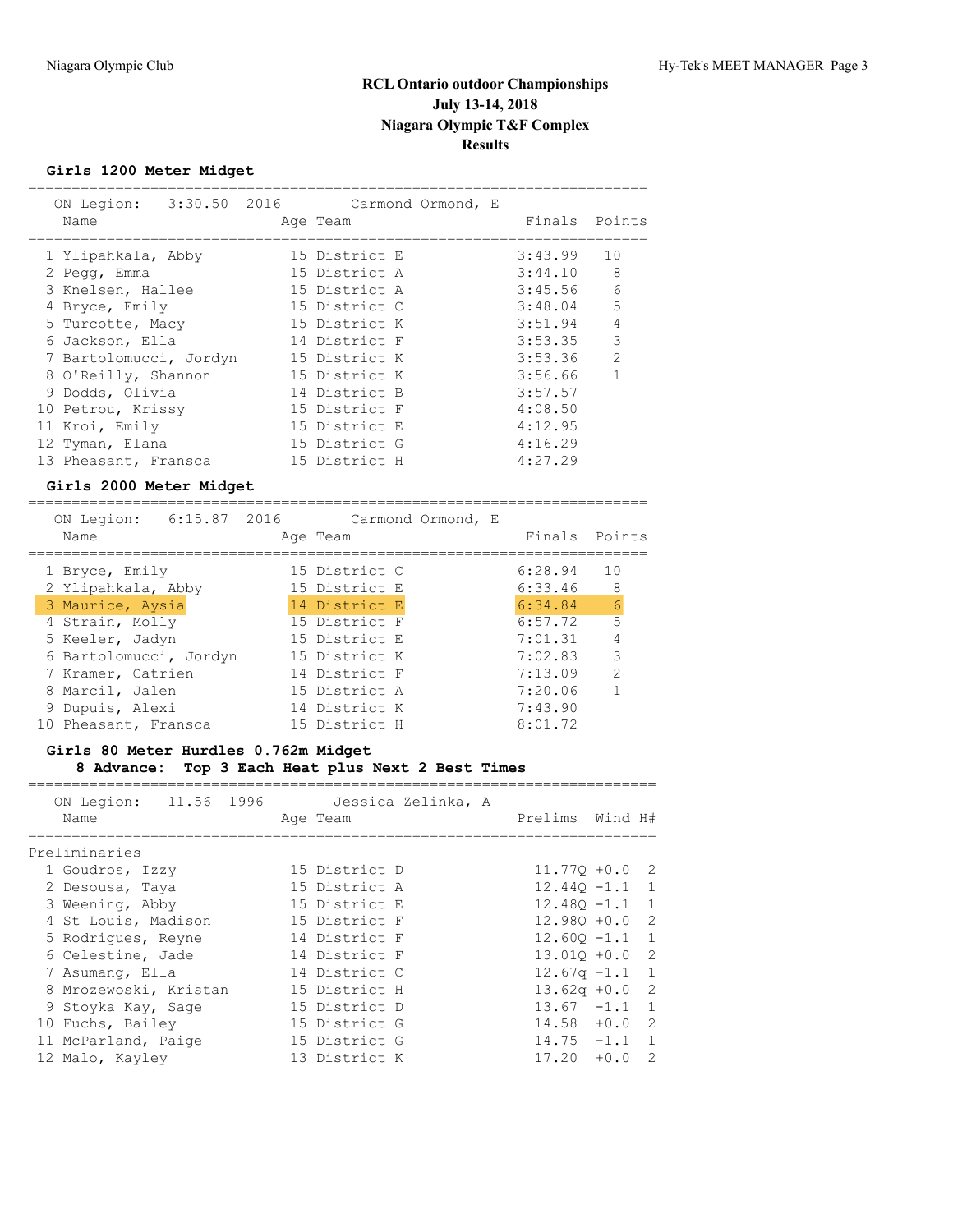## **Girls 80 Meter Hurdles 0.762m Midget**

| 11.56 1996<br>ON Legion:<br>Name | Jessica Zelinka, A<br>Age Team | Finals Wind Points |                |               |
|----------------------------------|--------------------------------|--------------------|----------------|---------------|
| Finals                           |                                |                    |                |               |
| 1 Goudros, Izzy                  | 15 District D                  | 11.75              | $3.3 \quad 10$ |               |
| 2 Desousa, Taya                  | 15 District A                  | 12.58              | 3.3            | - 8           |
| 3 Rodriques, Reyne               | 14 District F                  | 12.62              | 3.3            | 6             |
| 4 Celestine, Jade                | 14 District F                  | 12.72              | 3.3            | 5             |
| 5 Asumang, Ella                  | 14 District C                  | 12.73              | 3.3            | 4             |
| 6 Weening, Abby                  | 15 District E                  | 12.78              | 3.3            | 3             |
| 7 St Louis, Madison              | 15 District F                  | 12.86              | 3.3            | $\mathcal{P}$ |
| 8 Mrozewoski, Kristan            | 15 District H                  | 13.61              | 33             |               |
|                                  |                                |                    |                |               |

### **Girls 200 Meter Hurdles 0.762m Midget**

| Finals |        |                                                                                                          |                                                                                                                                                                                                      |
|--------|--------|----------------------------------------------------------------------------------------------------------|------------------------------------------------------------------------------------------------------------------------------------------------------------------------------------------------------|
|        |        |                                                                                                          |                                                                                                                                                                                                      |
| 28.43  |        | -2                                                                                                       | 10                                                                                                                                                                                                   |
|        |        |                                                                                                          | 8                                                                                                                                                                                                    |
|        |        |                                                                                                          | 6                                                                                                                                                                                                    |
|        |        |                                                                                                          | 5                                                                                                                                                                                                    |
|        |        |                                                                                                          | 4                                                                                                                                                                                                    |
|        |        |                                                                                                          | 3                                                                                                                                                                                                    |
|        |        |                                                                                                          | $\mathcal{P}$                                                                                                                                                                                        |
|        |        |                                                                                                          | 1                                                                                                                                                                                                    |
|        |        |                                                                                                          |                                                                                                                                                                                                      |
|        |        |                                                                                                          |                                                                                                                                                                                                      |
|        |        |                                                                                                          |                                                                                                                                                                                                      |
|        |        |                                                                                                          |                                                                                                                                                                                                      |
|        |        | $\mathcal{L}$                                                                                            |                                                                                                                                                                                                      |
|        | $-0.3$ |                                                                                                          |                                                                                                                                                                                                      |
|        |        | 28.60<br>28.75<br>29.36<br>29.6h<br>29.69<br>30.4h<br>30.6h<br>30.7h<br>31.2h<br>31.3h<br>32.05<br>32.6h | Wind H# Points<br>$-0.9$<br>$-0.9$ 2<br>$-0.9$ 2<br>$-0.92$<br>$-0.3 \quad 1$<br>$-0.9$ 2<br>$29.71 - 0.9$ 2<br>$-0.3 \quad 1$<br>$-0.3$ 1<br>$-0.3$ 1<br>$-0.3 \quad 1$<br>$-0.3 \quad 1$<br>$-0.9$ |

## **Girls 1500 Meter Steeplechase 0.762m Midget**

| 4:58.31 2018 Aysia Maurice, E<br>ON Legion:                                                                                                                      |         |        |
|------------------------------------------------------------------------------------------------------------------------------------------------------------------|---------|--------|
| Name<br>Age Team                                                                                                                                                 | Finals  | Points |
| 14 District E<br>1 Maurice, Aysia                                                                                                                                | 4:58.31 | 10     |
| 15 District F<br>2 Strain, Molly                                                                                                                                 | 5:05.48 | 8      |
| 15 District E<br>3 Keeler, Jadyn                                                                                                                                 | 5:19.01 | 6      |
| 14 District F<br>4 Kramer, Catrien                                                                                                                               | 5:30.46 | 5      |
| 15 District A<br>5 Marcil, Jalen                                                                                                                                 | 5:35.13 | 4      |
| 14 District K<br>6 Dupuis, Alexi                                                                                                                                 | 6:02.13 | 3      |
| Girls High Jump Midget                                                                                                                                           |         |        |
| 1.76m 1998<br>ON Legion:<br>Shannon O'Haqen, A                                                                                                                   |         |        |
| Name<br>Age Team                                                                                                                                                 | Finals  | Points |
| 15 District H<br>1 Jozin, Annika<br>1.20 1.25 1.30 1.35 1.40 1.45 1.50 1.55 1.58 1.61<br>XO<br>P<br>P<br>$\bigcirc$<br>XXO<br>$\bigcirc$<br>P<br>XXO<br>∩<br>XXX | 1.58m   | 10     |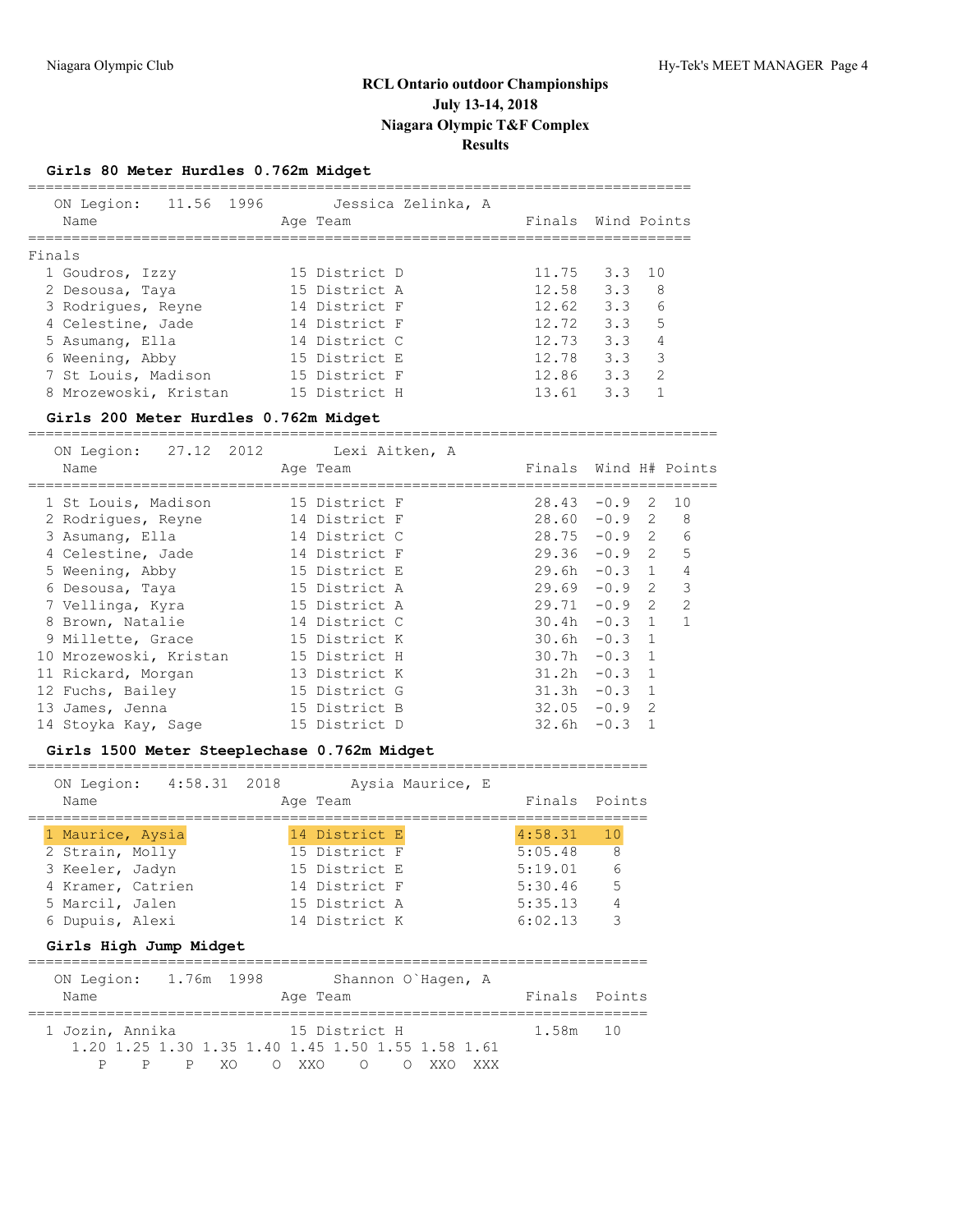### **....Girls High Jump Midget**

| 2 Mullings, Jaden 15 District B              |                      | 1.55m 8    |  |
|----------------------------------------------|----------------------|------------|--|
| 1.20 1.25 1.30 1.35 1.40 1.45 1.50 1.55 1.58 |                      |            |  |
|                                              | P P O O O O O O XXX  |            |  |
| 3 Drub, Precious 14 District D               |                      | J1.55m 6   |  |
| 1.20 1.25 1.30 1.35 1.40 1.45 1.50 1.55 1.58 |                      |            |  |
|                                              | P P P O O O XO O XXX |            |  |
| 4 Cudmore, Gwendolyn 15 District B           |                      | 1.50m 5    |  |
| 1.20 1.25 1.30 1.35 1.40 1.45 1.50 1.55      |                      |            |  |
| P P O O O O XO XXX                           |                      |            |  |
| 5 Hietkamp, Sophie 14 District H             |                      | J1.50m 4   |  |
| 1.20 1.25 1.30 1.35 1.40 1.45 1.50 1.55      |                      |            |  |
| P P P P O XXO XO XXX                         |                      |            |  |
| 6 Johannink, Tara 15 District E              |                      | 1.45m 2.50 |  |
| 1.20 1.25 1.30 1.35 1.40 1.45 1.50           |                      |            |  |
| P P O O O XO XXX                             |                      |            |  |
| 6 Bernier, Emma 15 District C                |                      | 1.45m 2.50 |  |
| 1.20 1.25 1.30 1.35 1.40 1.45 1.50           |                      |            |  |
| P P P P O XO XXX                             |                      |            |  |
| 8 Gauthier, Whittier 14 District H           |                      | 1.35m 1    |  |
| 1.20 1.25 1.30 1.35 1.40                     |                      |            |  |
| O P O XXO XXX                                |                      |            |  |
| 9 Payne, Kiley 14 District G                 |                      | 1.30m      |  |
| 1.20 1.25 1.30 1.35                          |                      |            |  |
| P O O XXX                                    |                      |            |  |
| 10 Watson, Alexis 15 District G              |                      | 1.25m      |  |
| 1.20 1.25 1.30                               |                      |            |  |
| P XXO XXX                                    |                      |            |  |

#### **Girls Pole Vault Midget**

======================================================================= ON Legion: 3.25m 2014 Madeline Li, F Name **Age Team** Age Team Finals Points ======================================================================= 1 Hill, Isabelle 15 District D 3.00m 10 2.10 2.25 2.40 2.55 2.70 2.85 3.00 3.15 P P P O O O O XXX 2 Hayhoe, Kelsey 15 District E 2.10m 7 2.10 2.25 XXO XXX 2 Hnidei, Erika 15 District A 2.10m 7 2.10 XO

## **Girls Long Jump Midget**

| ON Legion:      | Adrienne Bethune, B<br>5.54m 2003                                                                                        |                    |
|-----------------|--------------------------------------------------------------------------------------------------------------------------|--------------------|
| Name            | Age Team                                                                                                                 | Finals Wind Points |
|                 | 1 Adderley Julien, Hannah 15 District D<br>FOUL(-0.0) FOUL(-0.9) $4.50m(+0.0)$ $4.66m(+0.0)$ $4.78m(-1.9)$ $4.97m(-1.8)$ | $4.97m - 1.8 10$   |
| 2 Desousa, Taya | 15 District A<br>$4.61m (+0.0)$ $4.64m (-1.7)$ FOUL $(-0.3)$ $4.53m (-0.9)$ FOUL $(-3.7)$ $4.96m (-1.8)$                 | $4.96m - 1.8$ 8    |
| 3 Byers, Abby   | 14 District C<br>$4.55m(-1.3)$ $4.94m(-1.6)$ $4.66m(-0.9)$ $4.49m(-0.6)$ $4.67m(-1.0)$ $4.91m(-1.1)$                     | $4.94m - 1.6$ 6    |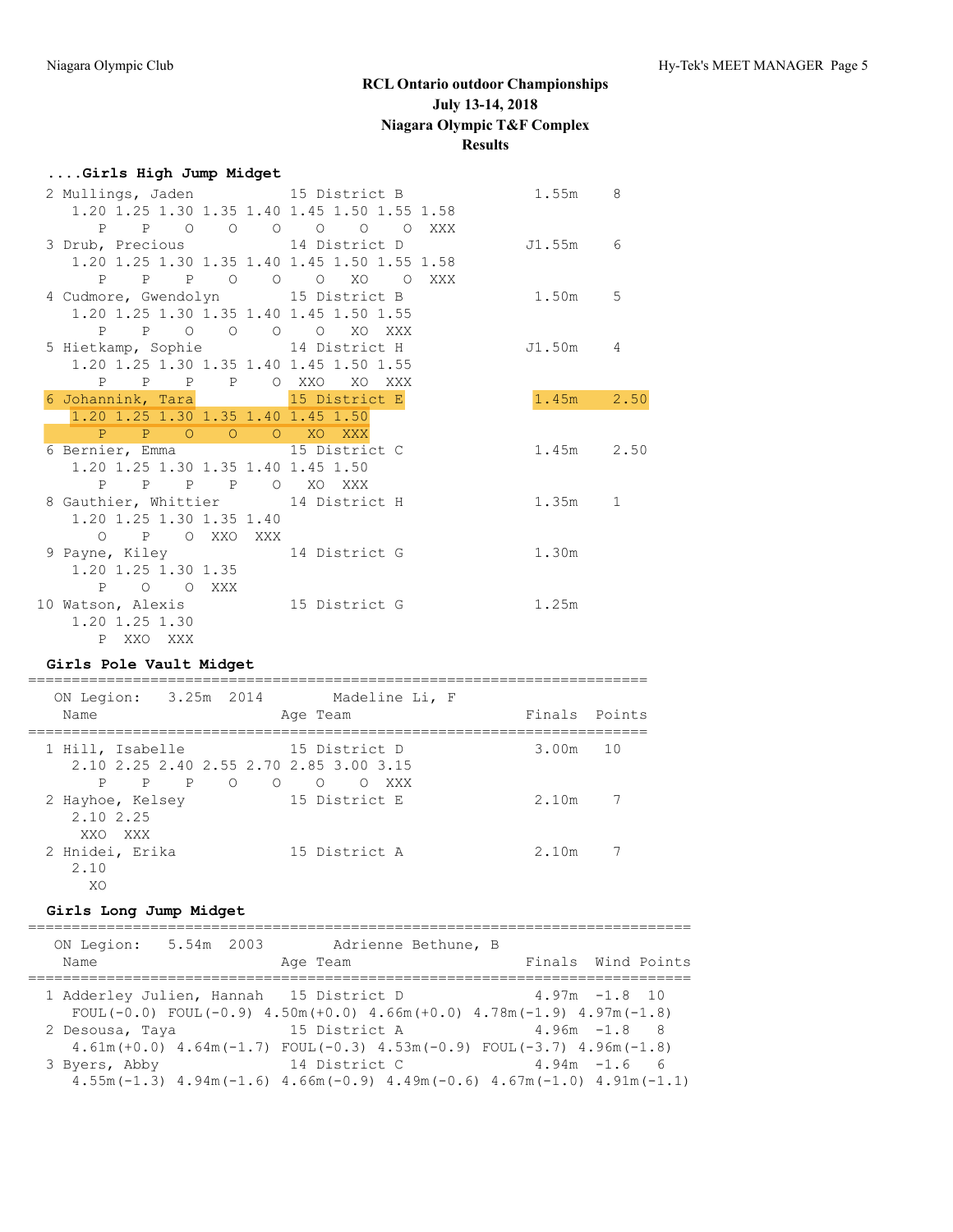## **....Girls Long Jump Midget**

| 4 Mullings, Jaden 15 District B                                                                 |  |               | $4.75m - 0.75$ |
|-------------------------------------------------------------------------------------------------|--|---------------|----------------|
| FOUL $(-2.3)$ 4.75m $(-0.7)$ 4.60m $(+0.0)$ 4.65m $(-1.5)$ 4.75m $(-2.0)$ 4.73m $(-1.2)$        |  |               |                |
|                                                                                                 |  |               |                |
| $4.69m(-0.6)$ $4.12m(-1.1)$ $4.38m(-1.7)$ $4.21m(-0.6)$ $3.68m(-0.6)$ $4.41m(-1.4)$             |  |               |                |
| 6 Hietkamp, Sophie 14 District H 4.64m -1.6 3                                                   |  |               |                |
| $4.28$ m (-0.7) $4.55$ m (-1.6) $4.43$ m (-0.8) $4.42$ m (-1.6) $4.64$ m (-1.6) $4.55$ m (-1.6) |  |               |                |
| 7 Siemens, Emily 15 District C 4.63m + 0.0 2                                                    |  |               |                |
| $4.54m(-0.4)$ $4.48m(-1.0)$ $4.53m(-1.1)$ $4.61m(-1.3)$ $4.63m(+0.0)$ $4.59m(-2.8)$             |  |               |                |
| 8 Brown, Natalie 14 District C 4.61m -1.3 1                                                     |  |               |                |
| $4.37m (+0.0)$ $4.52m (-0.2)$ $4.44m (-2.0)$ $FOUL (-0.8)$ $4.46m (-1.2)$ $4.61m (-1.3)$        |  |               |                |
| 9 Groleau, Jasmin 15 District K 4.48m -0.4                                                      |  |               |                |
| $4.48m(-0.4)$ $4.39m(-1.8)$ $4.30m(-1.3)$                                                       |  |               |                |
| 10 Beneteau, Jordyn 14 District A 4.40m -1.3                                                    |  |               |                |
| $4.08m(-2.1)$ $4.36m(-1.6)$ $4.40m(-1.3)$                                                       |  |               |                |
| 11 Jozin, Annika 15 District H                                                                  |  | $4.37m - 1.9$ |                |
| $4.37m(-1.9)$ $4.22m(-1.8)$ FOUL $(-1.4)$                                                       |  |               |                |
| 12 Grant-Bingling, Zahnee 15 District E                                                         |  | $4.33m - 1.4$ |                |
| $1.49m(-1.4)$ $4.30m(-0.2)$ $4.33m(-1.4)$                                                       |  |               |                |
| 13 Olak, Michelle 13 District G                                                                 |  | $4.32m - 0.2$ |                |
| FOUL $(-1.8)$ 4.03m $(-2.6)$ 4.32m $(-0.2)$                                                     |  |               |                |
| 14 Brownlee, Dylan 15 District K                                                                |  | $4.12m - 1.5$ |                |
| $3.87m(-0.3)$ 4.12m $(-1.5)$ 4.00m $(-0.3)$                                                     |  |               |                |
| 15 Stoyka Kay, Sage 15 District D                                                               |  | 4.01m 0.1     |                |
| $FOUL(-1.9)$ 3.67m $(-4.6)$ 4.01m $(0.1)$                                                       |  |               |                |
| 16 Gobille-Cardona, Marisol 14 District G                                                       |  | $3.99m - 1.9$ |                |
| $3.91m(-2.8)$ $3.82m(-1.4)$ $3.99m(-1.9)$                                                       |  |               |                |
| 17 Watson, Alexis 15 District G                                                                 |  | $3.94m - 1.2$ |                |
| $3.55m(-1.5)$ $3.94m(-1.2)$ $3.90m(-1.6)$                                                       |  |               |                |

## **Girls Triple Jump Midget**

| ON Legion: 11.70m 2017 Jillian Catton, B<br>Name Age Team | Finals Wind Points                                                                              |                  |  |
|-----------------------------------------------------------|-------------------------------------------------------------------------------------------------|------------------|--|
|                                                           |                                                                                                 |                  |  |
| 1 Catton, Jillan 15 District B 11.27m -1.0 10             |                                                                                                 |                  |  |
|                                                           | $11.10m (+0.0)$ FOUL $(-0.2)$ $11.06m (+0.0)$ PASS $11.27m (-1.0)$ $11.09m (-1.1)$              |                  |  |
| 2 Hill, Isabelle 15 District D 10.33m -1.3 8              |                                                                                                 |                  |  |
|                                                           | $10.00$ m(-0.6) $10.12$ m(-0.7) FOUL(-1.5) 9.95m(+0.0) FOUL(-0.8) 10.33m(-1.3)                  |                  |  |
| 3 Siemens, Emily 15 District C                            |                                                                                                 | $10.15m + 0.0$ 6 |  |
|                                                           | FOUL(-1.2) FOUL(-2.4) $10.15m(+0.0)$ FOUL(-2.1) $9.84m(-1.0)$ FOUL(-0.7)                        |                  |  |
| 4 Hietkamp, Sophie 34 District H 3.98m -0.9 5             |                                                                                                 |                  |  |
|                                                           | $8.48$ m (-1.1) $9.47$ m (-1.0) $9.69$ m (-1.4) $9.98$ m (-0.9) $9.77$ m (-1.9) FOUL (+0.0)     |                  |  |
| 5 Olak, Michelle 13 District G 9.70m -1.0 4               |                                                                                                 |                  |  |
|                                                           | $9.18$ m (-1.5) $9.38$ m (-0.7) $9.48$ m (+0.0) $9.33$ m (-0.6) $9.26$ m (-1.0) $9.70$ m (-1.0) |                  |  |
| 6 Beneteau, Jordyn 14 District A 9.65m +0.0 3             |                                                                                                 |                  |  |
|                                                           | $9.54m(-2.0)$ $9.53m(-0.8)$ $9.65m(+0.0)$ $9.57m(-1.3)$ $9.47m(-1.2)$ $9.44m(-2.2)$             |                  |  |
| 7 Gauthier, Whittier 14 District H 9.26m -1.0 2           |                                                                                                 |                  |  |
|                                                           | $9.24$ m (-0.3) $9.26$ m (-1.0) $9.25$ m (-1.4) $8.64$ m (-1.4) $8.83$ m (-0.6) $8.86$ m (-1.2) |                  |  |
| 8 Watson, Alexis 15 District G 9.13m -1.3 1               |                                                                                                 |                  |  |
|                                                           | $8.59$ m(-0.4) $9.13$ m(-1.3) $8.94$ m(+0.0) $8.78$ m(-0.7) $8.69$ m(-0.4) $8.65$ m(-1.5)       |                  |  |
| 9 Groleau, Jasmin 15 District K                           |                                                                                                 | $9.02m + 0.0$    |  |
| FOUL $(-1.7)$ 8.70m $(-1.6)$ 9.02m $(+0.0)$               |                                                                                                 |                  |  |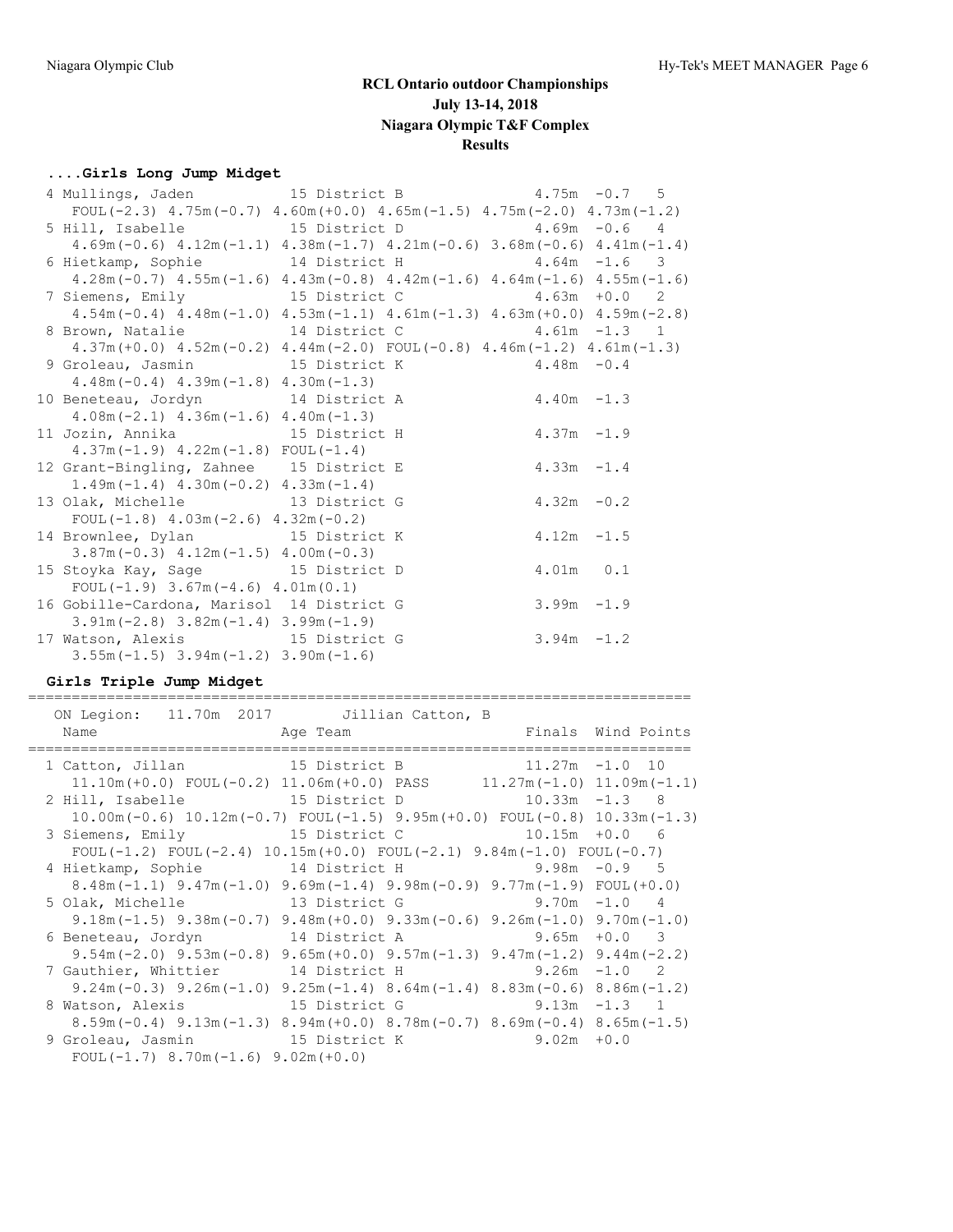## **Girls Shot Put 3.00kg Midget**

| ON Legion: 16.79m 04/07/2015 Trinity Tutti, B                                 |            |              |
|-------------------------------------------------------------------------------|------------|--------------|
| Age Team and Finals Points<br>Name                                            |            |              |
| 1 Hunter, Nicole 15 District F                                                | 12.40m 10  |              |
| 10.78m FOUL 12.03m 11.62m 11.78m 12.40m                                       |            |              |
| 2 Fearn, Lauren 15 District H                                                 | $12.22m$ 8 |              |
| 10.95m 9.56m 12.22m 10.71m 11.48m 12.18m                                      |            |              |
| 3 Cowell, Detinee 15 District F                                               | 11.84m 6   |              |
| 10.81m 11.25m 11.23m 11.84m 11.61m 11.79m                                     | 11.80m     | 5            |
| 4 Windle, Alexa 15 District B<br>11.15m  11.80m  11.24m  11.69m  11.22m  FOUL |            |              |
| 5 Winters, Sa'mone 15 District B                                              | 11.45m     | 4            |
| 10.50m  11.05m  10.19m  11.45m  10.72m  11.04m                                |            |              |
| 6 Graham, Jessie 15 District K 111.45m                                        |            | 3            |
| 9.64m 10.50m 10.19m 11.45m 10.72m 11.04m                                      |            |              |
| 7 Schill, Claire 15 District K                                                | 9.13m      | 2            |
| 8.77m 8.70m 8.88m 8.48m 9.13m 8.21m                                           |            |              |
| 8 Van Stuyvenberg, Michell 13 District C                                      | 8.41m      | $\mathbf{1}$ |
| 7.96m 8.01m 8.03m 8.08m 7.55m 8.41m                                           |            |              |
| 9 Gauthier, Whittier 14 District H<br>7.52m 7.65m 7.71m                       | 7.71m      |              |
| 10 Payne, Kiley 14 District G                                                 | 6.09m      |              |
| $6.01m$ $4.55m$ $6.09m$                                                       |            |              |
|                                                                               |            |              |

# **Girls Discus Throw 1.00kg Midget**

| ON Legion: 43.55m 2015 Trinity Tutti, B                                                 |           |                |
|-----------------------------------------------------------------------------------------|-----------|----------------|
| Name<br>Finals Points<br>Age Team                                                       |           |                |
| 15 District B<br>1 Windle, Alexa<br>36.40m 34.07m 34.70m 31.19m FOUL 35.52m             | 36.40m 10 |                |
| 2 Fearn, Lauren 15 District H<br>32.11m 28.98m 31.82m 31.48m 30.07m 30.37m              | 32.11m    | -8             |
| 3 Buck, Jessie 14 District E<br>30.42m FOUL 27.21m 28.12m 30.12m FOUL                   | 30.42m    | 6              |
| 4 Hunter, Nicole 15 District F<br>27.08m  22.46m  FOUL  26.91m  FOUL  25.81m            | 27.08m    | 5              |
| 5 Graham, Jessie 15 District K<br>FOUL 23.30m 23.33m 23.01m 21.55m FOUL                 | 23.33m    | $\overline{4}$ |
| 6 Van Stuyvenberg, Michell 13 District C<br>20.32m 20.09m 19.98m 20.38m FOUL 22.44m     | 22.44m    | 3              |
| 7 Michauville, Faith 13 District H                                                      | 21.72m    | 2              |
| 19.09m  21.72m  18.79m  FOUL  FOUL  FOUL<br>8 Schill, Claire 15 District K              | 20.84m    | 1              |
| 20.84m FOUL FOUL FOUL 20.39m FOUL<br>9 Buchanan, Emma 15 District G<br>15.64m FOUL FOUL | 15.64m    |                |

## **Girls Hammer Throw 3.00kg Midget**

|      |  |          | ON Legion: 53.65m 03/07/2015 Trinity Tutti, B |  |               |  |  |  |
|------|--|----------|-----------------------------------------------|--|---------------|--|--|--|
| Name |  | Age Team |                                               |  | Finals Points |  |  |  |
|      |  |          |                                               |  |               |  |  |  |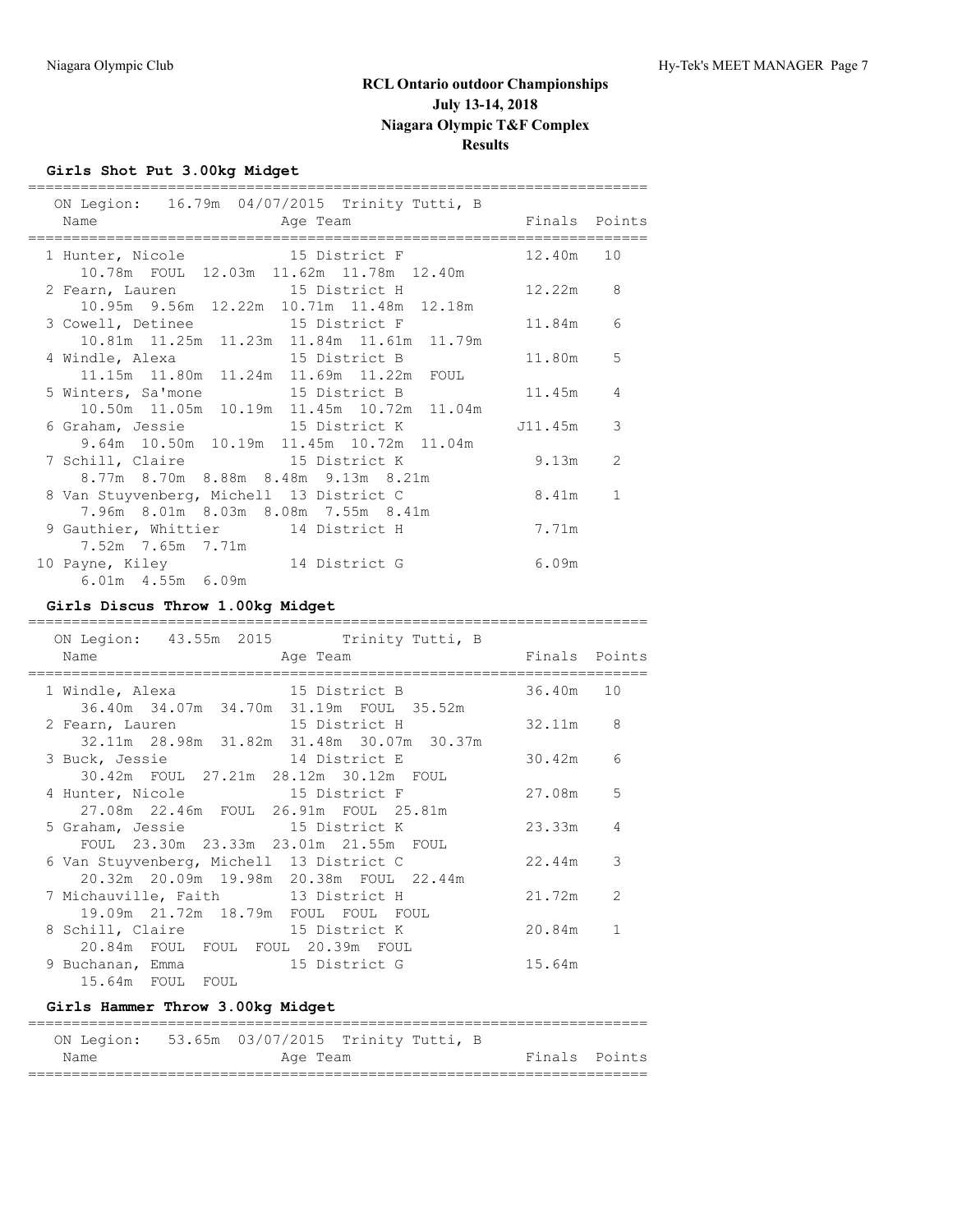### **....Girls Hammer Throw 3.00kg Midget**

|  |  | 1 Windle, Alexa 15 District B            | 45.50m 10 |  |
|--|--|------------------------------------------|-----------|--|
|  |  | FOUL FOUL 44.82m 45.50m 42.65m FOUL      |           |  |
|  |  | 2 Van Stuyvenberg, Michell 13 District C | 43.45m 8  |  |
|  |  | 43.45m FOUL FOUL 39.83m 43.40m FOUL      |           |  |
|  |  | 3 Buck, Jessie 14 District E             | 40.64m 6  |  |
|  |  | FOUL 34.71m FOUL 38.82m 38.76m 40.64m    |           |  |

### **Girls Javelin Throw 500g Midget**

#### =======================================================================  $11.70m.2011$

|  | ON Legion: 41./0m 2014 Grace Tennant, B |                                              |          |  |  |               |                |  |
|--|-----------------------------------------|----------------------------------------------|----------|--|--|---------------|----------------|--|
|  | Name                                    |                                              | Age Team |  |  | Finals Points |                |  |
|  | 1 Cowell, Detinee 15 District F         |                                              |          |  |  | 34.21m 10     |                |  |
|  |                                         | 26.40m  25.69m  FOUL  31.28m  34.21m  31.75m |          |  |  |               |                |  |
|  | 2 Cuffy, Shai 15 District B             |                                              |          |  |  | 31.49m 8      |                |  |
|  |                                         | 31.49m 29.89m 28.51m 24.88m 30.01m 30.99m    |          |  |  |               |                |  |
|  | 3 Buck, Jessie 14 District E            |                                              |          |  |  | 29.24m 6      |                |  |
|  |                                         | 28.91m  26.98m  29.24m  26.01m  26.14m  FOUL |          |  |  |               |                |  |
|  | 4 Hunter, Nicole 15 District F          |                                              |          |  |  | 25.68m 5      |                |  |
|  |                                         | 25.68m  FOUL  18.73m  FOUL  19.02m  FOUL     |          |  |  |               |                |  |
|  | 5 Fearn, Lauren 15 District H           |                                              |          |  |  | 25.33m 4      |                |  |
|  |                                         | 25.33m 19.62m 19.44m 24.42m 19.08m 19.51m    |          |  |  |               |                |  |
|  | 6 Graham, Jessie 15 District K          |                                              |          |  |  | 23.92m 3      |                |  |
|  |                                         | 23.92m 23.62m 22.73m 17.45m 23.20m 20.40m    |          |  |  |               |                |  |
|  | 7 Pitawanakwat, Antonia 15 District D   |                                              |          |  |  | 22.73m        | $\overline{2}$ |  |
|  |                                         | 22.73m 17.55m 18.19m 20.15m 16.86m 17.72m    |          |  |  |               |                |  |
|  | 8 Michauville, Faith 13 District H      |                                              |          |  |  | 21.47m        | $\mathbf{1}$   |  |
|  |                                         | 21.47m FOUL FOUL 18.94m FOUL 18.05m          |          |  |  |               |                |  |
|  | 9 Buchanan, Emma 15 District G          |                                              |          |  |  | 19.78m        |                |  |
|  |                                         | 18.65m FOUL 19.78m                           |          |  |  |               |                |  |
|  | 10 Schill, Claire 15 District K         |                                              |          |  |  | 19.34m        |                |  |
|  |                                         | 17.54m  19.34m  15.74m                       |          |  |  |               |                |  |

### **Outdoor Pentathlon: #5 Girls 800 Meter Midget Outdoor Pentathlon**

| Name |                                                                                              |          | Finals Points                                                                     |     |
|------|----------------------------------------------------------------------------------------------|----------|-----------------------------------------------------------------------------------|-----|
|      |                                                                                              |          |                                                                                   |     |
|      |                                                                                              |          | 2:29.60                                                                           | 698 |
|      |                                                                                              |          | 2:48.12                                                                           | 483 |
|      |                                                                                              |          | 2:51.68                                                                           | 446 |
|      |                                                                                              |          | 2:54.12                                                                           | 422 |
|      |                                                                                              |          | 2:59.69                                                                           | 368 |
|      | 1 Goudros, Izzy<br>2 Francis, Lily<br>3 Newbery, Morgan<br>4 Reid, Hailey<br>5 Bernier, Emma | Age Team | 15 District D<br>15 District A<br>15 District F<br>14 District B<br>15 District C |     |

### **Outdoor Pentathlon: #1 Girls 80 Meter Hurdles 0.762m Midget Outdoor Pentathlon**

| Name              | Age Team      | Finals Wind Points |     |
|-------------------|---------------|--------------------|-----|
|                   |               |                    |     |
| 1 Goudros, Izzy   | 15 District D | $11.87 + 0.0$      | 855 |
| 2 Reid, Hailey    | 14 District B | $13.01 + 0.0$      | 686 |
| 3 Francis, Lily   | 15 District A | $13.09 + 0.0$      | 675 |
| 4 Bernier, Emma   | 15 District C | $14.12 + 0.0$      | 539 |
| 5 Newbery, Morgan | 15 District F | $14.71 + 0.0$      | 467 |
|                   |               |                    |     |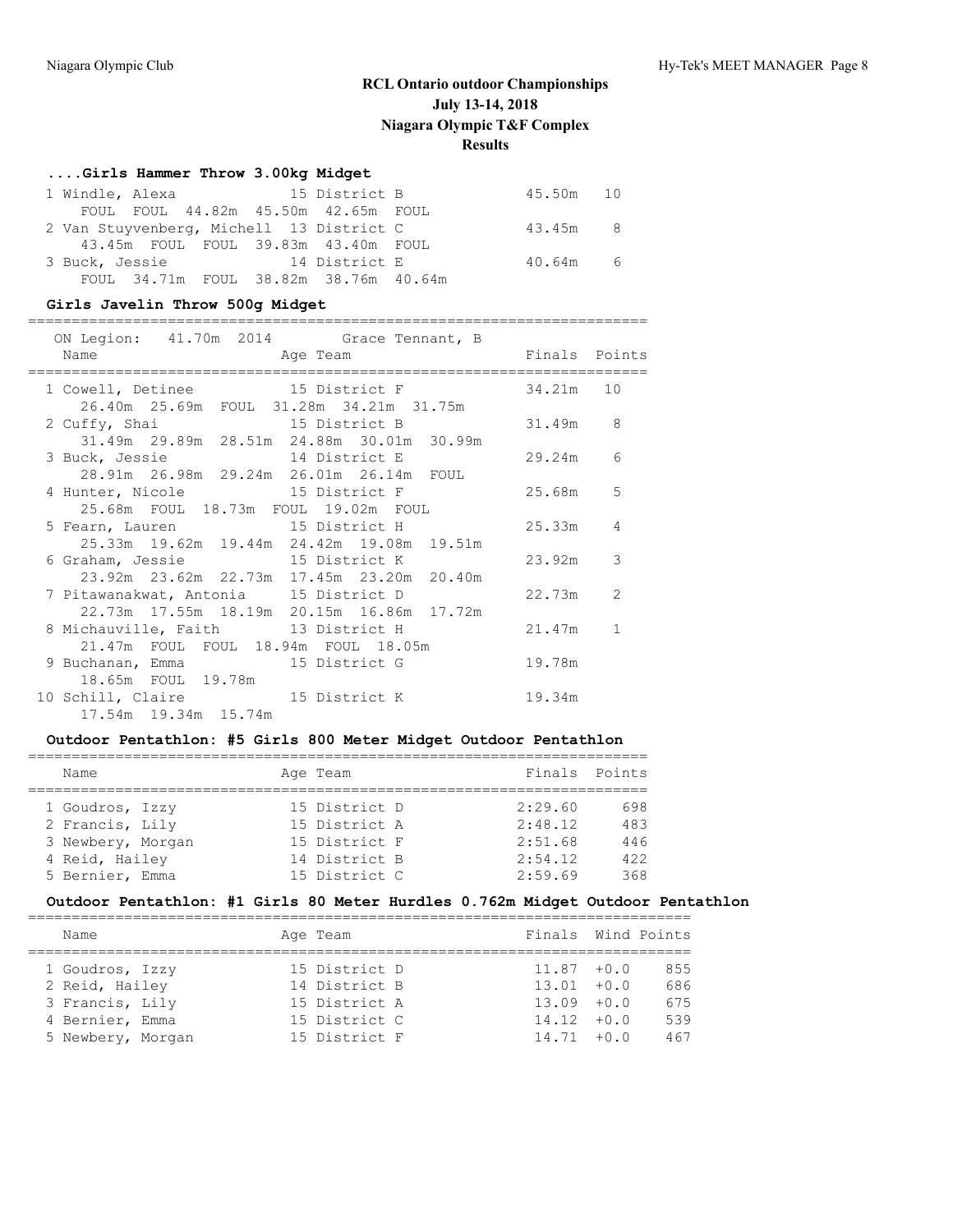## **Outdoor Pentathlon: #2 Girls High Jump Midget Outdoor Pentathlon**

| Name                            | Age Team   |                          |          |                |  |  |                 |   |                                                                  |         |        | Finals Points |
|---------------------------------|------------|--------------------------|----------|----------------|--|--|-----------------|---|------------------------------------------------------------------|---------|--------|---------------|
| 1 Goudros, Izzy                 |            |                          |          | 15 District D  |  |  |                 |   |                                                                  |         | 1.58m  | 712           |
|                                 |            |                          |          |                |  |  |                 |   | 1.25 1.28 1.31 1.34 1.37 1.40 1.43 1.46 1.49 1.52 1.55 1.58 1.61 |         |        |               |
|                                 |            |                          |          |                |  |  |                 |   |                                                                  |         |        |               |
| P                               |            |                          |          |                |  |  |                 |   | $P$ $P$ $Q$ $P$ $XQ$ $Q$ $Q$ $Q$                                 | XO      | $O$ XO | XXX X         |
| 2 Bernier, Emma 15 District C   |            |                          |          |                |  |  |                 |   |                                                                  |         |        | 1.49m 610     |
|                                 |            |                          |          |                |  |  |                 |   | 1.25 1.28 1.31 1.34 1.37 1.40 1.43 1.46 1.49 1.52                |         |        |               |
| P                               |            | $P$ $P$                  | $\circ$  |                |  |  |                 |   |                                                                  | XXO XXX |        |               |
| 3 Francis, Lily                 |            |                          |          | 15 District A  |  |  |                 |   |                                                                  |         |        | 1.46m 577     |
|                                 |            |                          |          |                |  |  |                 |   | 1.25 1.28 1.31 1.34 1.37 1.40 1.43 1.46 1.49                     |         |        |               |
| P                               | P          | $\bigcirc$               | $\Omega$ | $\overline{O}$ |  |  | $\circ$ $\circ$ | ∩ | XXX                                                              |         |        |               |
| 4 Newbery, Morgan 15 District F |            |                          |          |                |  |  |                 |   |                                                                  |         |        | 1.34m 449     |
|                                 |            | 1.25 1.28 1.31 1.34 1.37 |          |                |  |  |                 |   |                                                                  |         |        |               |
| XO.                             | $\bigcirc$ | $\circ$                  |          | O XXX          |  |  |                 |   |                                                                  |         |        |               |
| 4 Reid, Hailey 14 District B    |            |                          |          |                |  |  |                 |   |                                                                  |         | 1.34m  | 449           |
|                                 |            | 1.25 1.28 1.31 1.34 1.37 |          |                |  |  |                 |   |                                                                  |         |        |               |
| P                               | P          | $\mathbb{P}$             | ∩        | XXX            |  |  |                 |   |                                                                  |         |        |               |
|                                 |            |                          |          |                |  |  |                 |   |                                                                  |         |        |               |

### **Outdoor Pentathlon: #4 Girls Long Jump Midget Outdoor Pentathlon**

| Name                                                                           | Age Team      | Finals Wind Points |     |
|--------------------------------------------------------------------------------|---------------|--------------------|-----|
| 1 Goudros, Izzy<br>$4.70$ m ( $-1.1$ ) $5.04$ m ( $-0.5$ ) $4.95$ m ( $-1.1$ ) | 15 District D | $5.04m - 0.5$      | 570 |
| 2 Bernier, Emma<br>$4.34m(-0.8)$ FOUL $(-0.8)$ $4.61m(-1.6)$                   | 15 District C | $4.61m - 1.6$      | 456 |
| 3 Reid, Hailey<br>$3.97m(-0.3)$ 4.60m (-1.3) 3.19m (-1.9)                      | 14 District B | $4.60m - 1.3$      | 454 |
| 4 Francis, Lily<br>$4.09$ m (+0.0) $4.50$ m (-0.9) $4.29$ m (-0.8)             | 15 District A | $4.50m - 0.9$      | 428 |
| 5 Newbery, Morgan<br>$4.00m (+0.0)$ $4.00m (-0.9)$ $4.04m (-0.7)$              | 15 District F | $4.04m - 0.7$      | 317 |

#### **Outdoor Pentathlon: #3 Girls Shot Put 3.00kg Midget Outdoor Pentathlon**

| Name                                                            | Age Team      | Finals Points |     |
|-----------------------------------------------------------------|---------------|---------------|-----|
| 1 Newbery, Morgan<br>7.60m 8.31m 9.79m                          | 15 District F | 9.79m         | 516 |
| 2 Reid, Hailey<br>9.36m 8.95m 8.20m                             | 14 District B | 9.36m         | 488 |
| 3 Goudros, Izzy<br>$9.10m$ $9.31m$ FOUL                         | 15 District D | 9.31m         | 484 |
| 4 Francis, Lily                                                 | 15 District A | 7.91m         | 394 |
| 7.72m 7.91m 7.49m<br>5 Bernier, Emma<br>$6.70m$ $6.75m$ $7.10m$ | 15 District C | 7.10m         | 341 |

### **Girls Outdoor Pentathlon Midget**

| ON Legion:      | 3319 2018 |  | Izzy Goudros, D |               |                 |
|-----------------|-----------|--|-----------------|---------------|-----------------|
| Name            |           |  | Age Team        | Finals Points |                 |
|                 |           |  |                 |               |                 |
| 1 Goudros, Izzy |           |  | 15 District D   | 3319          | $\overline{10}$ |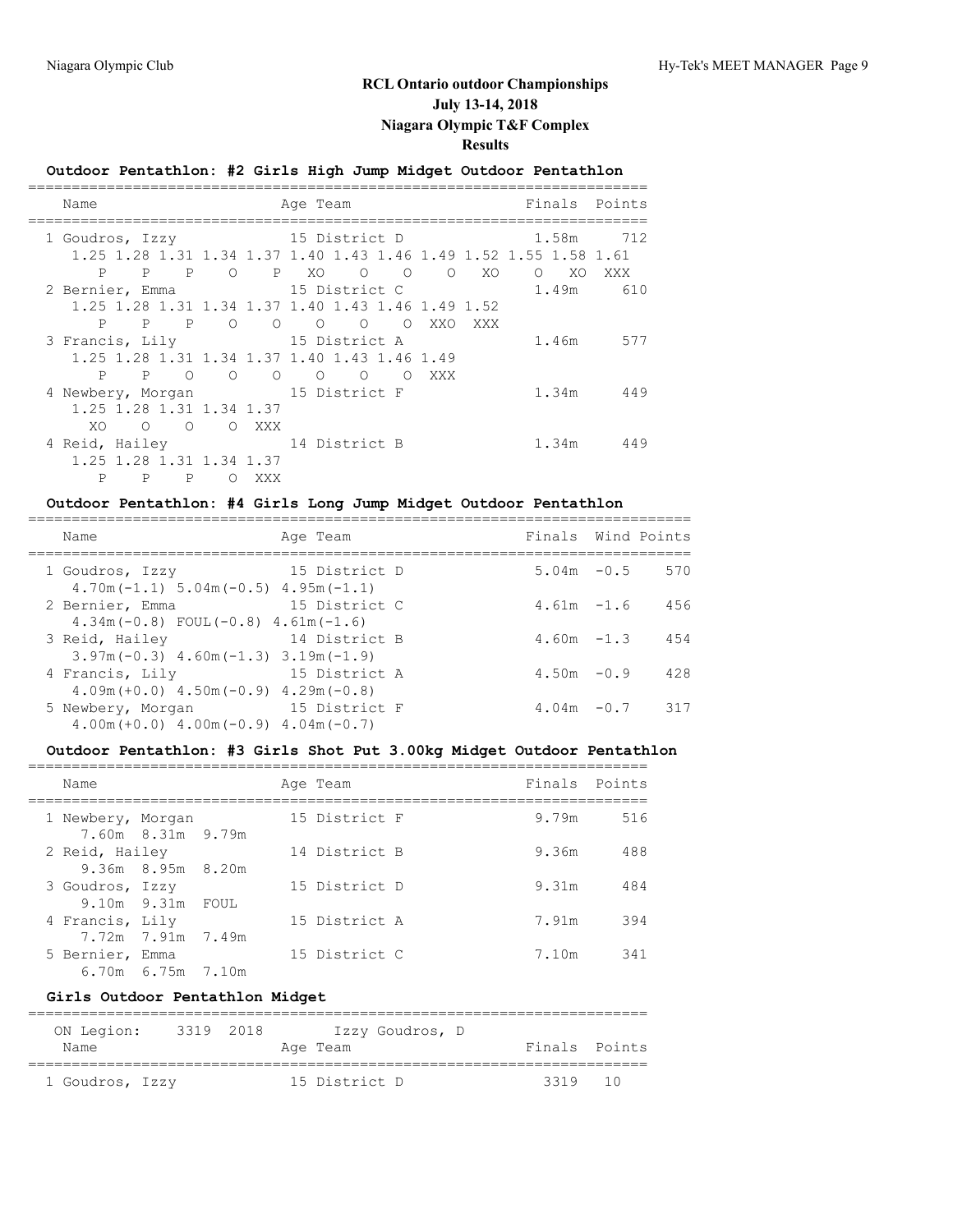## **....Girls Outdoor Pentathlon Midget** 2 Francis, Lily 15 District A 2557 8 3 Reid, Hailey 14 District B 2499 6 4 Bernier, Emma 15 District C 2314 5 5 Newbery, Morgan 15 District F 2195 4 **Girls 1500 Meter Race Walk Midget** ======================================================================= ON Legion: 7:48.44 2017 Audrey McCarthy, F Name **Age Team** Age Team Finals Points ======================================================================= 1 Reimann, Paige 13 District G 9:54.96 10 **Girls 100 Meter Youth 8 Advance: Top 3 Each Heat plus Next 2 Best Times** ======================================================================== ON Legion: 11.85 2018 Makenzie Pierre-Webster, F Name and Age Team and Prelims Wind H# ======================================================================== Preliminaries 1 Pierre-Webster, Makenzie 17 District F 12.16Q -0.2 2 2 Bollers, Ashantai 16 District E 12.45Q -0.6 1 3 Robert, Christina 17 District H 12.53Q -0.2 2 4 Richmond, Dacey 17 District G 12.65Q -0.6 1 5 Mitchell, Mahalia 16 District B 12.67Q -0.6 1 6 Hui, Joanna 16 District C 12.73Q -0.2 2 7 Manners, Hayley 17 District D 12.92q -0.6 1 8 Meecham, Jada 17 District F 12.98q -0.6 1 9 Zeppa, Jaydan 16 District H 13.25 -0.2 2 10 Suen, Bethany 17 District E 13.46 -0.2 2 11 Van Spriel, Marieke 17 District G 13.51 -0.6 1 12 Belfon, Bianca 17 District F 13.54 -0.2 2 **Girls 100 Meter Youth** ============================================================================ ON Legion: 11.85 2018 Makenzie Pierre-Webster, F Name **Age Team** Age Team Finals Wind Points ============================================================================ Finals 1 Pierre-Webster, Makenzie 17 District F 11.85 +0.0 10 2 Bollers, Ashantai 16 District E 12.35 +0.0 8 12.346 3 Robert, Christina 17 District H J12.35 +0.0 6 12.348 4 Hui, Joanna 16 District C 12.48 +0.0 5 5 Richmond, Dacey 17 District G 12.56 +0.0 4 12.552 6 Mitchell, Mahalia 16 District B J12.56 +0.0 3 12.560 7 Meecham, Jada 17 District F 12.70 +0.0 2 8 Manners, Hayley 17 District D 12.86 +0.0 1 **Girls 200 Meter Youth** =============================================================================== ON Legion: 24.06 04/07/2015 Kyra Constantine, B Name **Age Team** Age Team Finals Wind H# Points =============================================================================== 1 Pierre-Webster, Makenzie 17 District F 24.19 1.2 3 10

2 Witherspoon, Anna 17 District F 25.27 1.2 3 8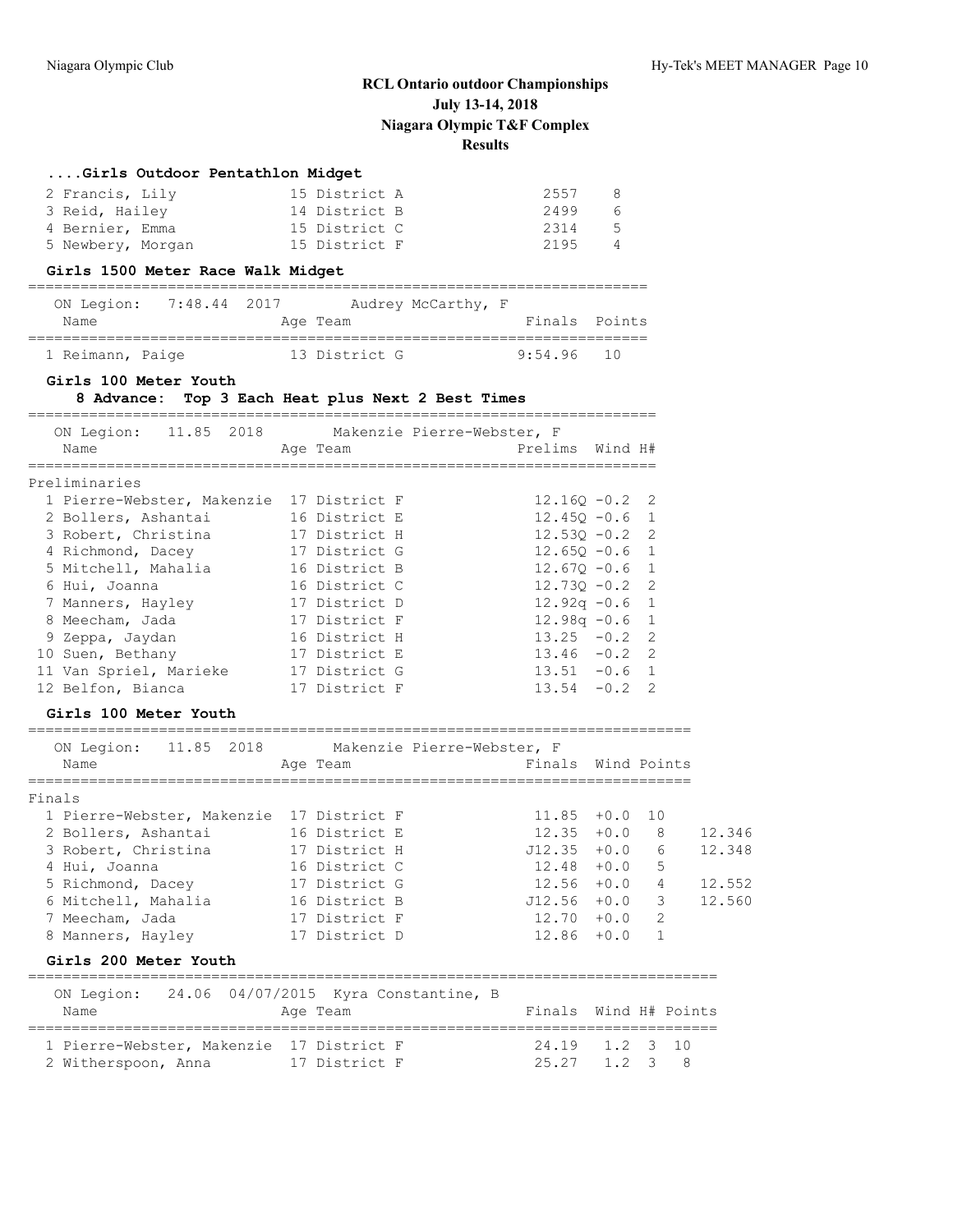### **....Girls 200 Meter Youth**

| 3 Gee, Olivia |                                                                                                                                                                                                                                        |                                                                                                                                                                                                          |        |                                                                            | 6                                                                                                                                                            |
|---------------|----------------------------------------------------------------------------------------------------------------------------------------------------------------------------------------------------------------------------------------|----------------------------------------------------------------------------------------------------------------------------------------------------------------------------------------------------------|--------|----------------------------------------------------------------------------|--------------------------------------------------------------------------------------------------------------------------------------------------------------|
|               |                                                                                                                                                                                                                                        |                                                                                                                                                                                                          |        |                                                                            | $5^{\circ}$                                                                                                                                                  |
|               |                                                                                                                                                                                                                                        |                                                                                                                                                                                                          |        |                                                                            | 4                                                                                                                                                            |
|               |                                                                                                                                                                                                                                        |                                                                                                                                                                                                          | $+0.0$ |                                                                            | $\overline{\mathbf{3}}$                                                                                                                                      |
|               |                                                                                                                                                                                                                                        |                                                                                                                                                                                                          |        |                                                                            | $\overline{2}$                                                                                                                                               |
|               |                                                                                                                                                                                                                                        |                                                                                                                                                                                                          |        |                                                                            | $\overline{1}$                                                                                                                                               |
|               |                                                                                                                                                                                                                                        |                                                                                                                                                                                                          |        |                                                                            |                                                                                                                                                              |
|               |                                                                                                                                                                                                                                        |                                                                                                                                                                                                          |        |                                                                            |                                                                                                                                                              |
|               |                                                                                                                                                                                                                                        |                                                                                                                                                                                                          |        |                                                                            |                                                                                                                                                              |
|               |                                                                                                                                                                                                                                        |                                                                                                                                                                                                          |        |                                                                            |                                                                                                                                                              |
|               |                                                                                                                                                                                                                                        |                                                                                                                                                                                                          |        |                                                                            |                                                                                                                                                              |
|               |                                                                                                                                                                                                                                        |                                                                                                                                                                                                          | 1.1    |                                                                            |                                                                                                                                                              |
|               | 4 Agate, Lucca<br>5 Watson, Camille<br>6 Bollers, Ashantai<br>7 Mitchell, Mahalia<br>8 Hui, Joanna<br>9 Paine, Nicole<br>10 Sargeant, Lyric<br>11 Richmond, Dacey<br>12 Zeppa, Jaydan<br>13 Van Spriel, Marieke<br>14 Moore, Brooklyne | 16 District A<br>16 District D<br>17 District F<br>16 District E<br>16 District B<br>16 District C<br>16 District C<br>17 District C<br>17 District G<br>16 District H<br>17 District G<br>16 District K | 27.11  | 25.31<br>25.80<br>25.90<br>26.20<br>26.33<br>26.58<br>$27.53$ 1.1<br>28.59 | $1.2 \quad 3$<br>$25.49$ 1.2 3<br>25.78 1.2 3<br>$\overline{2}$<br>$+0.0$ 2<br>26.16 1.1 1<br>$+0.0$ 2<br>$+0.0$ 2<br>$+0.0$ 2<br>$+0.0$ 2<br>$\overline{1}$ |

### **Girls 400 Meter Youth**

==========================================================================

| Name                | ON Legion: 55.04 03/07/2015 Kyra Constantine, B<br>Age Team | Finals H# Points |                |                |
|---------------------|-------------------------------------------------------------|------------------|----------------|----------------|
| 1 Hutchins, Aleeya  | 17 District F                                               | 56.62            |                | 2 10           |
| 2 Watson, Camille   | 17 District F                                               | 57.93            |                | 2 8            |
| 3 Agate, Lucca      | 16 District D                                               | 59.03 2          |                | 6              |
| 4 Colaire, Shaleah  | 17 District F                                               | 59.51 2          |                | 5              |
| 5 Sabourin, Payton  | 17 District A                                               | 59.71            | $\overline{2}$ | 4              |
| 6 Vannooten, Pearl  | 16 District B                                               | 59.94            | $2^{\circ}$    | 3              |
| 7 Cushing, Claire   | 17 District G                                               | $1:00.44$ 1      |                | 2              |
| 8 Sargeant, Lyric   | 17 District C                                               | 1:00.97          | $2^{\circ}$    | $\overline{1}$ |
| 9 Goodwin, Jessica  | 16 District E                                               | 1:02.39          | $\mathbf{1}$   |                |
| 10 Reidy, Samantha  | 17 District C                                               | 1:03.53          | $\mathbf{1}$   |                |
| 11 Dambremont, Kate | 17 District H                                               | 1:03.94          | $\mathbf{1}$   |                |
| 12 McBride, Dana    | 17 District E                                               | 1:04.67          | $\mathbf{1}$   |                |
| -- Wang, Alice      | 16 District D                                               | DNF              | 2              |                |
| -- Moore, Brooklyne | 16 District K                                               | DO               | $\mathbf{1}$   | rule 163.3(a)  |

#### **Girls 800 Meter Youth**

=======================================================================

| 2:09.87 2003<br>ON Legion: | Katie Engel, G |               |               |
|----------------------------|----------------|---------------|---------------|
| Name                       | Age Team       | Finals Points |               |
| 1 Hutchins, Aleeya         | 17 District F  | 2:10.31       | 10            |
| 2 Sullivan, Sarah-Rose     | 16 District E  | 2:17.54       | - 8           |
| 3 Larue, Nicole            | 17 District A  | 2:20.83       | 6             |
| 4 Vannooten, Pearl         | 16 District B  | 2:21.71       | 5             |
| 5 Jez, Brooke              | 16 District C  | 2:28.15       |               |
| 6 Potvin, Annabelle        | 16 District F  | 2:30.60       | 3             |
| 7 McBride, Dana            | 17 District E  | 2:31.52       | $\mathcal{L}$ |
| 8 Cushing, Claire          | 17 District G  | 2:34.18       |               |
| 9 Palmer, Petal            | 16 District D  | 2:38.27       |               |
| 10 Dambremont, Kate        | 17 District H  | 2:42.75       |               |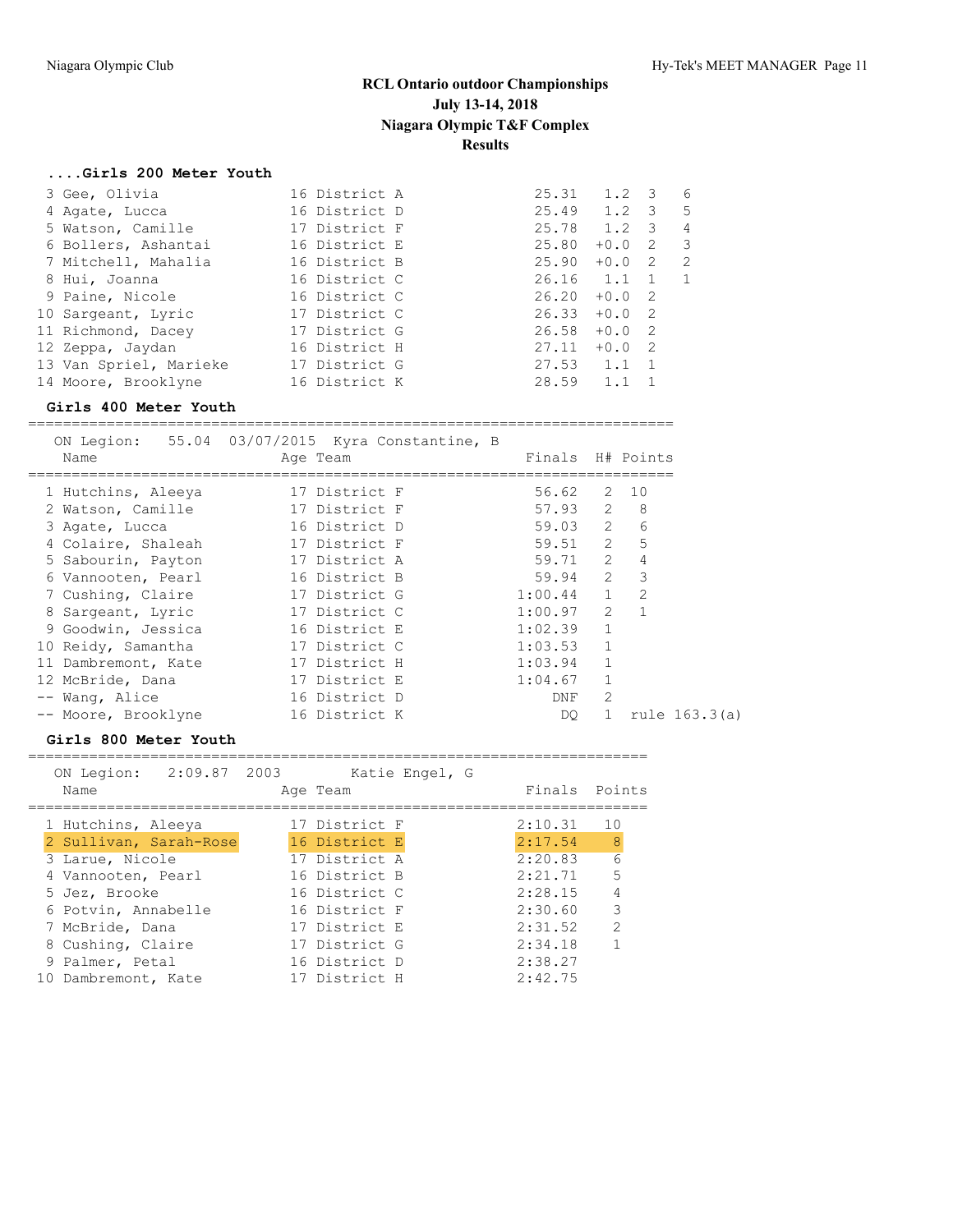### **Girls 1500 Meter Youth**

| 4:31.38 2004<br>ON Legion:<br>Name | Age Team      | Kate Van Buskirk, B | Finals  | Points         |
|------------------------------------|---------------|---------------------|---------|----------------|
| 1 Dekay, Rebecca                   | 17 District A |                     | 4:42.20 | 10             |
| 2 Herman, Naomi                    | 17 District E |                     | 4:42.62 | 8              |
| 3 Larkin, Gracelyn                 | 17 District E |                     | 4:43.32 | 6              |
| 4 Sullivan, Sarah-Rose             | 16 District E |                     | 4:49.77 | 5              |
| 5 Larue, Nicole                    | 17 District A |                     | 4:51.41 | $\overline{4}$ |
| 6 Dupuis, Maxine                   | 17 District K |                     | 4:53.18 | 3              |
| 7 Palmer, Petal                    | 16 District D |                     | 4:56.32 | $\overline{2}$ |
| 8 Jez, Brooke                      | 16 District C |                     | 5:02.96 | $\mathbf 1$    |
| 9 Brar, Jasmina                    | 17 District F |                     | 5:05.72 |                |
| 10 Guga, Sandra                    | 17 District B |                     | 5:06.29 |                |

#### **Girls 3000 Meter Youth**

=======================================================================

|  | ON Legion:<br>Name      | 9:50.41 1989 | Age Team      | Jennifer Guzman, B | Finals Points |                |
|--|-------------------------|--------------|---------------|--------------------|---------------|----------------|
|  |                         |              |               |                    |               |                |
|  | 1 Dekay, Rebecca        |              | 17 District A |                    | 10:19.95      | 10             |
|  | 2 Larkin, Gracelyn      |              | 17 District E |                    | 10:21.57      | 8              |
|  | 3 Herman, Naomi         |              | 17 District E |                    | 10:22.44      | 6              |
|  | 4 Quanz, Samara         |              | 16 District C |                    | 10:27.16      | 5              |
|  | 5 Dupuis, Maxine        |              | 17 District K |                    | 10:44.25      | $\overline{4}$ |
|  | 6 Brar, Jasmina         |              | 17 District F |                    | 11:13.70      | 3              |
|  | 7 Guga, Sandra          |              | 17 District B |                    | 11:14.10      | $\mathfrak{D}$ |
|  | 8 Pellerin, Skye        |              | 16 District G |                    | 11:34.12      |                |
|  | 9 Kusnierczyk, Meredith |              | 16 District H |                    | 12:25.02      |                |

#### **Girls 100 Meter Hurdles 0.762m Youth**

============================================================================ ON Legion: 13.82 03/07/2015 Brittany Stenekes, B

| Name                | ON REGION. IS.02 03/07/2013 DITCLAND SCENEAES, D<br>Age Team | Finals Wind Points |  |
|---------------------|--------------------------------------------------------------|--------------------|--|
| 1 Witherspoon, Anna | 17 District F                                                | $14.05 - 1.5$ 10   |  |
| 2 Moore, Karlie     | 17 District A                                                | $14.08 - 1.5$ 8    |  |
| 3 Gee, Olivia       | 16 District A                                                | $14.65 - 1.5$ 6    |  |
| 4 Colaire, Shaleah  | 17 District F                                                | $15.00 -1.5$ 5     |  |
| 5 Clarke, Janelle   | 17 District B                                                | $15.92 - 1.5$ 4    |  |
| 6 Goodwin, Jessica  | 16 District E                                                | $16.56 - 1.5$ 3    |  |
|                     |                                                              |                    |  |

### **Girls 400 Meter Hurdles 0.762m Youth**

| Name              | ON Legion: 1:01.31 1992 | Age Team      | Chantale Desjardin, G | Finals Points |
|-------------------|-------------------------|---------------|-----------------------|---------------|
| 1 Moore, Karlie   |                         | 17 District A | 1:01.93               | 1 O           |
|                   | 2 Colaire, Shaleah      | 17 District F | 1:03.43               | -8            |
|                   | 3 Sabourin, Payton      | 17 District A | 1:06.40               | 6             |
| 4 Timm, Simone    |                         | 16 District D | 1:10.95               | .5            |
| 5 Reidy, Samantha |                         | 17 District C | 1:14.01               | 4             |
|                   | 6 Van Spriel, Marieke   | 17 District G | 1:14.66               | 3             |
| -- Suen, Bethany  |                         | 17 District E | DO.                   | rule 168.7(a) |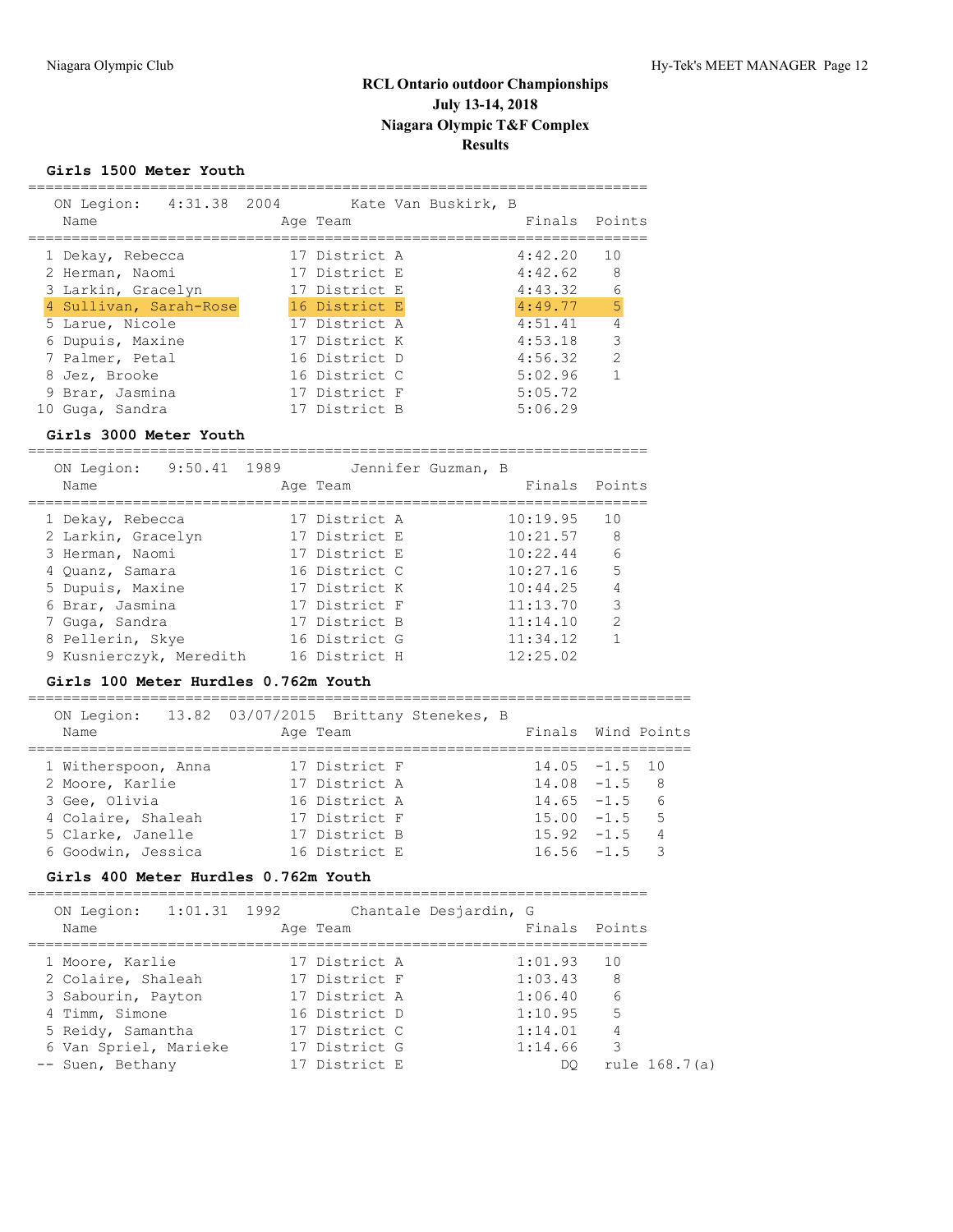## **Girls 2000 Meter Steeplechase 0.762m Youth**

| 7:08.51 2007<br>ON Legion:<br>Name                          | Deanna Zidar, D<br>Age Team | Finals Points |        |
|-------------------------------------------------------------|-----------------------------|---------------|--------|
|                                                             |                             |               |        |
| 1 Ouanz, Samara                                             | 16 District C               | 7:17.49       | 10     |
| 2 Potvin, Annabelle                                         | 16 District F               | 7:48.00       | 8      |
| 3 Pellerin, Skye                                            | 16 District G               | 7:59.11       | 6      |
| 4 Kusnierczyk, Meredith                                     | 16 District H               | 8:16.66       | 5      |
| Girls High Jump Youth                                       |                             |               |        |
| 1.79m 1983<br>ON Legion:                                    | Paula Gilmore, D            |               |        |
| Name                                                        | Age Team                    | Finals        | Points |
| 1 Bigger, Autumn<br>1.40 1.45 1.50 1.55 1.60 1.65 1.70 1.73 | 17 District B               | 1.70m         | 10     |

|              |                               |                           | 1.40 1.45 1.50 1.55 1.60 1.65 1.70 1.73 |        |      |
|--------------|-------------------------------|---------------------------|-----------------------------------------|--------|------|
| $\mathbf{P}$ | $\overline{P}$<br>P           | $\circ$<br>$\overline{O}$ | O XXO<br>XXX                            |        |      |
|              |                               |                           | 2 Kundlacz, Lexi 17 District G          | J1.70m | 8    |
|              |                               |                           | 1.40 1.45 1.50 1.55 1.60 1.65 1.70 1.73 |        |      |
| P            | P<br>$\Omega$                 | O XXO                     | $\circ$<br>XXO<br>XXX                   |        |      |
| 3 Dale, Emma |                               |                           | 16 District D                           | 1.65m  | 6    |
|              |                               |                           | 1.40 1.45 1.50 1.55 1.60 1.65 1.70      |        |      |
| $\mathbf{P}$ | P<br>$\circ$                  | $\circ$                   | XO XXO XXX                              |        |      |
| 4 Wu, Kelly  |                               |                           | 17 District E                           | 1.60m  | 5    |
|              | 1.40 1.45 1.50 1.55 1.60 1.65 |                           |                                         |        |      |
| $\mathbf{P}$ | $\mathbb{P}$<br>$\mathbf{P}$  | XO.                       | O XXX                                   |        |      |
|              |                               |                           | 5 Mwalwanda, Maia 617 District C        | 1.55m  | 3.50 |
|              | 1.40 1.45 1.50 1.55 1.60      |                           |                                         |        |      |
| P.           | XO.                           | O XXO XXX                 |                                         |        |      |
|              |                               |                           | 5 Hamilton, Asia 16 District B          | 1.55m  | 3.50 |
|              | 1.40 1.45 1.50 1.55 1.60      |                           |                                         |        |      |
| Ω            | XO.<br>$\circ$                | XXO<br>XXX                |                                         |        |      |

#### **Girls Pole Vault Youth** =======================================================================

| ON Legion: 3.75m 2010<br>Name                                                                       |        | Age Team               | Alysha Newman, A | Finals Points |    |
|-----------------------------------------------------------------------------------------------------|--------|------------------------|------------------|---------------|----|
| 1 McMahon, Anakin<br>2.55 2.70 2.85 3.00 3.15 3.25                                                  |        | 17 District B          |                  | $3.15m$ 10    |    |
| P<br>$\begin{matrix} 0 & 0 \end{matrix}$<br>$\Omega$<br>2 Hughes, Paige<br>2.55 2.70 2.85 3.00 3.15 |        | O XXX<br>16 District E |                  | 3.00m         | 8  |
| XO X<br>P<br>$\circ$<br>3 O'Hare, Kate<br>2.55 2.70 2.85 3.00 3.15                                  | O XXX  | 16 District D          |                  | J3.00m        | 6  |
| XXO<br>XO.<br>4 Fetic, Maya<br>2.55 2.70 2.85 3.00                                                  | O OXXX | 17 District B          |                  | 2.85m         | .5 |
| Ρ<br>Ω<br>$\left($                                                                                  | XXX    |                        |                  |               |    |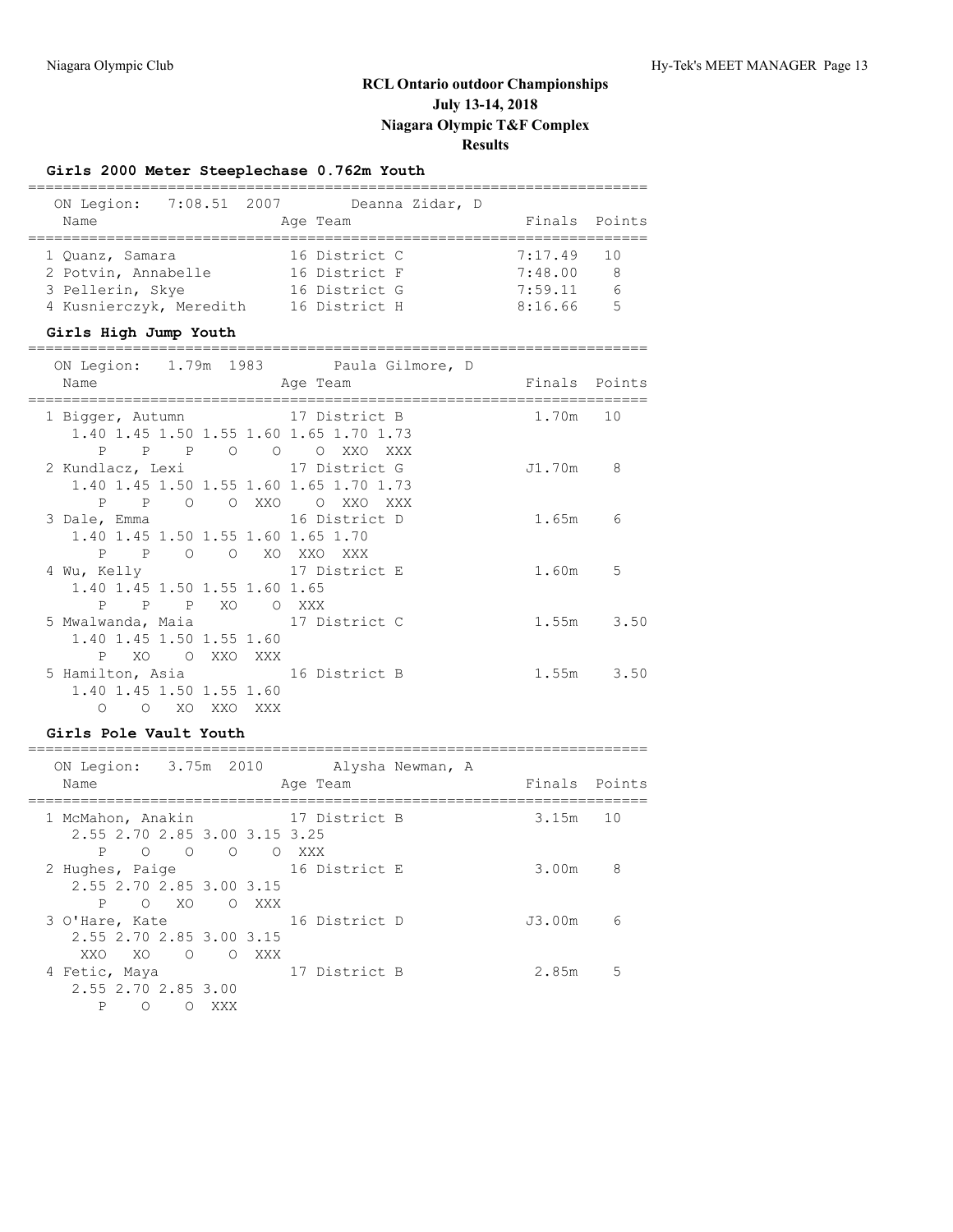## **Girls Long Jump Youth**

| :===========<br>ON Legion: 5.97m 1983 Chris Ignace, D                  |                                                                                                            |                                                                                           |
|------------------------------------------------------------------------|------------------------------------------------------------------------------------------------------------|-------------------------------------------------------------------------------------------|
| Name                                                                   |                                                                                                            | Age Team The Pinals Wind Points                                                           |
| 1 Mitchell, Mahalia 16 District B 5.56m +0.0 10                        |                                                                                                            |                                                                                           |
|                                                                        |                                                                                                            | $5.16m (+0.0)$ $5.44m (-0.6)$ $5.46m (+0.0)$ $5.04m (-1.4)$ $5.45m (-0.8)$ $5.56m (+0.0)$ |
| 2 Manners, Hayley 17 District D 5.44m +0.0 8                           |                                                                                                            |                                                                                           |
|                                                                        | $5.30$ m $(0.8)$ $5.19$ m $(+0.0)$ $5.44$ m $(+0.0)$ $5.18$ m $(-1.0)$ $5.14$ m $(+0.0)$ $5.18$ m $(+0.0)$ |                                                                                           |
| 3 Clarke, Janelle 17 District B 5.22m -1.5 6                           |                                                                                                            |                                                                                           |
|                                                                        |                                                                                                            | $4.94m (+0.0)$ $5.13m (-0.8)$ $5.05m (-0.7)$ $5.18m (+0.0)$ $5.04m (-0.5)$ $5.22m (-1.5)$ |
| 4 Paine, Nicole 16 District C 5.16m +0.0 5                             |                                                                                                            |                                                                                           |
|                                                                        | $5.11m(0.2)$ FOUL $(-0.4)$ $5.16m(+0.0)$ FOUL $(+0.0)$ $4.92m(-1.3)$ $5.08m(-0.1)$                         |                                                                                           |
|                                                                        |                                                                                                            |                                                                                           |
|                                                                        | $5.16m(-1.1)$ $4.86m(-1.1)$ $4.90m(-1.2)$ $4.97m(+0.0)$ $FOUL(-0.1)$ $FOUL(-0.3)$                          |                                                                                           |
| 6 Akinduro, Busola 16 District D 5.15m -0.3 3                          |                                                                                                            |                                                                                           |
|                                                                        |                                                                                                            | $4.92m(-0.4)$ $4.68m(-0.9)$ $4.71m(-0.7)$ $5.15m(-0.3)$ $5.15m(-0.9)$ $4.94m(-2.3)$       |
| 7 Jodoin, Hanna               17 District H             4.80m -1.5   2 |                                                                                                            |                                                                                           |
|                                                                        | $4.52m(-1.1)$ FOUL $(+0.0)$ $4.72m(-0.4)$ $4.77m(+0.0)$ $4.80m(-1.5)$ $4.40m(-1.3)$                        |                                                                                           |
| 8 Wigmore, Hanna 17 District H 4.74m 0.6 1                             |                                                                                                            |                                                                                           |
|                                                                        | $4.74m(0.6)$ $4.21m(+0.0)$ $4.32m(+0.0)$ $4.40m(-0.6)$ $4.39m(-0.5)$ $4.59m(-1.3)$                         |                                                                                           |
| 9 Belfon, Bianca 17 District F                                         |                                                                                                            | $4.67m - 1.2$                                                                             |
| $4.43m(-1.6)$ $4.67m(-1.2)$ FOUL $(-0.3)$                              |                                                                                                            |                                                                                           |
| 10 Vrolyk, Paige 17 District A                                         |                                                                                                            | $4.62m - 0.1$                                                                             |
| $4.62m(-0.1)$ $4.56m(-1.7)$ $4.37m(-0.1)$                              |                                                                                                            |                                                                                           |
| 11 Arnold, Jacinta 17 District E                                       |                                                                                                            | $4.59m - 0.6$                                                                             |
| $4.59m(-0.6)$ PASS PASS                                                |                                                                                                            |                                                                                           |
| 12 Kundlacz, Lexi 17 District G                                        |                                                                                                            | $4.30m - 0.4$                                                                             |
| $4.28m(-0.2)$ $4.29m(+0.0)$ $4.30m(-0.4)$                              |                                                                                                            |                                                                                           |

## **Girls Triple Jump Youth**

| ON Legion: 12.26m 2002 Tabia Charles, F<br>Name | Aqe Team                                                                                                                                                      | Finals Wind Points                                                                                                   |
|-------------------------------------------------|---------------------------------------------------------------------------------------------------------------------------------------------------------------|----------------------------------------------------------------------------------------------------------------------|
|                                                 | 1 Akinduro, Busola 16 District D 11.61m -2.1 10<br>$11.24$ m $(-1.4)$ $11.41$ m $(-1.5)$ $FOUL(1.1)$ $11.53$ m $(-2.8)$ $11.61$ m $(-2.1)$ $11.12$ m $(-3.4)$ |                                                                                                                      |
|                                                 | 2 Jodoin, Hanna               17 District H               11.39m -4.1   8                                                                                     | $10.85$ m $(-1.3)$ $10.99$ m $(+0.0)$ $10.69$ m $(+0.0)$ $10.64$ m $(-2.5)$ $11.26$ m $(-1.2)$ $11.39$ m $(-4.1)$    |
| 3 Hamilton, Asia 16 District B                  |                                                                                                                                                               | $11.19m - 2.1$ 6<br>$10.77m(-0.9)$ $10.89m(-1.1)$ $11.19m(-2.1)$ FOUL(-1.2) $10.71m(-1.1)$ $10.84m(-0.3)$            |
| 4 Arnold, Jacinta 17 District E                 |                                                                                                                                                               | $11.17m - 1.5$ 5<br>$11.17m(-1.5)$ $10.86m(+0.0)$ $10.75m(+0.0)$ $11.01m(0.6)$ $10.69m(-0.2)$ $10.70m(-3.0)$         |
| 5 Belfon, Bianca 17 District F                  |                                                                                                                                                               | 11.14m NWI 4<br>$10.51m(-0.2)$ $10.47m(-1.8)$ $11.14m(-0.0)$ $FOUL(+0.0)$ $10.61m(-1.8)$ $10.71m(+0.0)$              |
|                                                 | 6 Vrolyk, Paige 17 District A 10.83m -0.4 3                                                                                                                   | $10.41m(-0.6)$ FOUL $(-1.2)$ $10.83m(-0.4)$ $10.71m(-1.8)$ $10.38m(-1.2)$ $10.65m(-2.3)$                             |
| 7 Meecham, Jada                                 | 17 District F                                                                                                                                                 | $10.66m - 0.3$ 2<br>$9.25$ m $(0.1)$ 10.57m $(-3.2)$ 10.59m $(+0.0)$ 10.02m $(-0.2)$ 10.66m $(-0.3)$ 10.38m $(-1.2)$ |
|                                                 | 8 Paine, Nicole 16 District C 10.58m -0.8 1<br>$10.58$ m(-0.8) FOUL(-1.3) FOUL(-0.2) FOUL(2.0) 10.36m(-2.1) FOUL(-2.5)                                        |                                                                                                                      |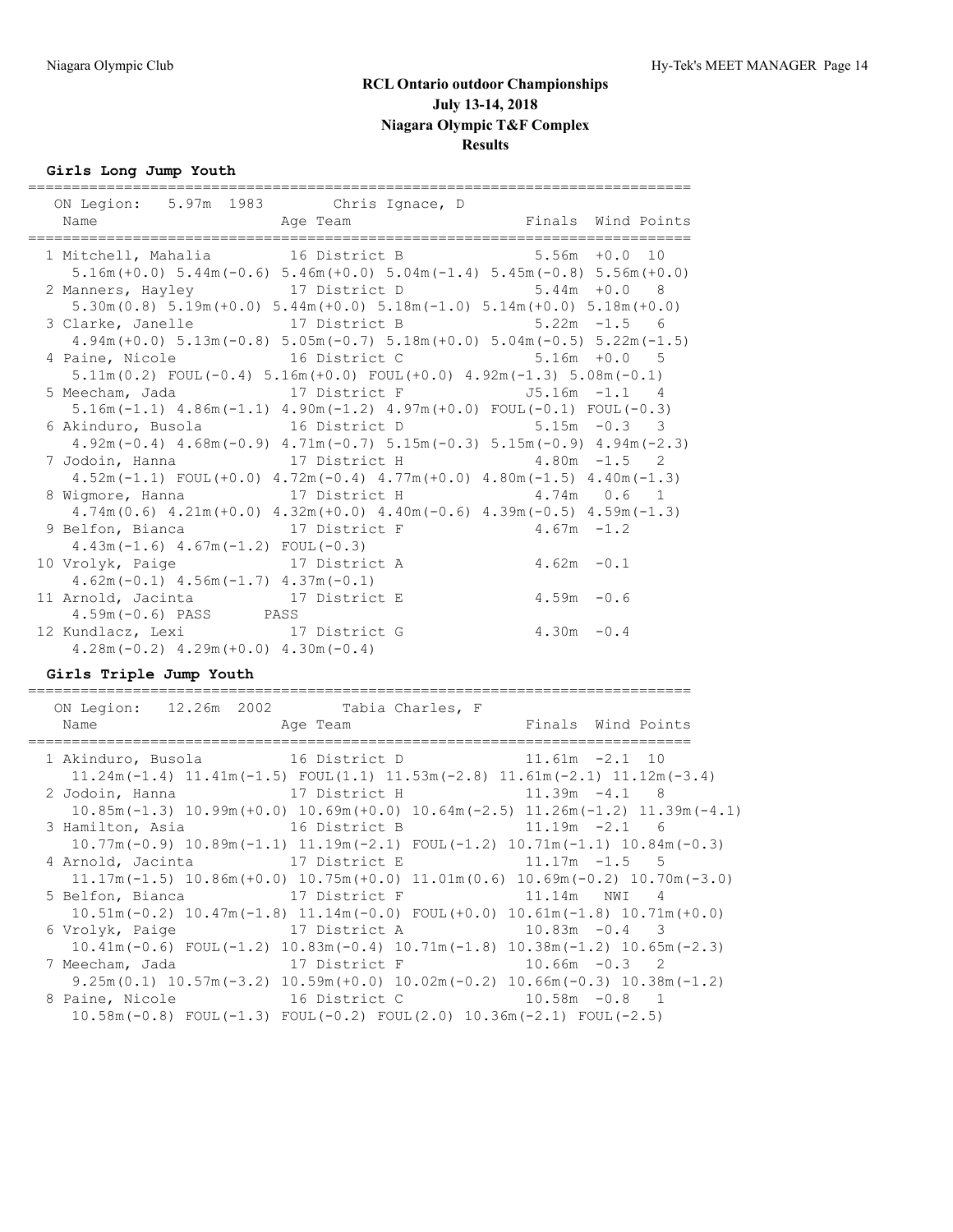## **Girls Shot Put 3.00kg Youth**

|                                          |                        | ON Legion: 17.29m 2017 Trinity Tutti, B                                                    |                          |
|------------------------------------------|------------------------|--------------------------------------------------------------------------------------------|--------------------------|
| Name                                     | Age Team               |                                                                                            | Finals Points            |
|                                          |                        | 1 O'Connor, Audrey 17 District A 13.84m 10<br>13.38m  12.55m  12.79m  12.65m  FOUL  13.84m |                          |
| 2 Osezua, Omonye 16 District D           |                        | 12.17m  12.47m  FOUL  FOUL  FOUL  12.71m                                                   | 12.71m 8                 |
|                                          |                        | 3 Mori, Megan 17 District F<br>11.95m 11.60m 12.61m 11.66m 11.60m FOUL                     | 6<br>12.61m              |
| 4 Ducan, Adrianna                        |                        | 17 District H<br>12.12m  11.66m  11.73m  10.64m  11.45m  10.42m                            | $\overline{5}$<br>12.12m |
|                                          |                        | 5 Roy, Makayla 16 District A<br>11.62m 11.89m 10.94m 11.74m 11.88m 10.96m                  | 11.89m<br>4              |
|                                          |                        | 6 Madison, Mclean 17 District G<br>10.94m 11.39m 11.20m 10.50m 11.29m 11.69m               | 11.69m<br>3              |
|                                          |                        | 7 Vanstuyvenberg, Hanna 16 District C<br>11.17m  11.61m  10.60m  10.81m  10.71m  11.61m    | 11.61m<br>2              |
|                                          |                        | 8 Michauville, Grace 17 District H<br>FOUL 11.07m 11.38m 11.24m 11.14m PASS                | 11.38m<br>$\mathbf{1}$   |
| 9 Fisher, Samantha 16 District C         | 10.22m  10.28m  11.27m | 11.27m                                                                                     |                          |
| 10 Stephens, Alison 17 District A        | 11.10m  10.83m  FOUL   | 11.10m                                                                                     |                          |
| 11 Fleming, Jenna                        | 10.77m FOUL 10.50m     | 17 District H<br>10.77m                                                                    |                          |
| 12 Dacosta, Mikayla<br>FOUL 10.60m 9.78m |                        | 17 District K<br>10.60m                                                                    |                          |
| 13 Alty, Emily<br>10.25m FOUL 9.35m      |                        | 10.25m<br>17 District F                                                                    |                          |
| 14 Budd, Nicole<br>8.49m 8.59m FOUL      |                        | 17 District E<br>8.59m                                                                     |                          |
| 15 Imola, Sophia<br>8.30m 8.50m 8.12m    |                        | 16 District B<br>8.50m                                                                     |                          |
| 16 Hart, Chloe<br>6.69m 6.64m 7.28m      |                        | 7.28m<br>17 District G                                                                     |                          |

### **Girls Discus Throw 1.00kg Youth**

| 50.04m 2017<br>ON Legion:<br>Trinity Tutti, B<br>Name<br>Age Team                  | Finals Points |                |
|------------------------------------------------------------------------------------|---------------|----------------|
| 1 Vanstuyvenberg, Hanna 16 District C<br>34.13m 34.76m 35.19m 34.16m 38.55m 38.24m | 38.55m        | 10             |
| 17 District A<br>2 Stephens, Alison<br>FOUL 34.20m FOUL FOUL 36.11m 35.40m         | 36.11m        | 8              |
| 3 Wilson, Mackenzie<br>17 District A<br>FOUL 29.07m FOUL FOUL 34.39m FOUL          | 34.39m        | 6              |
| 17 District H<br>4 Michauville, Grace<br>FOUL 34.04m FOUL FOUL 34.25m 34.05m       | 34.25m        | 5              |
| 16 District D<br>5 Osezua, Omonye<br>32.04m 31.36m 32.50m FOUL FOUL 28.99m         | 32.50m        | $\overline{4}$ |
| 17 District A<br>6 O'Connor, Audrey<br>29.14m FOUL FOUL FOUL 30.95m 29.17m         | 30.95m        | 3              |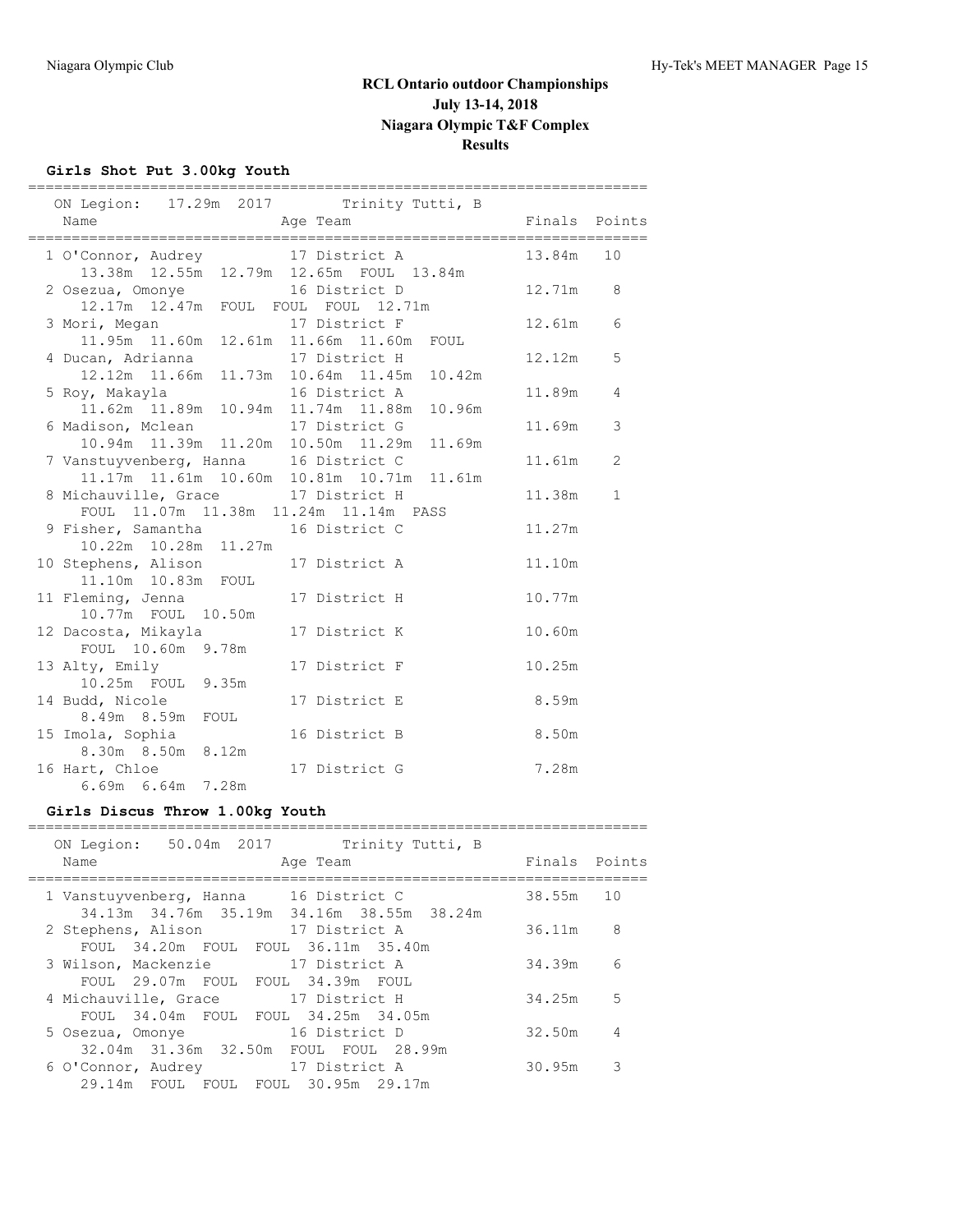## **....Girls Discus Throw 1.00kg Youth**

| 7 Imola, Sophia 16 District B              |  |          | 30.30m<br>$\overline{2}$ |  |
|--------------------------------------------|--|----------|--------------------------|--|
| 30.30m 28.00m FOUL 26.82m 29.72m 28.85m    |  |          |                          |  |
| 8 Muraleetharan, Madura 16 District D      |  | 30.19m 1 |                          |  |
| 30.19m  30.01m  29.55m  FOUL  29.07m  FOUL |  |          |                          |  |
| 9 Alty, Emily 17 District F 29.06m         |  |          |                          |  |
| 26.96m FOUL 29.06m PASS PASS PASS          |  |          |                          |  |
| 10 Fleming, Jenna 17 District H 28.94m     |  |          |                          |  |
| 28.94m FOUL 26.38m                         |  |          |                          |  |
| 11 Dacosta, Mikayla 17 District K          |  | 27.74m   |                          |  |
| 27.74m FOUL FOUL PASS PASS PASS            |  |          |                          |  |
| 12 Skorenky, Nadia 16 District G           |  | 27.01m   |                          |  |
| 27.01m  25.96m  25.93m                     |  |          |                          |  |
| 13 Fisher, Samantha 16 District C          |  | 26.73m   |                          |  |
| 26.73m  22.83m  25.80m                     |  |          |                          |  |
| 14 Lock, Ilyshia 17 District E             |  | 26.13m   |                          |  |
| 23.76m  26.13m  23.80m                     |  |          |                          |  |
| 15 Budd, Nicole 17 District E              |  | 25.41m   |                          |  |
| 25.41m  24.97m  FOUL                       |  |          |                          |  |
| 16 Mori, Megan 17 District F               |  | 25.18m   |                          |  |
| FOUL 24.57m 25.18m                         |  |          |                          |  |
| 17 Hummel, Trystyn 17 District G           |  | 22.33m   |                          |  |
| 22.33m  21.74m  FOUL                       |  |          |                          |  |
| 18 Spain, Ashley 16 District B             |  | 21.21m   |                          |  |
| 21.21m FOUL FOUL                           |  |          |                          |  |
| 19 Madison, Mclean 17 District G           |  | 20.69m   |                          |  |
| 20.50m 20.69m 19.80m                       |  |          |                          |  |

## **Girls Hammer Throw 3.00kg Youth**

| ON Legion: 53.75m 2017 Trinity Tutti, B                                               |        |                |
|---------------------------------------------------------------------------------------|--------|----------------|
|                                                                                       |        |                |
| 1 Kristina, Tchoumak 17 District D 52.97m 10<br>FOUL 42.35m 48.60m 52.36m FOUL 52.97m |        |                |
| 2 Wilson, Mackenzie 17 District A<br>42.38m 39.92m FOUL 47.05m 44.69m 42.45m          | 47.05m | 8              |
| 3 Stephens, Alison 17 District A<br>FOUL 41.34m FOUL FOUL 36.78m 45.99m               | 45.99m | 6              |
| 4 O'Connor, Audrey 17 District A                                                      | 43.57m | 5              |
| 37.05m 39.81m 43.52m 42.92m 43.57m 42.87m<br>5 Vanstuyvenberg, Hanna 16 District C    | 42.55m | $\overline{4}$ |
| 41.85m  42.55m  FOUL  39.34m  FOUL  FOUL<br>6 Imola, Sophia 16 District B             | 39.60m | 3              |
| 39.30m 39.60m FOUL FOUL 38.11m 37.16m<br>7 Osezua, Omonye 16 District D               | 34.80m | 2              |
| 8 Muraleetharan, Madura 16 District D                                                 | 33.80m | $\mathbf{1}$   |
| FOUL FOUL 33.53m 33.80m FOUL FOUL<br>9 Skorenky, Nadia 16 District G                  | 32.89m |                |
| 30.93m 32.18m 32.89m<br>10 Fisher, Samantha 16 District C                             | 32.46m |                |
| 30.89m 32.46m FOUL<br>11 Spain, Ashley 16 District B                                  | 29.86m |                |
| 29.26m FOUL 29.86m                                                                    |        |                |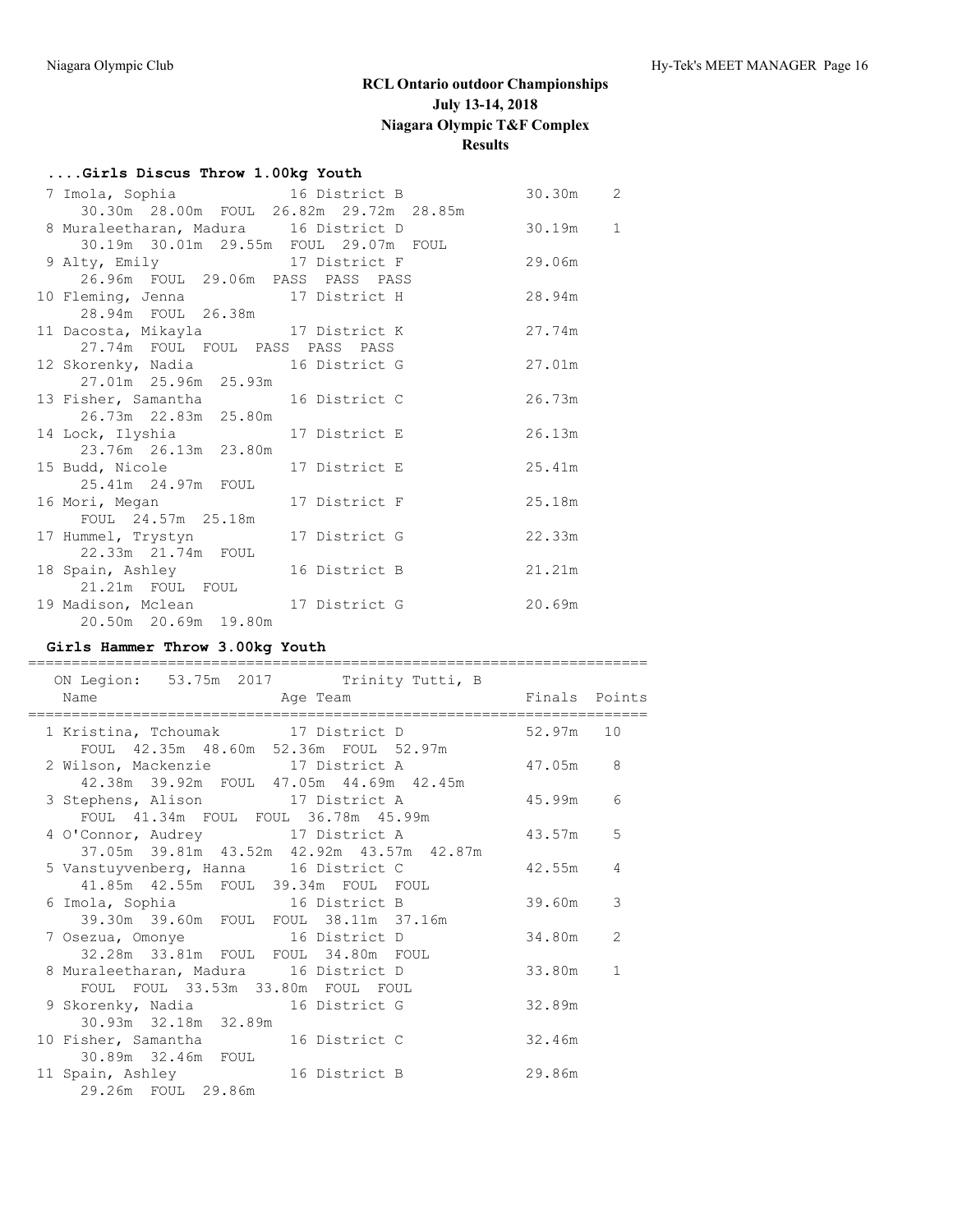### **....Girls Hammer Throw 3.00kg Youth**

| 12 Hummel, Trystyn   | 17 District G | 24.16m |
|----------------------|---------------|--------|
| 23.97m 24.04m 24.16m |               |        |
| 13 Burggraf, Audrey  | 16 District G | 20.75m |
| FOUL 18.42m 20.75m   |               |        |

### **Girls Javelin Throw 500g Youth**

=======================================================================

| ON Legion: 48.71m 2012 Victoria Smith, A<br>Name<br>and the contract of the contract of the contract of the contract of the contract of the contract of the contract of the contract of the contract of the contract of the contract of the contract of the contract of the contra | Finals Points |               |
|------------------------------------------------------------------------------------------------------------------------------------------------------------------------------------------------------------------------------------------------------------------------------------|---------------|---------------|
| 1 Fleming, Jenna 17 District H<br>FOUL FOUL 39.89m 43.61m 44.48m 47.14m                                                                                                                                                                                                            | 47.14m 10     |               |
| 2 Webb, Alexandria 16 District C<br>43.96m FOUL FOUL FOUL 46.04m 40.63m                                                                                                                                                                                                            | 46.04m        | 8             |
| 3 Madison, Mclean 17 District G<br>39.15m FOUL 39.04m FOUL 37.56m 42.16m                                                                                                                                                                                                           | 42.16m        | 6             |
| 4 Spain, Ashley 16 District B<br>38.70m 39.24m FOUL 40.32m 40.14m 39.61m                                                                                                                                                                                                           | 40.32m        | 5             |
| 5 Roy, Makayla 16 District A<br>39.32m 40.08m 39.45m 39.12m 36.65m FOUL                                                                                                                                                                                                            | 40.08m        | 4             |
| 6 McDougall, Emma 17 District B<br>40.07m 39.57m 38.35m 37.65m 37.22m FOUL                                                                                                                                                                                                         | 40.07m        | 3             |
| 7 Budd, Nicole<br>17 District E<br>37.60m 36.94m FOUL FOUL FOUL FOUL                                                                                                                                                                                                               | 37.60m        | $\mathcal{L}$ |
| 8 Burggraf, Audrey 16 District G<br>30.84m 28.28m 29.36m 29.57m 30.89m 30.15m                                                                                                                                                                                                      | 30.89m        | $\mathbf{1}$  |
| 9 Lock, Ilyshia 17 District E<br>24.34m 23.76m FOUL                                                                                                                                                                                                                                | 24.34m        |               |
| -- Mori, Megan 17 District F<br>FOUL FOUL FOUL                                                                                                                                                                                                                                     | FOUL          |               |

### **Heptathlon: #4 Girls 200 Meter Youth Heptathlon**

| Name                 | Age Team      | Finals Wind Points |      |
|----------------------|---------------|--------------------|------|
| 1 Suchoplas, Mariya  | 17 District F | $27.98 - 1.0$      | 632  |
| 1 Hendriksen, Emma   | 16 District A | $27.98 - 1.0$      | 632  |
| 3 Robitaille, Ashley | 16 District K | $28.19 - 1.0$      | 616  |
| 4 Magoffin, Jaime    | 16 District B | $28.88 - 1.0$      | 563  |
| 5 Symington, Fiona   | 17 District H | $29.00 - 1.0$      | 554  |
| 6 Webb, Alexandria   | 16 District C | $31.96 - 1.0$      | 3.54 |
|                      |               |                    |      |

## **Heptathlon: #7 Girls 800 Meter Youth Heptathlon**

| Name                 | Age Team      | Finals Points |     |
|----------------------|---------------|---------------|-----|
| 1 Symington, Fiona   | 17 District H | 2:33.99       | 644 |
| 2 Robitaille, Ashley | 16 District K | 2:40.80       | 564 |
| 3 Suchoplas, Mariya  | 17 District F | 2:43.85       | 530 |
| 4 Hendriksen, Emma   | 16 District A | 2:49.97       | 464 |
| 5 Magoffin, Jaime    | 16 District B | 2:56.63       | 397 |
| 6 Webb, Alexandria   | 16 District C | 3:34.09       | 114 |
|                      |               |               |     |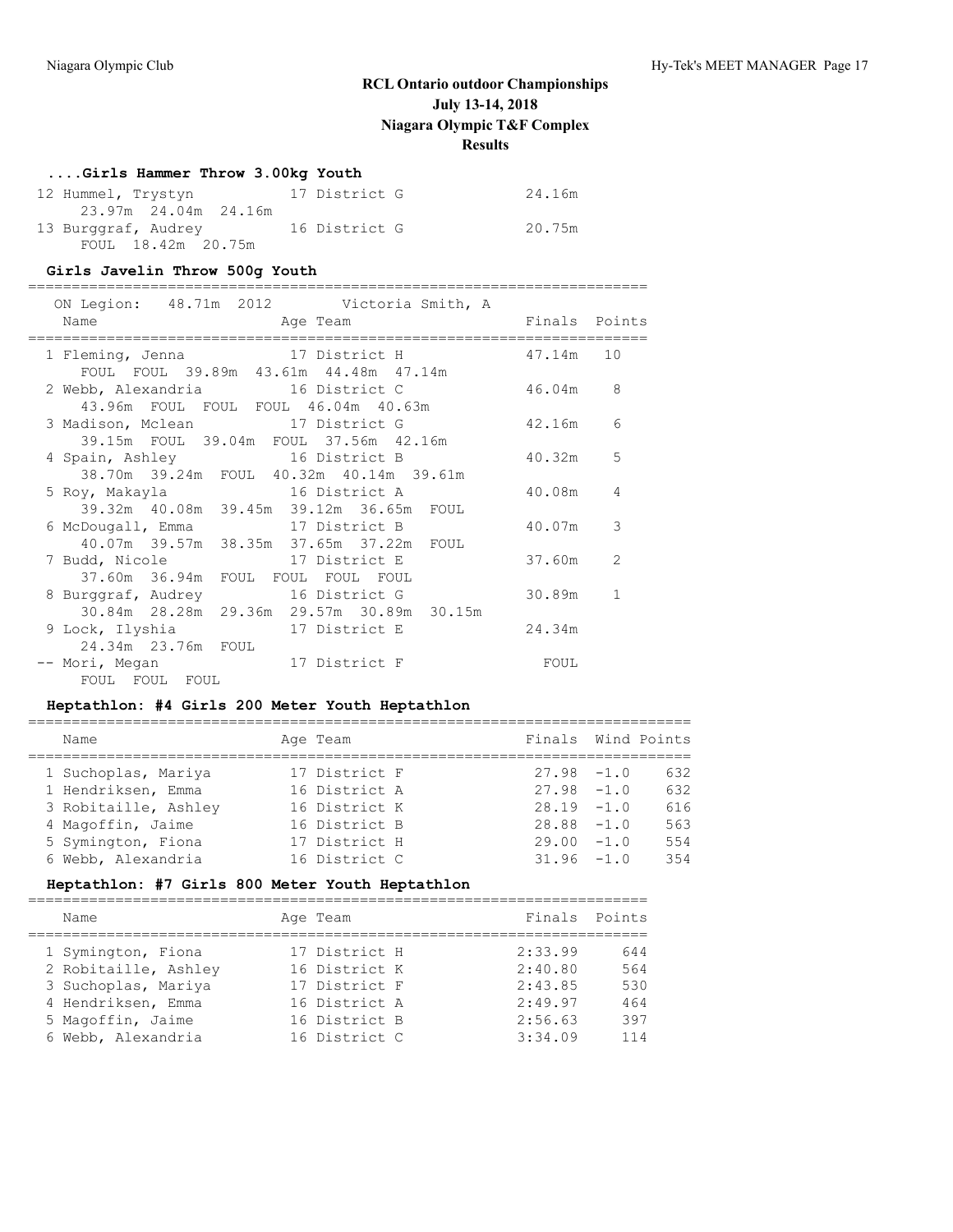## **Heptathlon: #1 Girls 100 Meter Hurdles 0.762m Youth Heptathlon**

| Name                 | Age Team      | Finals Wind Points |     |
|----------------------|---------------|--------------------|-----|
| 1 Suchoplas, Mariya  | 17 District F | $15.54 - 1.0$      | 772 |
| 2 Robitaille, Ashley | 16 District K | $16.05 - 1.0$      | 708 |
| 3 Hendriksen, Emma   | 16 District A | $16.24 - 1.0$      | 685 |
| 4 Magoffin, Jaime    | 16 District B | $17.04 - 1.0$      | 592 |
| 5 Symington, Fiona   | 17 District H | $17.40 - 1.0$      | 552 |
| 6 Webb, Alexandria   | 16 District C | $17.91 - 1.0$      | 498 |

### **Heptathlon: #2 Girls High Jump Youth Heptathlon**

| Name                                   |              |   |                                                                  |         | Age Team |         |            |         |                |       |                     | <b>Example 19 Finals</b> Points              |
|----------------------------------------|--------------|---|------------------------------------------------------------------|---------|----------|---------|------------|---------|----------------|-------|---------------------|----------------------------------------------|
|                                        |              |   |                                                                  |         |          |         |            |         |                |       |                     | 1 Hendriksen, Emma 16 District A 1.53m 655   |
|                                        |              |   | 1.20 1.23 1.26 1.29 1.32 1.35 1.38 1.41 1.44 1.47 1.50 1.53 1.56 |         |          |         |            |         |                |       |                     |                                              |
|                                        |              |   | P P P P P P P P O O O                                            |         |          |         |            |         |                |       | $\Omega$            | XXX                                          |
|                                        |              |   |                                                                  |         |          |         |            |         |                |       |                     | 1 Suchoplas, Mariya 17 District F 1.53m 655  |
|                                        |              |   | 1.20 1.23 1.26 1.29 1.32 1.35 1.38 1.41 1.44 1.47 1.50 1.53 1.56 |         |          |         |            |         |                |       |                     |                                              |
|                                        |              |   | P P P P P P P O                                                  |         |          |         |            |         | O XXO          |       | $\circ$<br>$\Omega$ | XXX                                          |
|                                        |              |   |                                                                  |         |          |         |            |         |                |       |                     | 3 Robitaille, Ashley 16 District K 1.50m 621 |
|                                        |              |   | 1.20 1.23 1.26 1.29 1.32 1.35 1.38 1.41 1.44 1.47 1.50 1.53      |         |          |         |            |         |                |       |                     |                                              |
| $\bigcirc$                             |              |   | P P O O XO O XXO XXO                                             |         |          |         |            |         | $\overline{O}$ |       | O XXX               |                                              |
| 3 Magoffin, Jaime 16 District B        |              |   |                                                                  |         |          |         |            |         |                | 1.50m |                     | 621                                          |
|                                        |              |   | 1.20 1.23 1.26 1.29 1.32 1.35 1.38 1.41 1.44 1.47 1.50 1.53      |         |          |         |            |         |                |       |                     |                                              |
|                                        |              |   | P P P P P P P O                                                  |         |          |         |            | $\circ$ | $\circ$        |       | XO XXX              |                                              |
| 5 Symington, Fiona 17 District H 1.41m |              |   |                                                                  |         |          |         |            |         |                |       |                     | 523                                          |
|                                        |              |   | 1.20 1.23 1.26 1.29 1.32 1.35 1.38 1.41 1.44                     |         |          |         |            |         |                |       |                     |                                              |
| $\bigcirc$                             | $\mathbf{P}$ |   | $\circ$<br>$\circ$                                               | $\circ$ | $\circ$  | $\circ$ | XXO        | XXX     |                |       |                     |                                              |
| 5 Webb, Alexandria 16 District C       |              |   |                                                                  |         |          |         |            |         |                |       |                     | 1.41m 523                                    |
|                                        |              |   | 1.20 1.23 1.26 1.29 1.32 1.35 1.38 1.41 1.44                     |         |          |         |            |         |                |       |                     |                                              |
| P                                      | P            | P |                                                                  |         |          | P P O O | $\bigcirc$ | XXX     |                |       |                     |                                              |

## **Heptathlon: #5 Girls Long Jump Youth Heptathlon**

| Name                                                                   | Age Team                       | Finals Wind Points |     |
|------------------------------------------------------------------------|--------------------------------|--------------------|-----|
| 1 Hendriksen, Emma<br>$4.54m(+0.0)$ $4.82m(-2.0)$ $4.90m(+0.0)$        | 16 District A                  | $4.90m + 0.0$      | 532 |
| 2 Magoffin, Jaime<br>$4.40m (+0.0)$ $4.80m (+0.0)$ $4.42m (-0.7)$      | 16 District B                  | $4.80m + 0.0$      | 506 |
| 3 Suchoplas, Mariya<br>$4.61$ m (-0.7) $4.64$ m (-0.8) $4.69$ m (-0.5) | 17 District F                  | $4.69m - 0.5$      | 477 |
| 4 Symington, Fiona<br>$4.37m(-0.5)$ $4.51m(-1.0)$                      | 17 District H<br>$4.33m(-0.3)$ | $4.51m - 1.0$      | 431 |
| 4 Webb, Alexandria<br>$4.36m(-1.4)$ $4.51m(-0.3)$ $4.41m(-0.5)$        | 16 District C                  | $4.51m - 0.3$      | 431 |
| 6 Robitaille, Ashley<br>$4.01m (+0.0)$ $4.13m (-0.5)$ $4.27m (-0.7)$   | 16 District K                  | $4.27m - 0.7$      | 371 |

# **Heptathlon: #3 Girls Shot Put 3.00kg Youth Heptathlon**

| Name | Age Team | Finals Points |  |
|------|----------|---------------|--|
|      |          |               |  |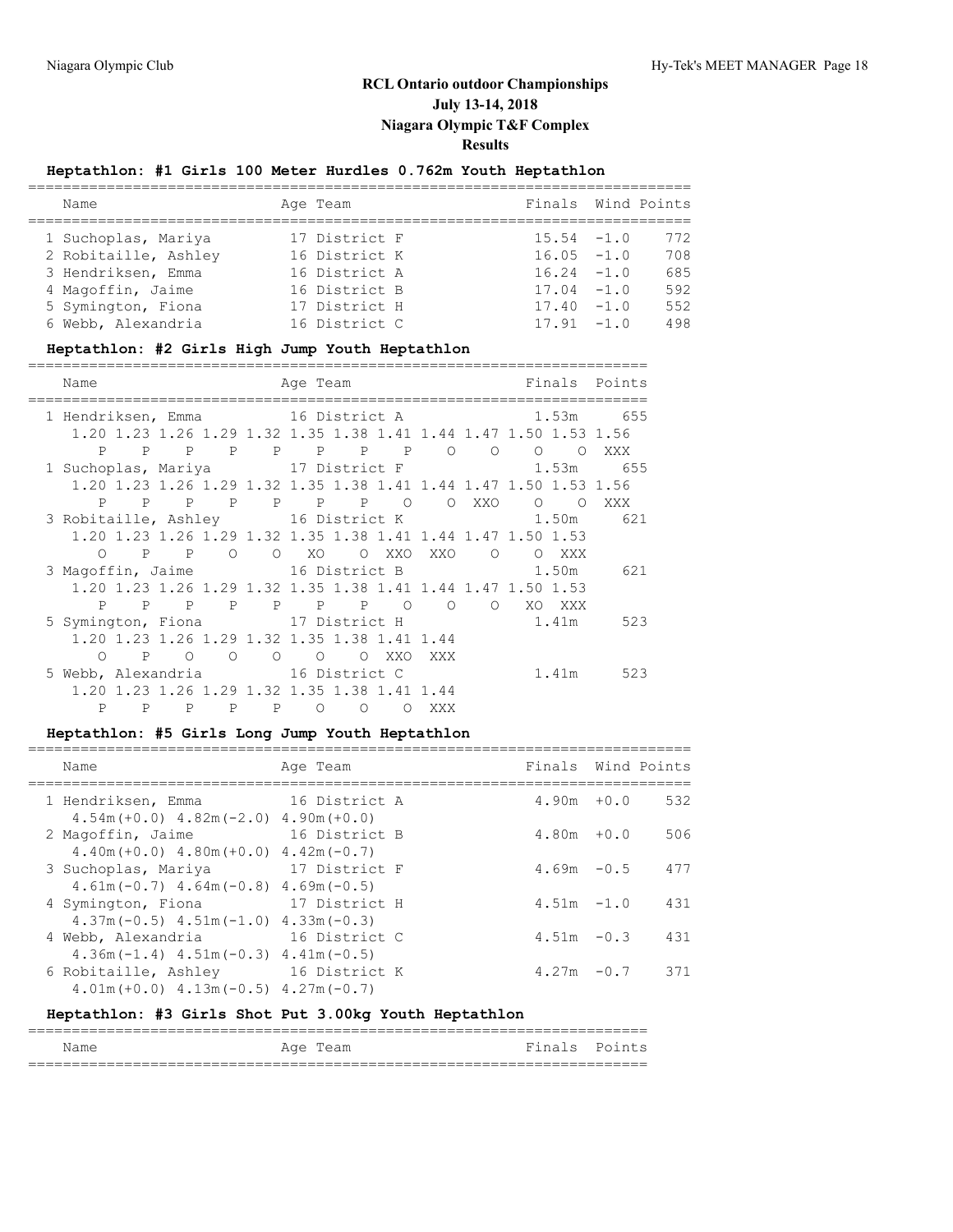## **....Heptathlon: #3 Girls Shot Put 3.00kg Youth Heptathlon**

| 1 Webb, Alexandria                           | 16 District C | 13.24m | 743 |
|----------------------------------------------|---------------|--------|-----|
| 11.68m 13.15m 13.24m<br>2 Robitaille, Ashley | 16 District K | 11.01m | 596 |
| 10.72m 11.01m 10.38m                         |               |        |     |
| 3 Magoffin, Jaime                            | 16 District B | 9.92m  | 524 |
| 8.72m 9.92m 8.82m                            |               |        |     |
| 4 Hendriksen, Emma<br>FOUL 9.43m 8.20m       | 16 District A | 9.43m  | 492 |
| 5 Suchoplas, Mariya                          | 17 District F | 9.37m  | 488 |
| 8.86m 9.37m 8.91m                            |               |        |     |
| 6 Symington, Fiona<br>8.88m 6.88m 7.42m      | 17 District H | 8.88m  | 456 |

## **Heptathlon: #6 Girls Javelin Throw 500g Youth Heptathlon**

| Name                                         | Age Team      | Finals Points |     |
|----------------------------------------------|---------------|---------------|-----|
| 1 Webb, Alexandria<br>FOUL FOUL 39.18m       | 16 District C | 39.18m        | 652 |
| 2 Robitaille, Ashley<br>25.01m 28.86m 27.66m | 16 District K | 28.86m        | 455 |
| 3 Suchoplas, Mariya<br>23.51m 20.75m 23.49m  | 17 District F | 23.51m        | 354 |
| 4 Hendriksen, Emma<br>18.59m 18.42m 22.13m   | 16 District A | 22.13m        | 329 |
| 5 Magoffin, Jaime<br>14.50m FOUL 17.91m      | 16 District B | 17.91m        | 250 |
| 6 Symington, Fiona<br>15.38m 16.86m 14.45m   | 17 District H | 16.86m        | 231 |

## **Girls Heptathlon Youth**

| ON Legion:           | 4784 2006 |  |               | Adrienne Bethune, B |      |                |
|----------------------|-----------|--|---------------|---------------------|------|----------------|
| Name                 |           |  | Age Team      |                     |      | Finals Points  |
|                      |           |  |               |                     |      |                |
| 1 Robitaille, Ashley |           |  | 16 District K |                     | 3931 | 10             |
| 2 Suchoplas, Mariya  |           |  | 17 District F |                     | 3908 | - 8            |
| 3 Hendriksen, Emma   |           |  | 16 District A |                     | 3789 | 6              |
| 4 Magoffin, Jaime    |           |  | 16 District B |                     | 3453 | .5             |
| 5 Symington, Fiona   |           |  | 17 District H |                     | 3391 | $\overline{4}$ |
| 6 Webb, Alexandria   |           |  | 16 District C |                     | 3315 | 3              |
|                      |           |  |               |                     |      |                |

## **Girls 3000 Meter Race Walk Youth**

| Name               |  | Age Team      | Finals Points |  |
|--------------------|--|---------------|---------------|--|
| 1 McCarthy, Audrey |  | 16 District F | $17:20.71$ 10 |  |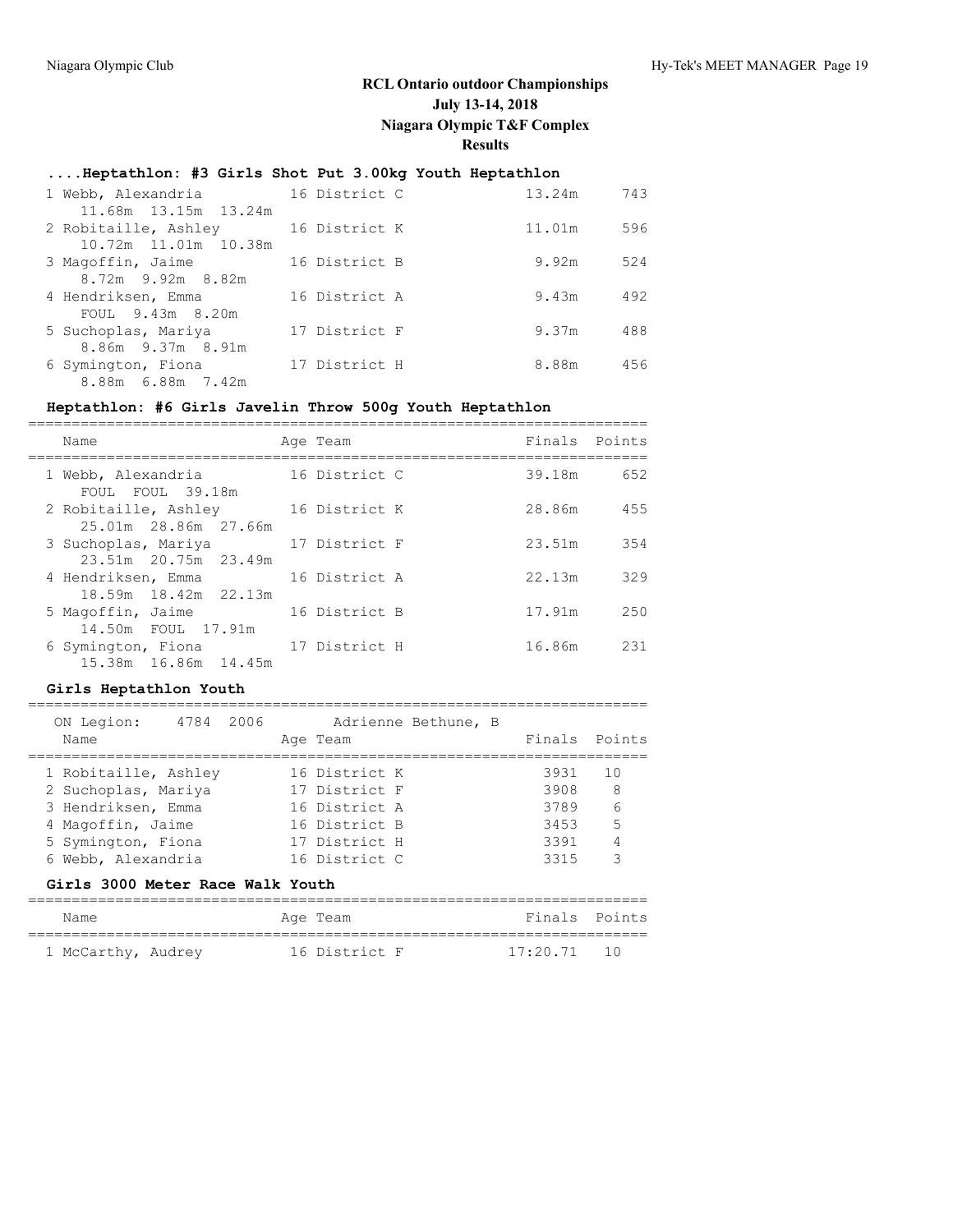**Boys 100 Meter Midget**

**8 Advance: Top 3 Each Heat plus Next 2 Best Times**

| ON Legion: 10.93 2006 Phillip Hayle, B |  |               |  |                         |             |  |
|----------------------------------------|--|---------------|--|-------------------------|-------------|--|
| Name                                   |  | Age Team      |  | Prelims Wind H#         |             |  |
|                                        |  |               |  |                         |             |  |
| Preliminaries                          |  |               |  |                         |             |  |
| 1 Barressi, Domenic 15 District B      |  |               |  | $11.470 + 0.0 1 11.464$ |             |  |
| 2 Richards, Matthias                   |  | 15 District B |  | J11.470 +0.0 1 11.470   |             |  |
| 3 Reader, Daniel                       |  | 15 District B |  | $11.590 - 3.4$ 2        |             |  |
| 4 Anderson, Teondre                    |  | 15 District D |  | $11.62Q - 3.4$ 2        |             |  |
| 5 Spicer, Logan                        |  | 15 District H |  | $11.580 + 0.0 1$        |             |  |
| 6 Carey, Jeff                          |  | 15 District A |  | $12.320 - 3.4$ 2        |             |  |
| 7 Hinsperger, Aiden                    |  | 15 District C |  | $11.85q +0.0$ 1         |             |  |
| 8 Caughy, Ryan                         |  | 15 District C |  | $12.00q + 0.0$ 1        |             |  |
| 9 Smith, Kieran                        |  | 15 District E |  | $12.18 + 0.0 1$         |             |  |
| 10 Morneau, Benoit                     |  | 15 District K |  | $12.36 - 3.4$ 2         |             |  |
| 11 Bonsall, Jeffrey                    |  | 15 District K |  | $12.55 - 3.4$ 2         |             |  |
| 12 Richard, Curran                     |  | 14 District K |  | $12.59 + 0.0 1$         |             |  |
| 13 Oldridge, Matt                      |  | 15 District C |  | $12.78 - 3.4$ 2         |             |  |
| 14 Grant, Kaleb                        |  | 14 District H |  | $13.18 - 3.4$ 2         |             |  |
| -- Long, Dillinger                     |  | 14 District E |  |                         | $FS -3.4 2$ |  |
| Boys 100 Meter Midget                  |  |               |  |                         |             |  |

============================================================================

| ON Legion:           | 10.93 2006 |  | Phillip Hayle, B |                    |        |               |
|----------------------|------------|--|------------------|--------------------|--------|---------------|
| Name                 |            |  | Age Team         | Finals Wind Points |        |               |
|                      |            |  |                  |                    |        |               |
| Finals               |            |  |                  |                    |        |               |
| 1 Richards, Matthias |            |  | 15 District B    | 11.36              | $+0.0$ | 10            |
| 2 Reader, Daniel     |            |  | 15 District B    | 11.50              | $+0.0$ | 8             |
| 3 Barressi, Domenic  |            |  | 15 District B    | 11.54              | $+0.0$ | 6             |
| 4 Spicer, Logan      |            |  | 15 District H    | 11.68              | $+0.0$ | 5             |
| 5 Anderson, Teondre  |            |  | 15 District D    | 11.76              | $+0.0$ | 4             |
| 6 Hinsperger, Aiden  |            |  | 15 District C    | 11.90              | $+0.0$ | 3             |
| 7 Caughy, Ryan       |            |  | 15 District C    | 12.01              | $+0.0$ | $\mathcal{L}$ |
| 8 Carey, Jeff        |            |  | 15 District A    | 12.44              | $+0.0$ |               |
|                      |            |  |                  |                    |        |               |

**Boys 200 Meter Midget**

|     | 22.12 2017<br>ON Legion:<br>Name | Nifaiya Robinson, B<br>Age Team | Finals |          |                         | Wind H# Points           |
|-----|----------------------------------|---------------------------------|--------|----------|-------------------------|--------------------------|
|     | 1 Reader, Daniel                 | 15 District B                   | 22.92  | $+0.0$   | 3                       | 10                       |
|     | 2 Anderson, Teondre              | 15 District D                   | 23.01  | $+0.0$ 3 |                         | -8                       |
|     | 3 Barressi, Domenic              | 15 District B                   | 23.02  | $+0.03$  |                         | 6                        |
|     | 4 Long, Dillinger                | 14 District E                   | 23.24  | $+0.0$ 3 |                         | 5                        |
|     | 5 Richards, Matthias             | 15 District B                   | 23.28  | $+0.0$ 3 |                         | 4                        |
|     | 6 Hinsperger, Aiden              | 15 District C                   | 24.00  | $+0.0$   | $\overline{\mathbf{3}}$ | 3                        |
|     | 7 Caughy, Ryan                   | 15 District C                   | 24.33  | $+0.0$   | $\overline{2}$          | $\overline{\mathcal{L}}$ |
|     | 8 Yzenbrandt, Dylan              | 15 District A                   | 24.60  | $+0.0$   | 2                       | $\mathbf{1}$             |
|     | 9 Smith, Kieran                  | 15 District E                   | 24.73  | $+0.0$ 2 |                         |                          |
|     | 10 Brooks, Syelis                | 14 District A                   | 25.04  | $+0.0$   | - 2                     |                          |
| 11. | Morneau, Benoit                  | 15 District K                   | 25.35  | $-0.2$   | $\overline{1}$          |                          |
|     | 12 Carey, Jeff                   | 15 District A                   | 25.65  | $+0.0$   | 2                       |                          |
|     | 13 Patel, Vivayk                 | 15 District C                   | 25.72  | $-0.2$   |                         |                          |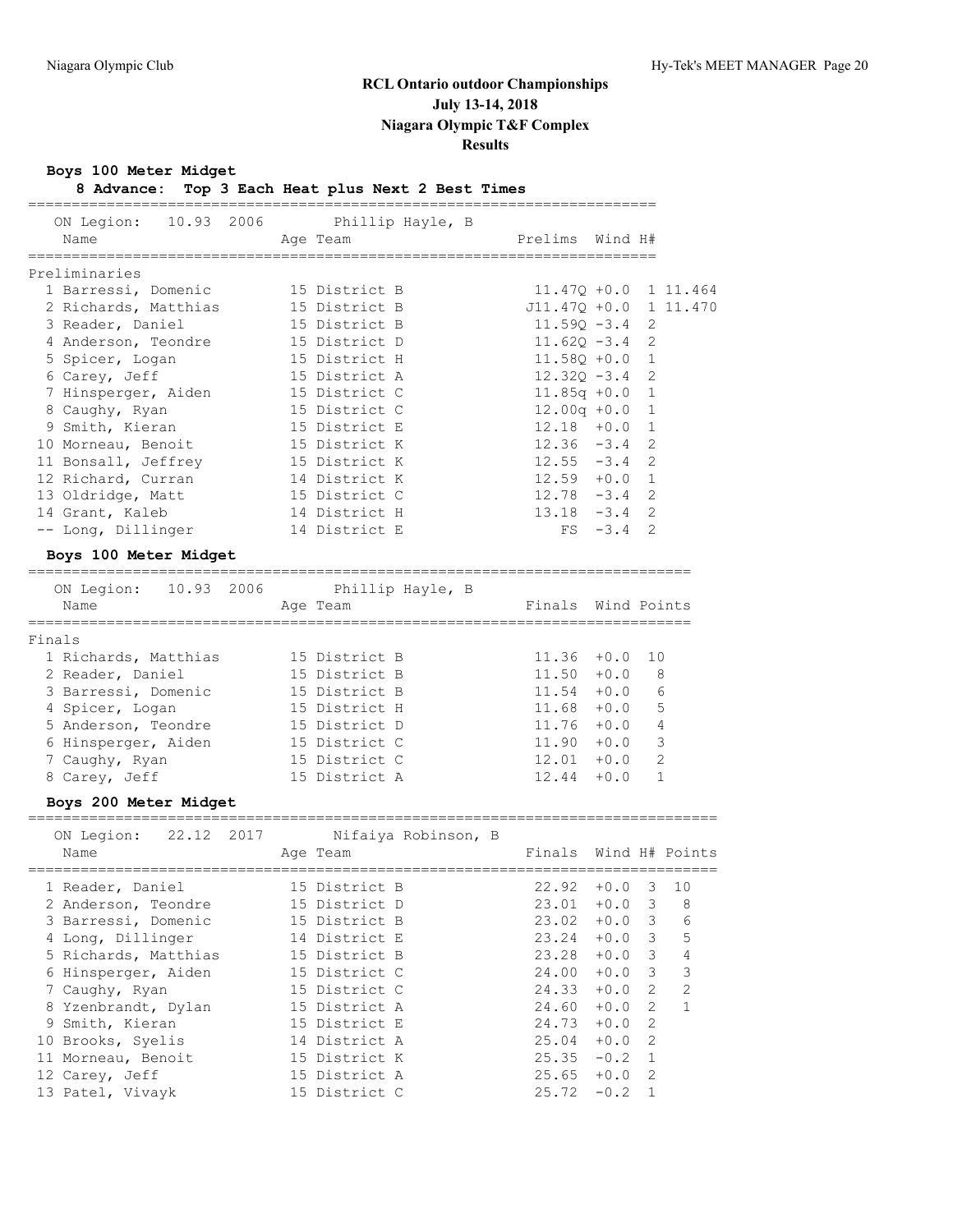## **....Boys 200 Meter Midget**

| 14 Lowe, Aidan     | 15 District H | $25.74 + 0.0$ 3 |  |
|--------------------|---------------|-----------------|--|
| 15 Richard, Curran | 14 District K | $26.27 -0.2$ 1  |  |
| 16 Millar, Sean    | 15 District K | $26.31 - 0.2 1$ |  |

### **Boys 300 Meter Midget**

| ON Legion:           |  |               | 35.11 2017   Nifaiya Robinson, B |                  |                |                |
|----------------------|--|---------------|----------------------------------|------------------|----------------|----------------|
| Name                 |  | Age Team      |                                  | Finals H# Points |                |                |
| 1 Reader, Daniel     |  | 15 District B |                                  | 36.21            | 3              | 10             |
| 2 Anderson, Teondre  |  | 15 District D |                                  | $36.52$ 3        |                | 8              |
| 3 Yzenbrandt, Dylan  |  | 15 District A |                                  | 37.20            | 3              | 6              |
| 4 Deery, Caden       |  | 15 District F |                                  | 37.25            | 3              | 5              |
| 5 Caughy, Ryan       |  | 15 District C |                                  | 37.80            | $\mathcal{L}$  | 4              |
| 6 Ferguson, Jaheim   |  | 15 District F |                                  | 38.29            | $\overline{2}$ | 3              |
| 7 Brooks, Syelis     |  | 14 District A |                                  | 38.45            | 2              | $\overline{2}$ |
| 8 Smith, Kieran      |  | 15 District E |                                  | 38.66            | 3              |                |
| 9 Derlis, Taylor     |  | 15 District E |                                  | 38.70            | $\mathcal{L}$  |                |
| 10 Flemington, Riley |  | 14 District B |                                  | 38.72            | $\overline{2}$ |                |
| 11 Popejoy, Dylan    |  | 15 District G |                                  | 38.76            | $\overline{2}$ |                |
| 12 Lowe, Aidan       |  | 15 District H |                                  | 39.45            | $\mathbf{1}$   |                |
| 13 Hope, Malik       |  | 15 District F |                                  | 39.55            | $\overline{2}$ |                |
| 14 Millar, Sean      |  | 15 District K |                                  | 41.31            | 1              |                |
| 15 McAuley, Aidan    |  | 14 District K |                                  | 42.39            |                |                |
| 16 Richard, Curran   |  | 14 District K |                                  | 43.43            |                |                |

### **Boys 800 Meter Midget**

| ON Legion:<br>Name      | 1:56.71 1989 | Age Team      | Kevin Sullivan, B |         | Finals Points  |
|-------------------------|--------------|---------------|-------------------|---------|----------------|
| 1 Campbell, Eric        |              | 15 District B |                   | 2:01.40 | 1 O            |
| 2 Flemington, Riley     |              | 14 District B |                   | 2:01.77 | -8             |
| 3 Popejoy, Dylan        |              | 15 District G |                   | 2:03.43 | 6              |
| 4 Yzenbrandt, Dylan     |              | 15 District A |                   | 2:04.73 | 5              |
| 5 Derlis, Taylor        |              | 15 District E |                   | 2:05.11 |                |
| 6 Moir, Cameron         |              | 15 District E |                   | 2:09.27 | $\overline{3}$ |
| 7 Avulananthan, Ajandan |              | 15 District D |                   | 2:10.55 | $\mathcal{L}$  |
| 8 Scott, Ethan          |              | 15 District H |                   | 2:13.12 |                |
| 9 Little, Ian           |              | 15 District K |                   | 2:24.77 |                |
| 10 Roy, Kyle            |              | 14 District K |                   | 2:28.70 |                |

## **Boys 1200 Meter Midget**

| Name |            |                                                                                                                  |                                           |          |                                                                                                                     |                   |                |
|------|------------|------------------------------------------------------------------------------------------------------------------|-------------------------------------------|----------|---------------------------------------------------------------------------------------------------------------------|-------------------|----------------|
|      |            |                                                                                                                  |                                           |          |                                                                                                                     |                   |                |
|      |            |                                                                                                                  |                                           |          |                                                                                                                     | 3:23.85           | 1 O            |
|      |            |                                                                                                                  |                                           |          |                                                                                                                     | 3:25.82           | $-8$           |
|      |            |                                                                                                                  |                                           |          |                                                                                                                     | 3:26.71           | $-6$           |
|      |            |                                                                                                                  |                                           |          |                                                                                                                     | 3:29.18           | 5              |
|      |            |                                                                                                                  |                                           |          |                                                                                                                     | 3:30.40           | $\overline{4}$ |
|      |            |                                                                                                                  |                                           |          |                                                                                                                     | 3:32.41           | 3              |
|      |            |                                                                                                                  |                                           |          |                                                                                                                     | 3:34.30           | っ              |
|      | ON Legion: | 1 Campbell, Eric<br>2 Moir, Cameron<br>3 Jennings, Cole<br>5 Aarts, Ethan<br>6 Wiktorski, Liam<br>7 Scott, Ethan | $3:10.38$ 2017<br>4 Avulananthan, Ajandan | Age Team | 15 District B<br>15 District E<br>15 District F<br>15 District D<br>15 District C<br>15 District E<br>15 District H | Dakota Gorquen, E | Finals Points  |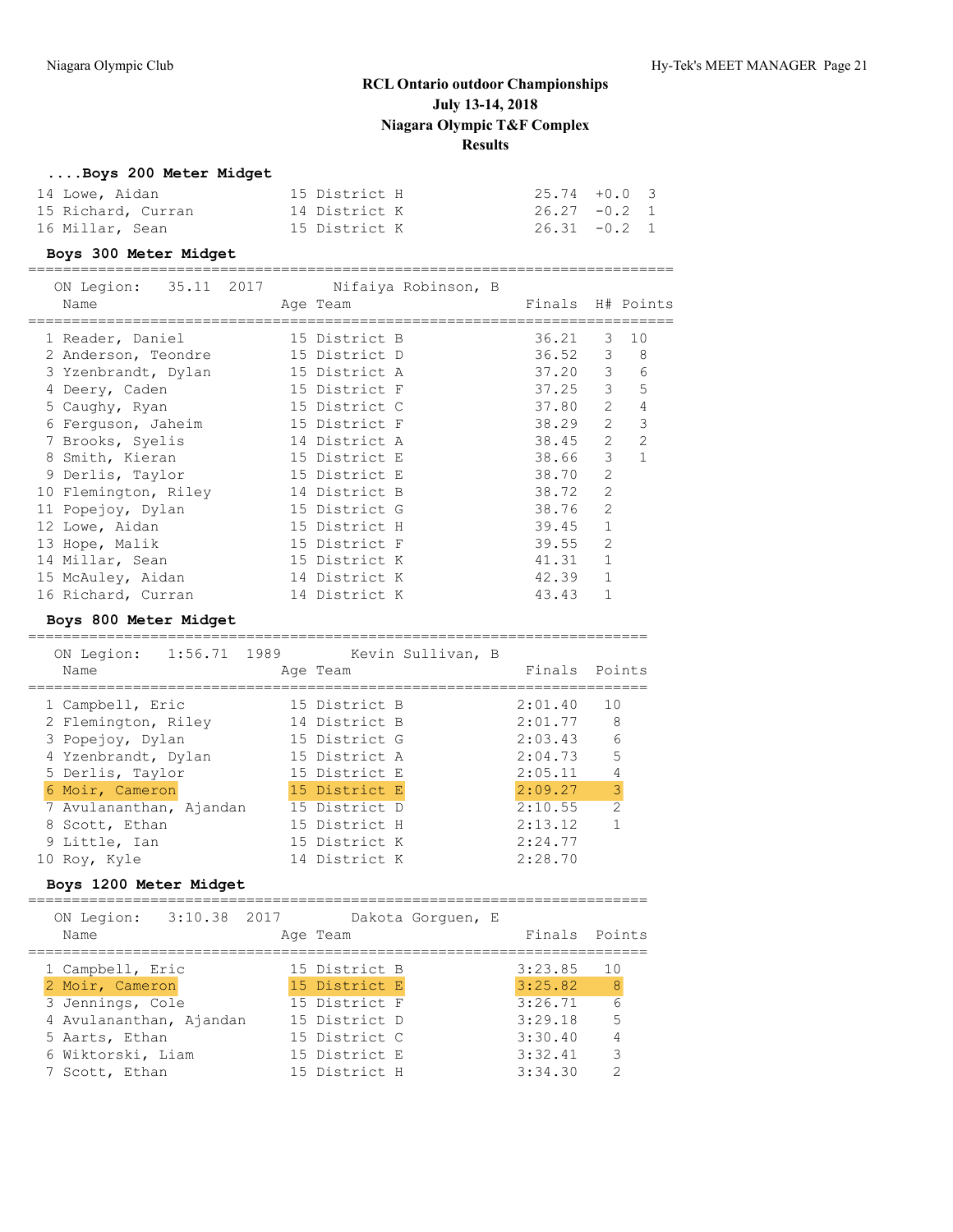### **....Boys 1200 Meter Midget**

| 8 Peters, Owen      | 15 District A | 3:36.42 |  |
|---------------------|---------------|---------|--|
| 9 Lapointe, Alex    | 14 District K | 3:39.47 |  |
| 10 Schraa, Steven   | 15 District C | 3:43.51 |  |
| 11 Howarth, Will    | 15 District G | 3:46.40 |  |
| 12 Brazeau, Desmond | 15 District K | 3:51.25 |  |
| 13 Little, Ian      | 15 District K | 3:51.60 |  |

#### **Boys 2000 Meter Midget**

=======================================================================

| ON Legion:         | 5:43.83 04/07/2015 Thomas Witkowicz, F |               |                |
|--------------------|----------------------------------------|---------------|----------------|
| Name               | Age Team                               | Finals Points |                |
|                    |                                        |               |                |
| 1 Jennings, Cole   | 15 District F                          | 6:05.86       | 10             |
| 2 Aarts, Ethan     | 15 District C                          | 6:05.91       | -8             |
| 3 Wiktorski, Liam  | 15 District E                          | 6:13.89       | 6              |
| 4 Schraa, Steven   | 15 District C                          | 6:18.61       | 5              |
| 5 Peters, Owen     | 15 District A                          | 6:26.89       | $\overline{4}$ |
| 6 Warren, Alex     | 15 District D                          | 6:30.14       | 3              |
| 7 Lapointe, Alex   | 14 District K                          | 6:33.86       | 2              |
| 8 Howarth, Will    | 15 District G                          | 6:38.84       | 1              |
| 9 Brazeau, Desmond | 15 District K                          | 6:40.29       |                |
|                    |                                        |               |                |

#### **Boys 100 Meter Hurdles 0.840m Midget**

#### **8 Advance: Top 3 Each Heat plus Next 2 Best Times**

======================================================================== ON Legion: 13.39 2012 Davis Edward, A Name **Age Team** Age Team Prelims Wind H# ======================================================================== Preliminaries 1 Ferguson, Jaheim 15 District F 14.24Q -1.8 1 2 Skerl, Mark 15 District B 14.54Q -0.3 2 3 Bailey, Josh 15 District A 14.89Q -1.8 1 4 Wilson, Jaden 15 District A 15.21Q -0.3 2 5 Manujibeya, Francis 15 District D 14.98Q -1.8 1 6 Hope, Malik 15 District F 15.45Q -0.3 2 7 Hernandez, Daniel 15 District C 15.35q -1.8 1 8 Allen, Griffin 15 District E 17.37q -0.3 2 9 Clark, Brecken 14 District K 21.23 -1.8 1 -- Morneau, Benoit 15 District K FS -0.3 2

### **Boys 100 Meter Hurdles 0.840m Midget**

============================================================================ ON Legion: 13.39 2012 Davis Edward, A Name **Age Team** Age Team Finals Wind Points ============================================================================ Finals 1 Skerl, Mark 15 District B 13.86 -2.1 10 2 Ferguson, Jaheim 15 District F 13.91 -2.1 8 3 Bailey, Josh 15 District A 14.51 -2.1 6 4 Manujibeya, Francis 15 District D 14.63 -2.1 5 5 Wilson, Jaden 15 District A 14.68 -2.1 4 6 Hope, Malik 15 District F 14.97 -2.1 3 7 Hernandez, Daniel 15 District C 15.08 -2.1 2 8 Allen, Griffin 15 District E 17.41 -2.1 1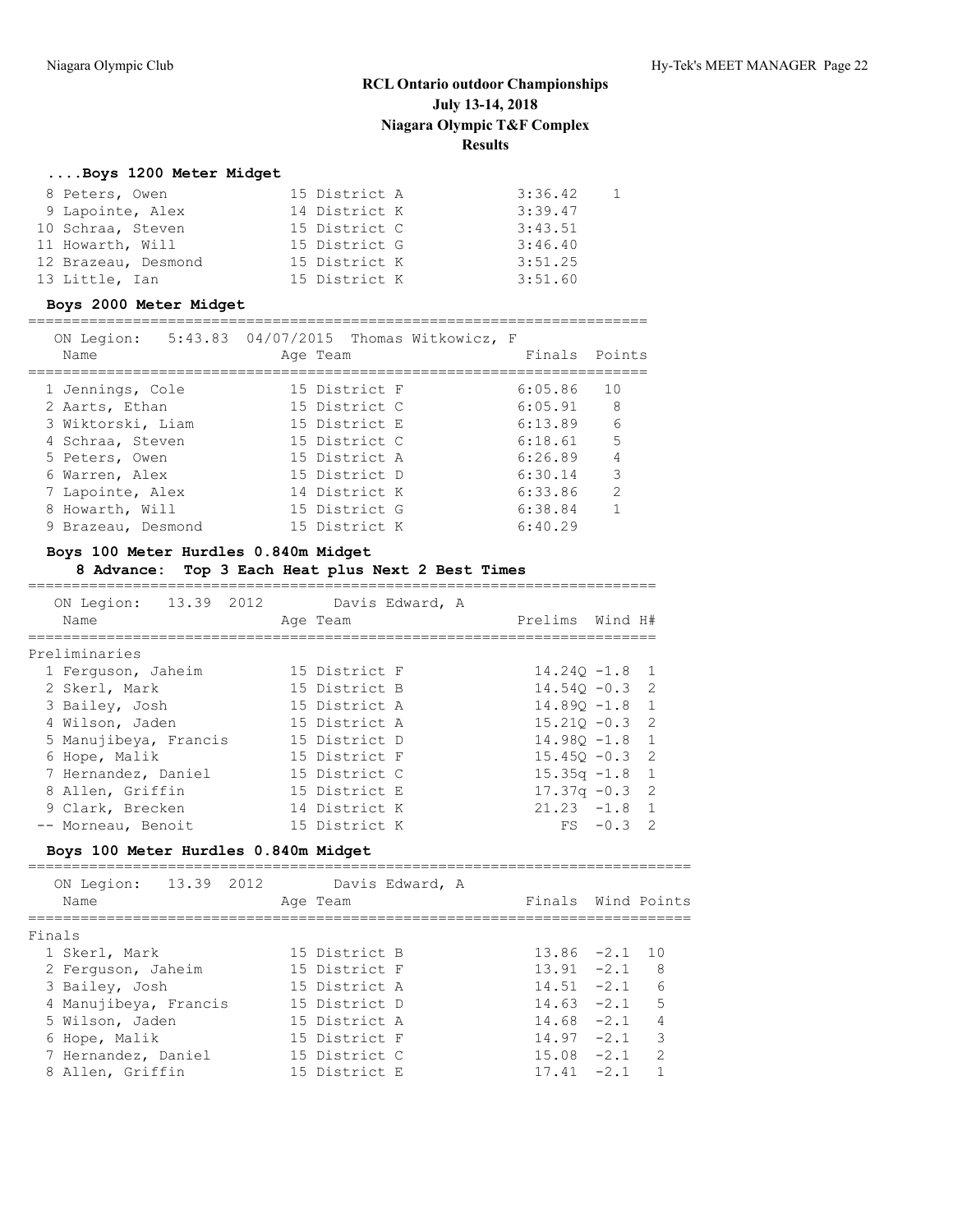# **Boys 200 Meter Hurdles 0.762m Midget**

| Boys 200 Meter Hurdles 0.762m Midget |                             |       |                   |                          |
|--------------------------------------|-----------------------------|-------|-------------------|--------------------------|
| 24.72 2012<br>ON Legion:<br>Name     | Davis Edward, A<br>Age Team |       |                   | Finals Wind H# Points    |
| 1 Skerl, Mark                        | 15 District B               |       | $25.70 -0.8$ 2 10 |                          |
| 2 Manujibeya, Francis                | 15 District D               |       | $25.83 - 0.8$ 2   | - 8                      |
| 3 Ferquson, Jaheim                   | 15 District F               | 26.22 | $-0.8$            | $2\overline{6}$          |
| 4 Deery, Caden                       | 15 District F               | 26.70 | $-0.8$ 2          | $-5$                     |
| 5 Wilson, Jaden                      | 15 District A               | 27.21 | $-0.8$            | 4<br>$\overline{2}$      |
| 6 Hernandez, Daniel                  | 15 District C               | 27.39 | $-0.6$ 1          | $\overline{\phantom{a}}$ |
| 7 Bailey, Josh                       | 15 District A               | 27.73 | $-0.8$            | 2<br>$\overline{2}$      |
| 8 Hope, Malik                        | 15 District F               | 28.61 | $-0.6 \quad 1$    |                          |
| 9 Allen, Griffin                     | 15 District E               | 29.77 | $-0.6$            |                          |

#### **Boys 1500 Meter Steeplechase 0.762m Midget**

=======================================================================

 10 McAuley, Aidan 14 District K 29.99 -0.6 1 11 Clark, Brecken 14 District K 33.67 -0.6 1

| ON Legion: 4:27.48 2017 |  |               | Jack Wierzbicki, F |               |                |
|-------------------------|--|---------------|--------------------|---------------|----------------|
| Name                    |  | Age Team      |                    | Finals Points |                |
| 1 Schraa, Steven        |  | 15 District C |                    | 4:43.97       | - 10           |
| 2 Defoe, Ian            |  | 15 District F |                    | 4:52.94       | 8              |
| 3 Warren, Alex          |  | 15 District D |                    | 5:06.14       | 6              |
| 4 Clark, Harry          |  | 15 District K |                    | 5:22.79       | $\overline{5}$ |
|                         |  |               |                    |               |                |

#### **Boys High Jump Midget**

======================================================================= ON Legion: 1.95m 1987 Matt Vincent, E Name Age Team Finals Points ======================================================================= 1 Spicer, Logan 15 District H 1.50 1.55 1.60 1.65 1.70 1.75 1.80 1.85 1.90 P P O O O O XO O X 2 Deblois, Corbin 15 District K 1.80m 8 1.50 1.55 1.60 1.65 1.70 1.75 1.80 1.85 P P O O O O O XXX 3 Kamal, Tawsif 15 District D J1.80m 6 1.50 1.55 1.60 1.65 1.70 1.75 1.80 1.85 P P P O O XO XO XXX 4 Henry, Aidan 15 District G 51.80m 5 1.50 1.55 1.60 1.65 1.70 1.75 1.80 1.85 P P P XO O XO XXO XXX 5 Piche, Owen 15 District H 1.75m 4 1.50 1.55 1.60 1.65 1.70 1.75 1.80 P P O O XXO XO XXX 6 Simpson, Hayden 15 District A J1.75m 3 1.50 1.55 1.60 1.65 1.70 1.75 1.80 P O O O XO XXO XXX 7 Ivanov, Michael 15 District B 1.70m 2 1.50 1.55 1.60 1.65 1.70 1.75 O O XO O XXO XXX 8 Patel, Vivayk 15 District C 1.65m 1 1.50 1.55 1.60 1.65 1.70 O O O O XXX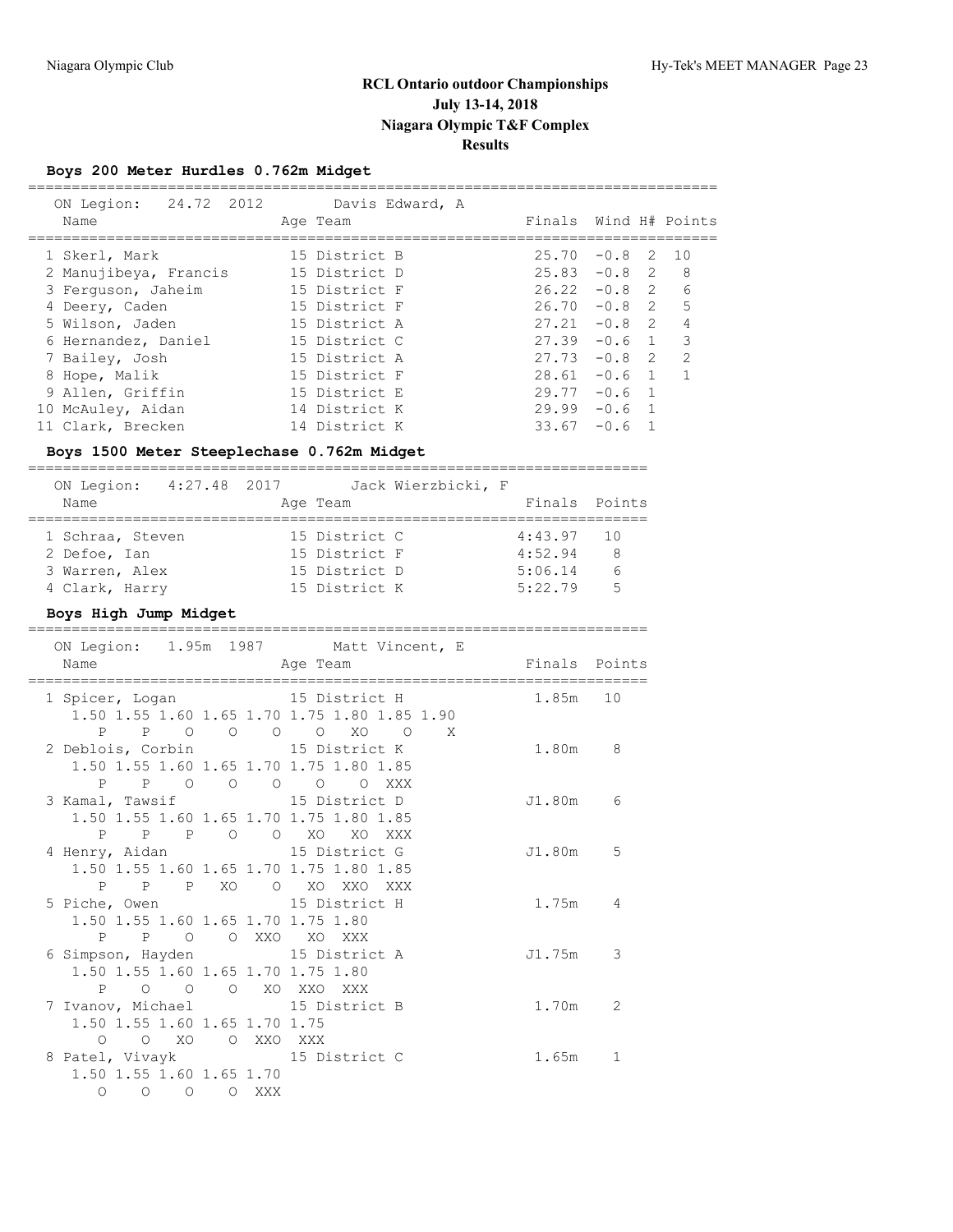| Boys High Jump Midget    |               |        |
|--------------------------|---------------|--------|
| 9 Myles, Jack            | 14 District C | J1.65m |
| 1.50 1.55 1.60 1.65 1.70 |               |        |
| PXXO OXOXXX              |               |        |
| 10 Reuel, Thomas         | 15 District F | J1.65m |
| 1.50 1.55 1.60 1.65 1.70 |               |        |
| P O XO XXO XXX           |               |        |
| 11 Cortes, Connor        | 15 District C | 1.60m  |
| 1.50 1.55 1.60 1.65      |               |        |
| P O XO XXX               |               |        |
| 12 Jacob, Evan           | 15 District B | 1.55m  |
| 1.50 1.55 1.60           |               |        |
| O XO XXX                 |               |        |
| 13 Rayner, Devon         | 15 District G | 1.50m  |
| 1.50 1.55                |               |        |
| XXX<br>O                 |               |        |

#### **Boys Pole Vault Midget**

======================================================================= ON Legion: 3.65m 2018 Bennett Woods, E Name **Age Team** Age Team Finals Points ======================================================================= 1 Woods, Bennett 15 District E 3.65m 10 2.50 2.65 2.80 2.95 3.10 3.25 3.40 3.55 3.65 3.75 P P P O O XO O XXO XXO XXP 2 Defoe, Ian 15 District F 3.25m 8 2.50 2.65 2.80 2.95 3.10 3.25 3.40 P P P P XO O XXX

### **Boys Long Jump Midget**

| ON Legion: 6.74m 2009 Mitch O'Connell, C       |                                                                                                |                                                                                                                         |
|------------------------------------------------|------------------------------------------------------------------------------------------------|-------------------------------------------------------------------------------------------------------------------------|
| Name Aqe Team                                  |                                                                                                | Finals Wind Points                                                                                                      |
| 1 Nolan, Jamar 15 District D 6.28m +0.0 10     |                                                                                                |                                                                                                                         |
|                                                | $6.08$ m (-0.5) $6.01$ m (-1.9) $5.76$ m (0.4) $6.06$ m (-1.5) $6.18$ m (+0.0) $6.28$ m (+0.0) |                                                                                                                         |
| 2 Barressi, Domenic 15 District B 6.02m -0.4 8 |                                                                                                |                                                                                                                         |
|                                                |                                                                                                | $6.02$ m $(-0.4)$ 5.83m $(+0.0)$ 6.02m $(-0.4)$ 5.88m $(+0.0)$ 5.47m $(-0.4)$ 5.99m $(+0.0)$                            |
| 3 Kamal, Tawsif                                | 15 District D 5.86m +0.0 6                                                                     |                                                                                                                         |
|                                                | $5.31m (+0.0)$ $5.23m (+0.0)$ $5.73m (-0.5)$ $FOUT (-0.8)$ $5.68m (-0.1)$ $5.86m (+0.0)$       |                                                                                                                         |
| 4 Spicer, Logan                                |                                                                                                |                                                                                                                         |
|                                                | $5.42$ m(-0.2) FOUL $5.46$ m(-1.2) $5.86$ m(-1.1) $5.25$ m(-0.1) FOUL                          |                                                                                                                         |
| 5 Reuel, Thomas 15 District F 5.67m -0.6 4     |                                                                                                |                                                                                                                         |
|                                                | $5.67$ m(-0.6) $5.48$ m(-1.1) $5.59$ m(+0.0) $5.64$ m(+0.0) $5.12$ m(+0.0) FOUL                |                                                                                                                         |
| 6 Rayner, Devon 15 District G 5.61m -1.0 3     |                                                                                                |                                                                                                                         |
|                                                | $5.32$ m (-0.1) $5.20$ m (0.9) $5.44$ m (0.1) $5.24$ m (-0.3) FOUL (-0.8) $5.61$ m (-1.0)      |                                                                                                                         |
| 7 Fraser, Desmond 14 District B 5.57m -0.5 2   |                                                                                                |                                                                                                                         |
|                                                |                                                                                                | $5.39$ m ( $-1.0$ ) $5.44$ m ( $-0.5$ ) $5.31$ m ( $+0.0$ ) $5.57$ m ( $-0.5$ ) $5.27$ m ( $-1.5$ ) $5.50$ m ( $+0.0$ ) |
| 8 Brooks, Syelis 14 District A 5.30m 0.2 1     |                                                                                                |                                                                                                                         |
|                                                | $5.22m (+0.0)$ $5.30m(0.2)$ FOUL $4.95m(0.2)$ $5.23m(-1.5)$ FOUL                               |                                                                                                                         |
| 9 Piche, Owen 15 District H 5.27m +0.0         |                                                                                                |                                                                                                                         |
| $5.27m (+0.0)$ $5.11m(0.9)$ $5.20m(-0.8)$      |                                                                                                |                                                                                                                         |
| 10 Deblois, Corbin 15 District K               |                                                                                                | $5.25m$ 0.8                                                                                                             |
| FOUL $5.25m(0.8) 5.19m(+0.0)$                  |                                                                                                |                                                                                                                         |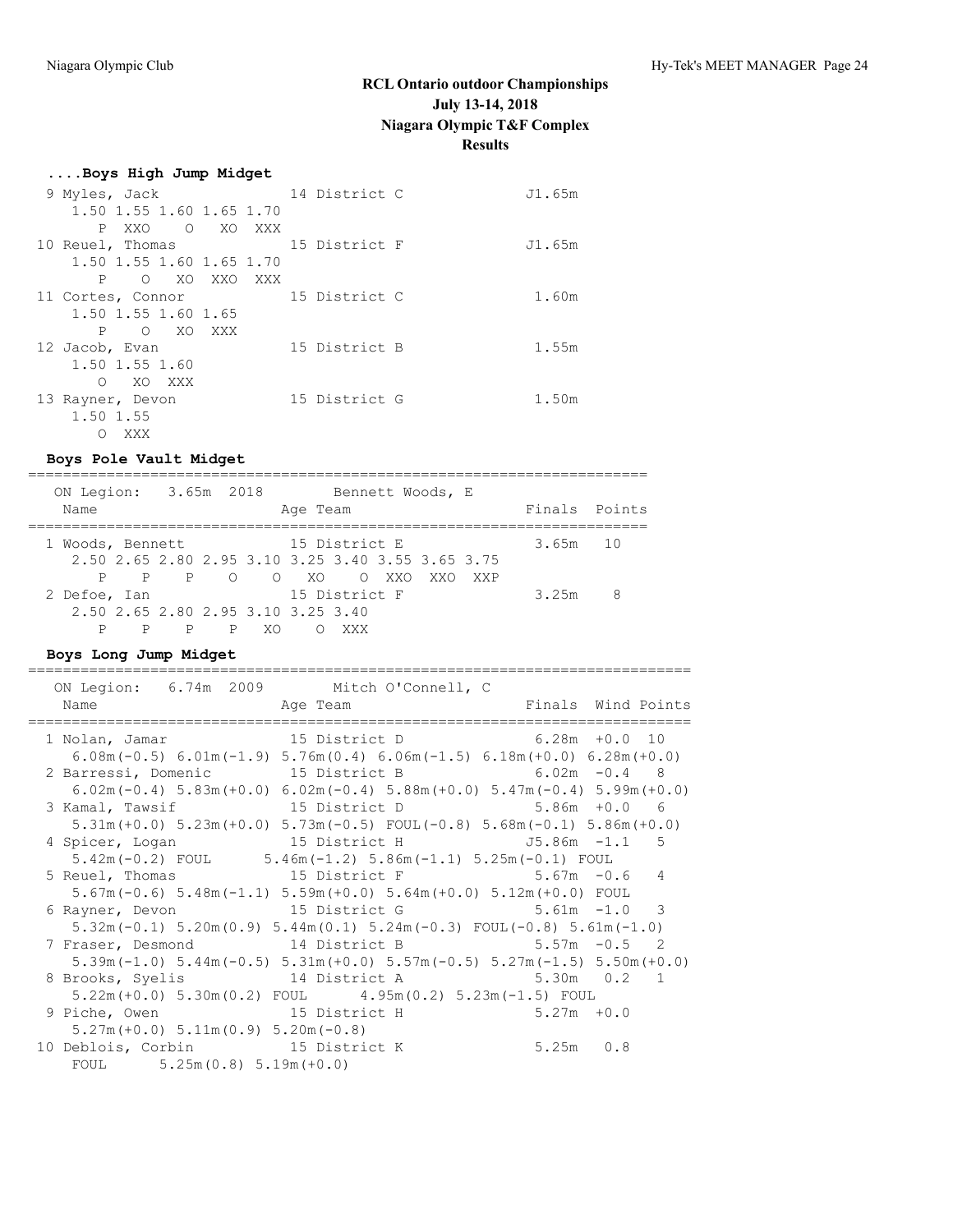#### **....Boys Long Jump Midget**

| 11 Patel, Vivayk                            | 15 District C                                | $5.22m - 0.7$ |        |
|---------------------------------------------|----------------------------------------------|---------------|--------|
| $5.22m(-0.7)$ FOUL $5.03m(+0.0)$            |                                              |               |        |
| 12 Seepersad, Josh                          | 15 District F                                | $5.19m - 1.1$ |        |
| FOUL FOUL $5.19m(-1.1)$                     |                                              |               |        |
|                                             | 13 Dopson, Blake 14 District G               | 4.79m         | $+0.0$ |
|                                             | $4.78m (+0.0)$ $4.79m (+0.0)$ $4.46m (-0.6)$ |               |        |
| 14 Shoup, Ethan                             | 14 District H                                | $4.66m + 0.0$ |        |
| $4.66m (+0.0)$ $4.48m (-1.3)$ $4.58m (0.4)$ |                                              |               |        |
|                                             | -- Oldridge, Matt 15 District C              | FOUL          |        |
| FOUL FOUL FOUL                              |                                              |               |        |
| -- Woods, Bennett                           | 15 District E                                | FOUL          |        |
| FOUL<br>FOUL                                | FOUL                                         |               |        |
| -- Ivanov, Michael                          | 15 District B                                | FOUL          |        |
| FOUL FOUL                                   | FOUL                                         |               |        |
| -- Hinsperger, Aiden                        | 15 District C                                | FOUL          |        |
| FOUL FOUL                                   | FOUL                                         |               |        |

**Boys Triple Jump Midget** ============================================================================ ON Legion: 14.23m 2001 Dwayne Harriot, C Name **Age Team** Age Team Finals Wind Points ============================================================================ 1 Seepersad, Josh 15 District F 12.91m +0.0 10 12.79m(-1.9) 12.91m(+0.0) 12.29m(+0.0) 12.40m(-1.6) 12.74m(-1.7) 12.19m(-0.8) 2 McCracken, Will 15 District A 12.00m +0.0 8 11.59m(+0.0) FOUL(+0.0) 11.51m(+0.0) 12.00m(+0.0) 11.59m(-0.1) 11.92m(-0.6) 3 Ivanov, Michael 15 District B 11.86m +0.0 6 FOUL(+0.0) 11.86m(+0.0) FOUL(+0.0) 11.34m(-1.7) FOUL(-0.5) 11.54m(-0.7) 4 Rayner, Devon 15 District G 11.68m +0.0 5 FOUL(-1.3) FOUL(+0.0) 11.68m(+0.0) FOUL(+0.0) FOUL(-0.9) 11.19m(+0.0) 5 Fraser, Desmond 14 District B 11.51m +0.0 4 11.22m(-0.8) 11.20m(-0.1) 11.51m(+0.0) FOUL(+0.0) 10.16m(-0.5) 11.50m(+0.0) 6 Myles, Jack 14 District C 11.13m +0.0 3 11.13m(+0.0) FOUL(+0.0) PASS FOUL(+0.0) FOUL(-0.2) 10.11m(-0.5) 7 Oldridge, Matt 15 District C 11.05m +0.0 2 FOUL(+0.0) FOUL(+0.0) 11.05m(+0.0) 11.01m(+0.0) FOUL(-2.0) PASS 8 Dopson, Blake 14 District G 10.96m +0.0 1 10.70m(+0.0) 10.82m(-0.2) 10.96m(+0.0) 10.69m(-0.8) 10.33m(-0.8) 10.75m(-1.4) 9 Piche, Owen 15 District H 10.92m +0.0 10.92m(+0.0) 10.64m(+0.0) 10.90m(+0.0) 10 Bonsall, Jeffrey 15 District K 10.66m +0.0 10.00m(+0.0) 10.66m(+0.0) FOUL(-1.3) 11 Shoup, Ethan 14 District H 9.49m +0.0 FOUL( $+0.0$ ) 9.49m( $+0.0$ ) 9.39m( $-0.1$ ) **Boys Shot Put 4.00kg Midget**

#### =======================================================================

| ON Legion: 19.70m 2013                    |  |               | Joseph Maxwell, H |               |  |
|-------------------------------------------|--|---------------|-------------------|---------------|--|
| Name                                      |  | Age Team      |                   | Finals Points |  |
|                                           |  |               |                   |               |  |
| 1 Brewer, Ben                             |  | 14 District C |                   | 14.75m 10     |  |
| 13.78m 14.75m 14.43m 13.96m 14.40m 13.23m |  |               |                   |               |  |
| 2 Stanat, Arthur                          |  | 15 District A |                   | 13.71m 8      |  |
| 13.40m 13.71m 13.54m 13.68m 13.66m 13.56m |  |               |                   |               |  |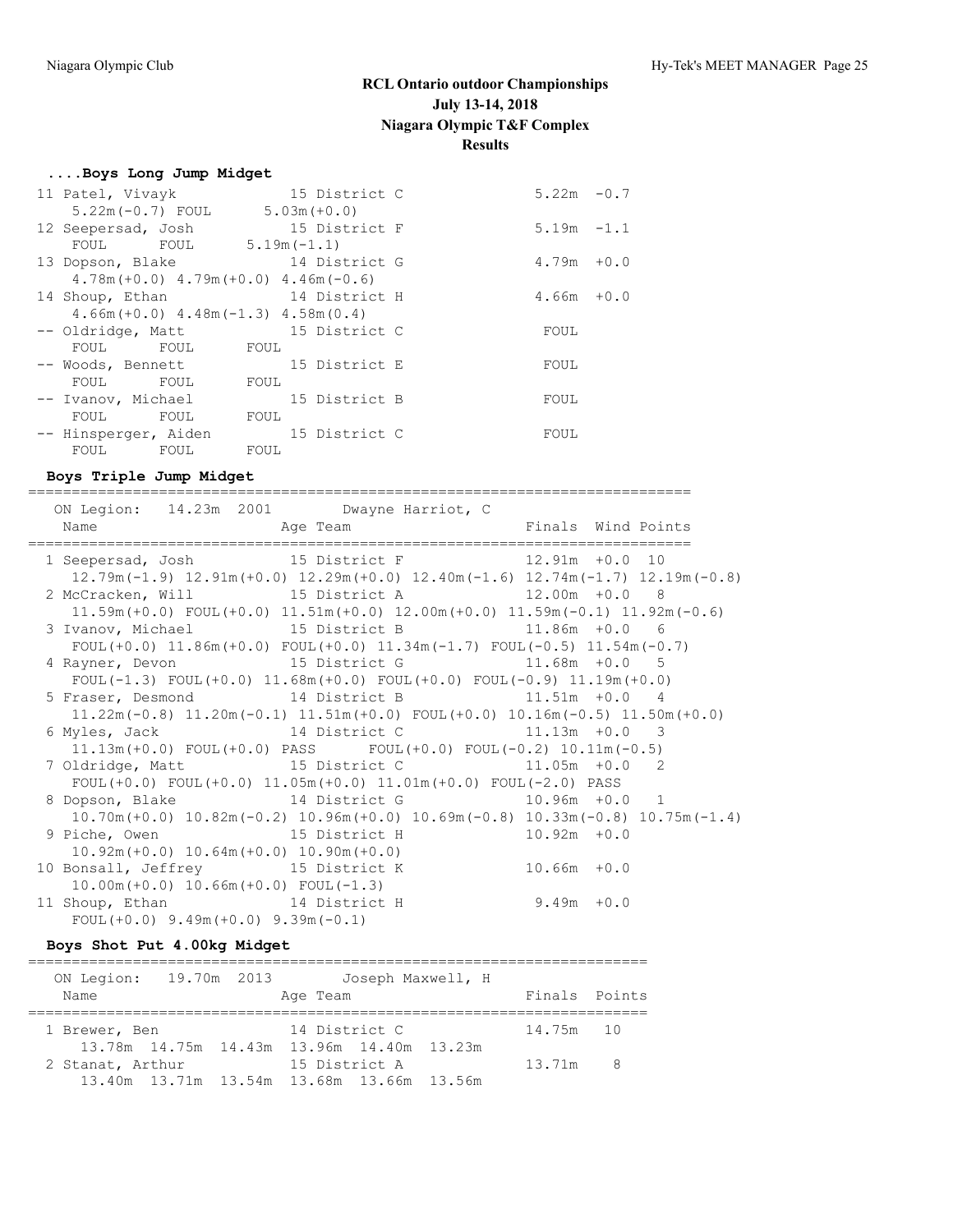## **....Boys Shot Put 4.00kg Midget**

| 3 Adegboyega, Emmanuel 15 District D                      | 12.76m     | 6              |
|-----------------------------------------------------------|------------|----------------|
| 10.84m 11.80m 12.56m 12.17m 12.76m 11.78m                 |            |                |
| 15 District K<br>4 Falardeau, Jamahl                      | $12.41m$ 5 |                |
| 10.84m 11.37m 11.76m 12.41m 11.26m 12.33m                 |            |                |
| 5 Linington, Josh 15 District B                           | 12.28m     | $\overline{4}$ |
| 11.60m 11.70m FOUL 11.26m 11.69m 12.28m                   |            |                |
| 6 Hoogwerf, Kyle 15 District G                            | $11.95m$ 3 |                |
| $0.37m$ 11.44 $m$ 11.95 $m$ 11.70 $m$ 11.22 $m$ 11.78 $m$ |            |                |
| 7 Tetenych, Michael 15 District B                         | 11.84m 2   |                |
| 10.77m 10.30m 11.84m 11.41m 11.67m 11.77m                 |            |                |
| 15 District C<br>8 Heise, Carson                          | 11.69m     | 1              |
| 10.67m 11.69m FOUL 10.32m 9.99m 10.37m                    |            |                |
| 9 Dorrell, Braedon 13 District K                          | 10.41m     |                |
| 9.52m 9.52m 10.41m                                        |            |                |
| 13 District C<br>10 Jacklin, Lucas                        | 8.02m      |                |
| 8.02m 7.80m<br>FOUL                                       |            |                |
| 15 District K<br>11 Parker, Logan                         | 7.95m      |                |
| 7.95m 7.51m 7.23m                                         |            |                |

## **Boys Discus Throw 1.00kg Midget**

| ON Legion: 59.29m 2013 Joseph Maxwell, H                                     |                                             |                |
|------------------------------------------------------------------------------|---------------------------------------------|----------------|
|                                                                              |                                             |                |
|                                                                              | 1 Falardeau, Jamahl 15 District K 48.13m 10 |                |
| 39.77m FOUL FOUL 40.44m 42.89m 48.13m<br>2 Stanat, Arthur 15 District A      | 46.89m                                      | 8              |
| 44.57m 45.96m 43.24m 46.08m 45.85m 46.89m                                    | 3 Tetenych, Michael 15 District B 43.34m    | 6              |
| 38.96m 40.16m FOUL FOUL 32.74m 43.34m<br>4 Brewer, Ben 14 District C         | 42.21m                                      | 5              |
| 42.21m  41.54m  40.75m  FOUL  FOUL  FOUL<br>5 Linington, Josh 15 District B  | 37.36m                                      | 4              |
| 32.57m FOUL FOUL 37.36m FOUL FOUL<br>6 Adegboyega, Emmanuel 15 District D    | 36.86m                                      | 3              |
| 23.82m FOUL 28.41m 30.06m FOUL 36.86m<br>7 Heise, Carson 15 District C       | 29.31m                                      | $\overline{2}$ |
| 27.49m 27.72m 27.94m 27.77m 29.00m 29.31m<br>8 Jacklin, Lucas 13 District C  | 28.32m                                      | 1              |
| 27.95m  28.32m  27.06m  PASS  PASS  PASS<br>9 Allen, Griffin 5 15 District E | 27.45m                                      |                |
| FOUL 24.83m 27.45m<br>10 Parker, Logan 15 District K                         | 22.32m                                      |                |
| FOUL 22.32m FOUL                                                             |                                             |                |

## **Boys Hammer Throw 4.00kg Midget**

| ON Legion:        | 56.99m 2018 |                                     | Josh Linington, B |               |  |
|-------------------|-------------|-------------------------------------|-------------------|---------------|--|
| Name              |             | Age Team                            |                   | Finals Points |  |
| 1 Linington, Josh |             | 15 District B                       |                   | 56.99m 10     |  |
|                   |             | FOUL 51.78m FOUL 55.79m 56.99m FOUL |                   |               |  |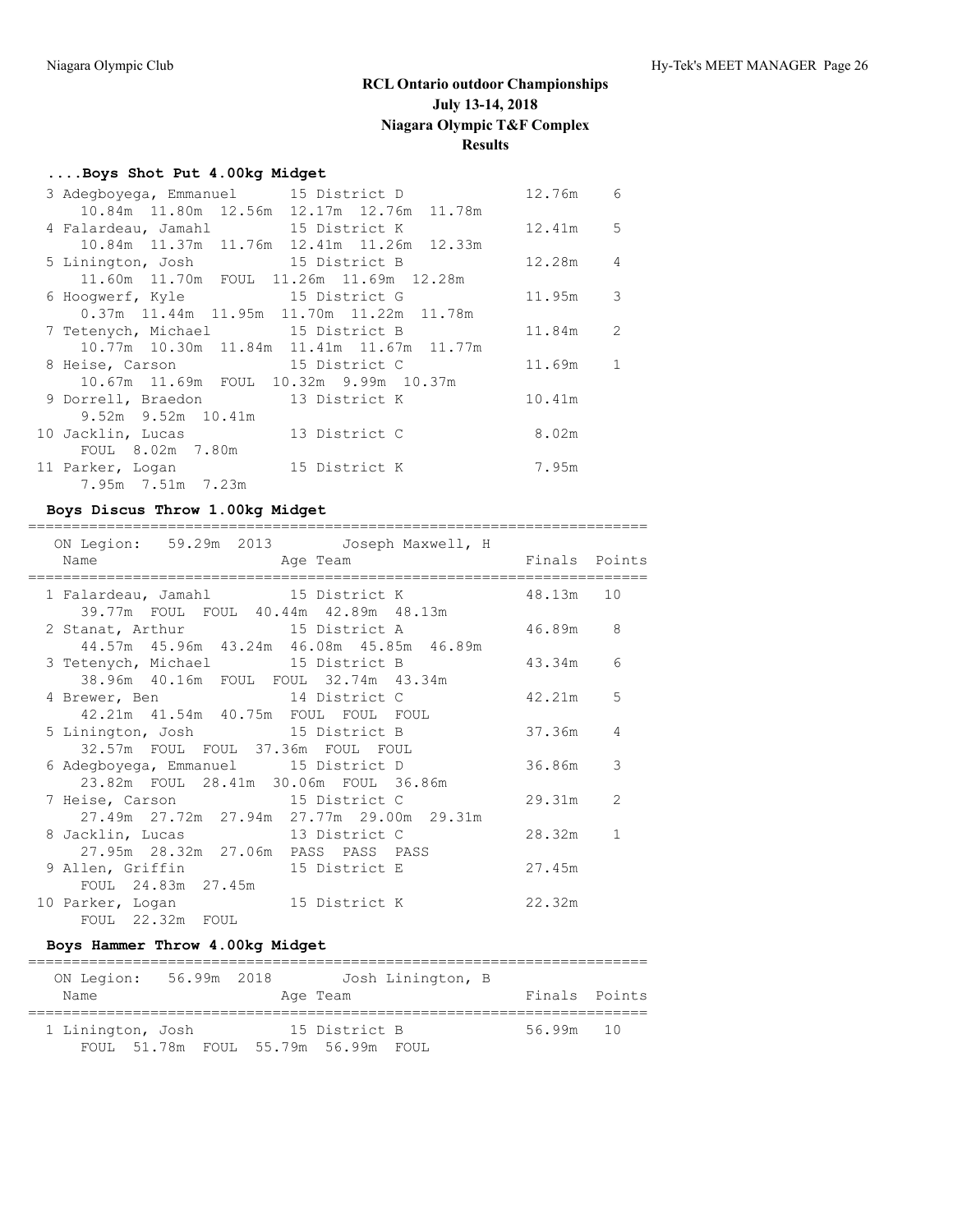## **Boys Javelin Throw 600g Midget**

|                                                                           | ON Legion: 55.70m 2007 Kane Abbis-Mills, G                                         |           |                |
|---------------------------------------------------------------------------|------------------------------------------------------------------------------------|-----------|----------------|
| Name<br>and the Magnetic Politics and Age Team                            | Finals Points                                                                      |           |                |
|                                                                           | 1 Reuel, Thomas 15 District F                                                      | 45.95m 10 |                |
| 41.24m 37.05m 44.42m 40.24m FOUL 45.95m                                   |                                                                                    |           |                |
|                                                                           |                                                                                    | 42.49m 8  |                |
| 2 Woods, Bennett 15 District E<br>40.48m 29.98m 40.62m 42.49m FOUL 39.64m |                                                                                    |           |                |
|                                                                           | 3 Jacob, Evan 15 District B<br>39.02m 36.99m 39.55m 38.38m 41.91m 41.25m           | 41.91m    | 6              |
|                                                                           |                                                                                    |           |                |
| 4 Jacklin, Lucas 13 District C                                            |                                                                                    | 41.03m    | 5              |
|                                                                           | 41.03m 39.59m 35.98m 37.31m 35.75m 39.08m                                          |           |                |
|                                                                           | 5 MacDougall, Bronis 15 District G                                                 | 37.05m    | $\overline{4}$ |
| 37.05m FOUL FOUL FOUL FOUL FOUL                                           |                                                                                    |           |                |
|                                                                           | 6 Adegboyega, Emmanuel 15 District D 36.71m<br>29.11m 34.67m FOUL FOUL FOUL 36.71m |           | $\mathcal{S}$  |
|                                                                           |                                                                                    |           |                |
|                                                                           | 7 Tzvetkov, Denis 15 District B 36.11m                                             |           | 2              |
| FOUL 36.11m 34.17m 34.18m 33.59m 36.05m                                   |                                                                                    |           |                |
| 8 Tetenych, Michael 15 District B                                         |                                                                                    | 35.62m    | $\mathbf{1}$   |
|                                                                           | 33.21m 34.22m 32.10m 33.40m 30.34m 35.62m                                          |           |                |
| 9 Falardeau, Jamahl 15 District K                                         |                                                                                    | 35.48m    |                |
|                                                                           | 28.87m  27.71m  35.48m  35.42m  34.99m  29.34m                                     |           |                |
| 10 Brewer, Ben 14 District C<br>33.58m 33.58m 34.05m                      |                                                                                    | 34.05m    |                |
|                                                                           |                                                                                    |           |                |
| 11 Heise, Carson 15 District C<br>25.03m 31.71m 33.20m                    |                                                                                    | 33.20m    |                |
|                                                                           |                                                                                    |           |                |
| 12 Camillo, Joshua 15 District H                                          |                                                                                    | 32.61m    |                |
| FOUL 32.61m 29.22m                                                        |                                                                                    |           |                |
| 13 Clark, Harry 15 District K                                             |                                                                                    | 27.67m    |                |
| FOUL FOUL 27.67m                                                          |                                                                                    |           |                |
| 22.38m  26.72m  26.97m                                                    | 14 Parker, Logan 15 District K 26.97m                                              |           |                |
|                                                                           |                                                                                    |           |                |
| FOUL FOUL 26.14m                                                          | 15 Hoogwerf, Kyle 15 District G 26.14m                                             |           |                |
|                                                                           |                                                                                    |           |                |

### **Outdoor Pentathlon: #5 Boys 1000 Meter Midget Outdoor Pentathlon**

| Name              | Age Team      | Finals Points |     |
|-------------------|---------------|---------------|-----|
| 1 Skerl, Mark     | 15 District B | 3:20.58       | 477 |
| 2 Tzvetkov, Denis | 15 District B | 3:34.34       | 367 |

## **Outdoor Pentathlon: #1 Boys 100 Meter Hurdles 0.840m Midget Outdoor Pentathlon**

| Finals Wind Points<br>Name<br>Age Team              |  |  |  |     |
|-----------------------------------------------------|--|--|--|-----|
|                                                     |  |  |  |     |
| 15 District B<br>$14.47 + 0.0$<br>1 Skerl, Mark     |  |  |  | 775 |
| 15 District B<br>2 Tzvetkov, Denis<br>$15.19 + 0.0$ |  |  |  | 689 |

### **Outdoor Pentathlon: #4 Boys High Jump Midget Outdoor Pentathlon**

| Name | Team<br>Aqe | Finals | Points |
|------|-------------|--------|--------|
|      |             |        |        |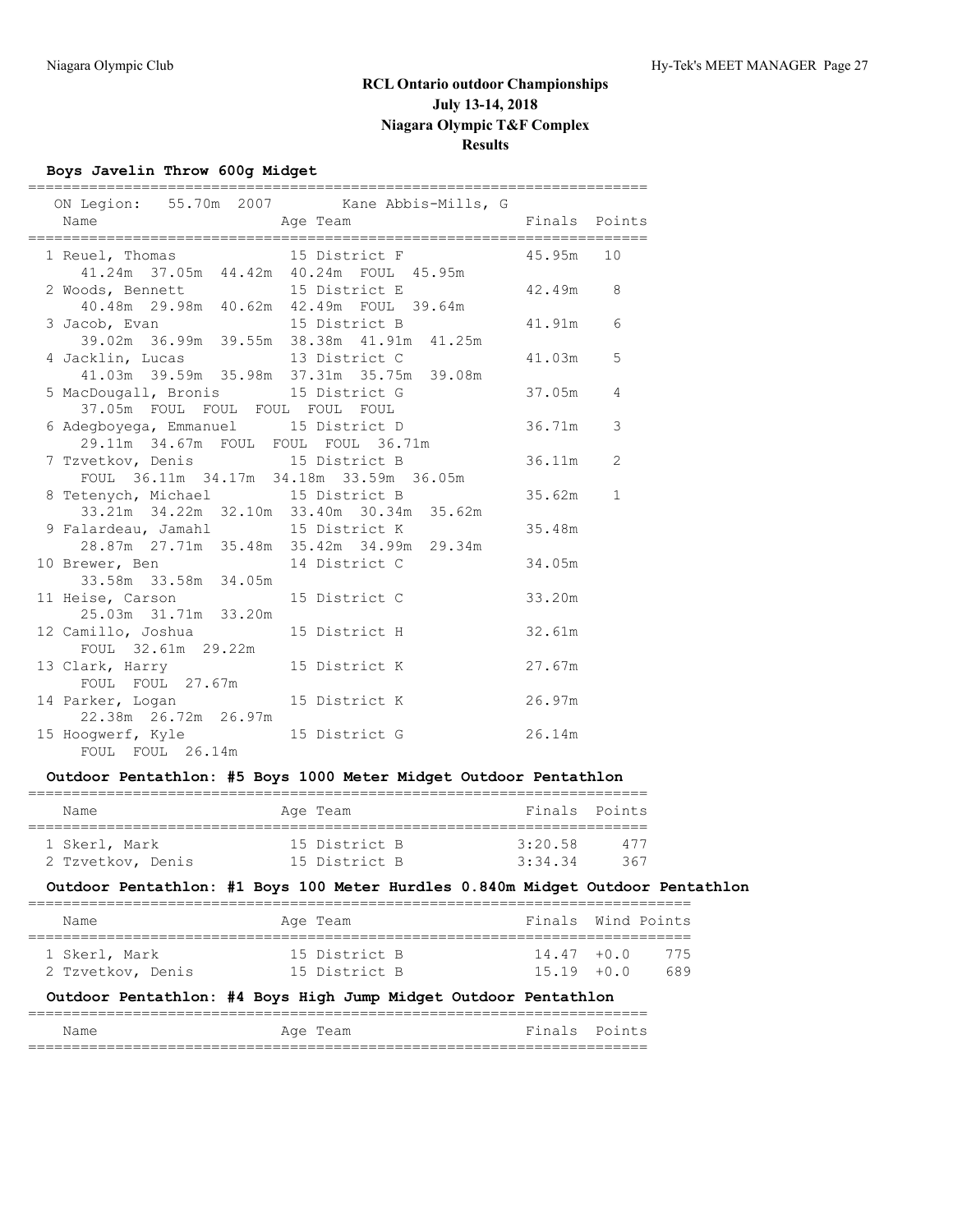### **....Outdoor Pentathlon: #4 Boys High Jump Midget Outdoor Pentathlon**

|               | 1 Tzvetkov, Denis 15 District B         | 1.58m<br>449 |
|---------------|-----------------------------------------|--------------|
|               | 1.40 1.43 1.46 1.49 1.52 1.55 1.58 1.61 |              |
|               | O POPOOOXXX                             |              |
| 1 Skerl, Mark | 15 District B                           | 1.58m<br>449 |
|               | 1.40 1.43 1.46 1.49 1.52 1.55 1.58 1.61 |              |
|               | P P P O O XO O XXX                      |              |

### **Outdoor Pentathlon: #2 Boys Long Jump Midget Outdoor Pentathlon**

| Name                   |                                                               |               | Age Team      | Finals Wind Points |     |
|------------------------|---------------------------------------------------------------|---------------|---------------|--------------------|-----|
| 1 Skerl, Mark<br>FOUL. | FOUL                                                          | $6.44m(+0.0)$ | 15 District B | $6.44m + 0.0$      | 684 |
|                        | 2 Tzvetkov, Denis<br>$5.13m (+0.0) 5.48m (+0.0) 5.43m (+0.0)$ |               | 15 District B | $5.48m + 0.0$      | 477 |

### **Outdoor Pentathlon: #3 Boys Shot Put 4.00kg Midget Outdoor Pentathlon**

| Name                                  | Age Team      | Finals Points |     |
|---------------------------------------|---------------|---------------|-----|
| 1 Skerl, Mark<br>10.20m 10.61m 11.06m | 15 District B | 11.06m        | 549 |
| 2 Tzvetkov, Denis<br>FOUL 9.15m FOUL  | 15 District B | 9.15m         | 435 |

#### **Boys Outdoor Pentathlon Midget**

| ON Legion:                         | 3002 2017 |  | Owen MacDonald, A              |                 |  |
|------------------------------------|-----------|--|--------------------------------|-----------------|--|
| Name                               |           |  | Age Team                       | Finals Points   |  |
| 1 Skerl, Mark<br>2 Tzvetkov, Denis |           |  | 15 District B<br>15 District B | 2934 10<br>2417 |  |

### **Boys 100 Meter Youth**

### **8 Advance: Top 3 Each Heat plus Next 2 Best Times**

| ON Legion: 10.64 2008 | Phillip Hayle, B |                                  |
|-----------------------|------------------|----------------------------------|
| Name                  | Age Team         | Prelims Wind H#                  |
|                       |                  |                                  |
| Preliminaries         |                  |                                  |
| 1 Sivakumar, Andre    | 17 District F    | $11.090 - 1.9$ 2                 |
| 2 Brooks, Zion        | 16 District F    | $11.100 + 0.0 1$                 |
| 3 Ugoh, Oluchi        | 17 District B    | $11.150 + 0.0 1$                 |
| 4 Palmer, Isaiah      | 17 District B    | $\mathcal{L}$<br>$11.230 - 1.9$  |
| 5 Renford, Marcus     | 16 District E    | $11.200 + 0.0$<br>$\overline{1}$ |
| 6 Sheriff, Javon      | 17 District D    | $\mathcal{L}$<br>$11.330 - 1.9$  |
| 7 McKenzie, Jordan    | 17 District F    | 2<br>$11.35q - 1.9$              |
| 8 Thomason, Dylan     | 17 District G    | $11.40q - 1.9$ 2 11.398          |
| 9 Robinson, Callum    | 17 District C    | J11.40 +0.0 1 11.392             |
| 10 Pineda, Nathan     | 16 District C    | $11.63 - 1.9$ 2                  |
| 11 Awuah-Ben, Nana    | 17 District H    | $11.68 - 1.9$<br>2               |
| 12 Landon, Dillon     | 16 District G    | $11.81 + 0.0 1$                  |
| 13 Dunning, Blake     | 17 District H    | $12.00 + 0.0 1$                  |
| 14 Stevens, Mckenzie  | 16 District C    | $12.01 + 0.0$                    |
|                       |                  |                                  |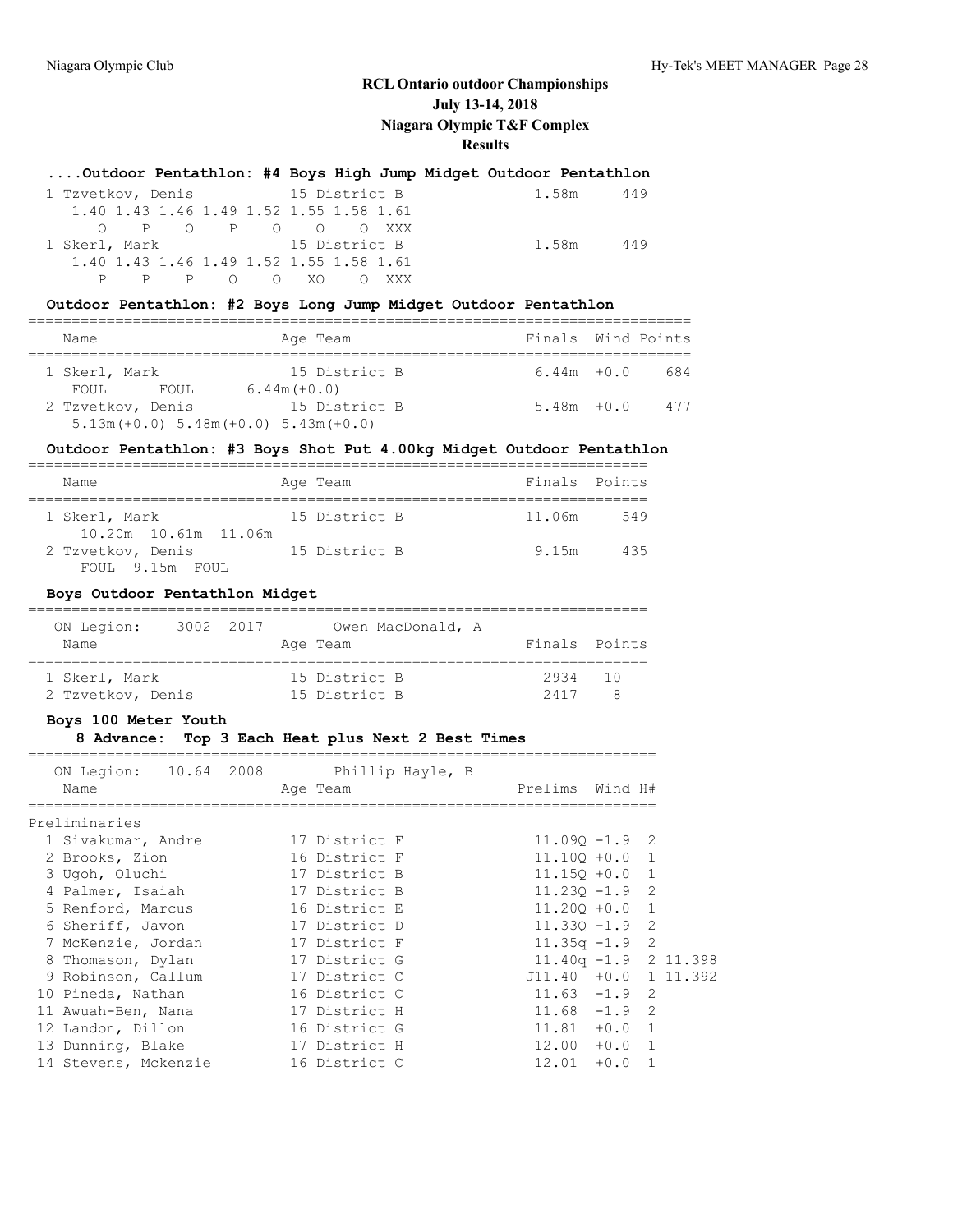## **Boys 100 Meter Youth**

| ON Legion:<br>Name | 10.64 2008 | Age Team      | Phillip Hayle, B | Finals Wind Points |        |               |
|--------------------|------------|---------------|------------------|--------------------|--------|---------------|
| Finals             |            |               |                  |                    |        |               |
| 1 Sivakumar, Andre |            | 17 District F |                  | 10.91              | $+0.0$ | 1 N           |
| 2 Renford, Marcus  |            | 16 District E |                  | 10.96              | $+0.0$ | - 8           |
| 3 Brooks, Zion     |            | 16 District F |                  | 11.05              | $+0.0$ | 6             |
| 4 Ugoh, Oluchi     |            | 17 District B |                  | 11.08              | $+0.0$ | 5             |
| 5 McKenzie, Jordan |            | 17 District F |                  | 11.17              | $+0.0$ | 4             |
| 6 Sheriff, Javon   |            | 17 District D |                  | 11.20              | $+0.0$ | 3             |
| 7 Thomason, Dylan  |            | 17 District G |                  | 11.28              | $+0.0$ | $\mathcal{P}$ |
| 8 Palmer, Isaiah   |            | 17 District B |                  | 12.44              | $+0.0$ |               |
|                    |            |               |                  |                    |        |               |

### **Boys 200 Meter Youth**

| ON Legion: 21.37 2011<br>Name | Weskey Best, F<br>Age Team | Finals Wind H# Points |                       |                |
|-------------------------------|----------------------------|-----------------------|-----------------------|----------------|
| 1 McKenzie, Jordan            | 17 District F              | 21.86                 | 2.3 2                 | 10             |
| 2 Ugoh, Oluchi                | 17 District B              | 22.16                 | $2.3 \quad 2 \quad 8$ |                |
| 3 Palmer, Isaiah              | 17 District B              | 22.42 2.3 2           |                       | 6              |
| 4 McPherson, Myles            | 17 District E              | 22.49                 | $-1.0$ 1              | 5              |
| 5 Brooks, Zion                | 16 District F              | $22.61$ $2.3$ 2       |                       | 4              |
| 6 Sheriff, Javon              | 17 District D              | $22.63$ $2.3$ 2       |                       | 3              |
| 7 Sivakumar, Andre            | 17 District F              | $22.67$ $2.3$ 2       |                       | $\mathfrak{D}$ |
| 8 Robinson, Callum            | 17 District C              | $22.69 - 1.0 1$       |                       |                |
| 9 Thomason, Dylan             | 17 District G              | $22.88$ $2.3$ 2       |                       |                |
| 10 Bowness, Zachary           | 16 District G              | $22.90 -1.0 1$        |                       |                |
| 11 Exley, Adam                | 17 District C              | $23.46 -1.0 1$        |                       |                |
| 12 Pineda, Nathan             | 16 District C              | $23.48 -1.0 1$        |                       |                |
| 13 Dunning, Blake             | 17 District H              | $24.38 - 1.0 1$       |                       |                |
| 14 Awuah-Ben, Nana            | 17 District H              | $24.75 - 1.0$         |                       |                |
|                               |                            |                       |                       |                |

### **Boys 400 Meter Youth**

| ON Legion:<br>48.00 1997<br>Name | Liam Card, C<br>Age Team | Finals H# Points |               |                 |
|----------------------------------|--------------------------|------------------|---------------|-----------------|
| 1 Palmer, Isaiah                 | 17 District B            | 49.70            | 2             | $\overline{10}$ |
| 2 McPherson, Myles               | 17 District E            | 49.79            | $\mathcal{L}$ | 8               |
| 3 Robinson, Callum               | 17 District C            | 49.97            | $\mathcal{L}$ | 6               |
| 4 McKenzie, Jordan               | 17 District F            | 50.07            | $\mathcal{L}$ | 5               |
| 5 Jackson, Joshua                | 17 District C            | 50.16            | $\mathcal{L}$ | 4               |
| 6 Edward-Etafo, Manasseh         | 17 District F            | 50.47            | $\mathcal{L}$ | 3               |
| 7 Bowness, Zachary               | 16 District G            | 50.75            | $\mathbf{1}$  | $\mathfrak{D}$  |
| 8 Withers, Colin                 | 17 District H            | 52.34            |               |                 |
| 9 Graenert, Maurice              | 17 District E            | 53.06            | $\mathcal{L}$ |                 |
| 10 Vandorp, Casey                | 17 District C            | 53.48            | 1             |                 |
| 11 Pollock, Thomas               | 16 District G            | 54.16            |               |                 |
| 12 Gavanac, Remy                 | 17 District B            | 56.25            |               |                 |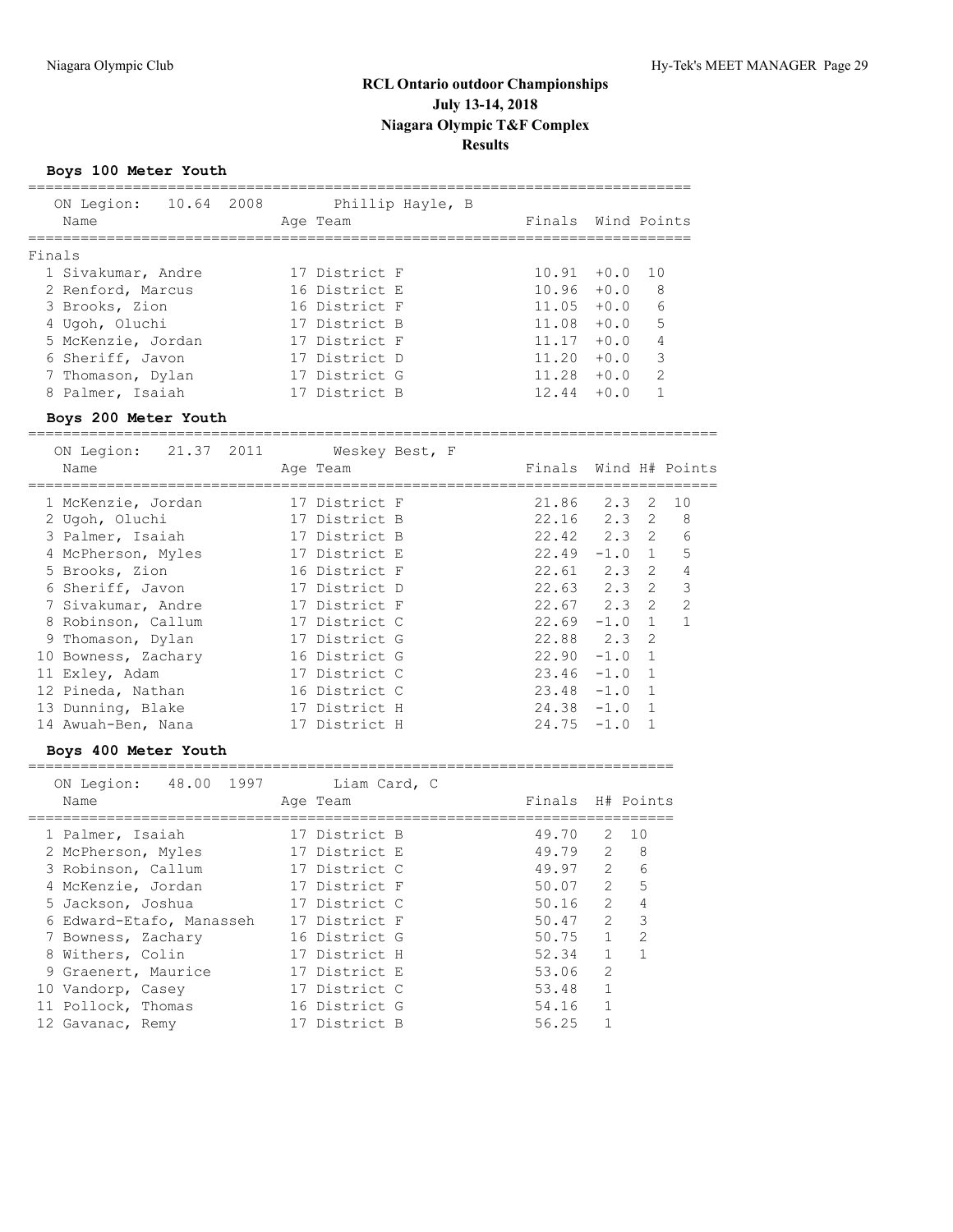## **Boys 800 Meter Youth**

| ON Legion:<br>Name  | 1:53.66 2012 | Age Team      | Mohamed Souleiman, G | Finals Points |               |
|---------------------|--------------|---------------|----------------------|---------------|---------------|
| 1 Hassan, Abdullahi |              | 16 District D |                      | 1:57.23       | 10            |
| 2 Koyanaqi, Kyle    |              | 17 District A |                      | 1:57.57       | 8             |
| 3 Larkin, Matthew   |              | 16 District E |                      | 1:57.86       | 6             |
| 4 Khan, Daniel      |              | 16 District C |                      | 2:03.10       | -5            |
| 5 Withers, Colin    |              | 17 District H |                      | 2:03.30       | 4             |
| 6 Chingee, Xavier   |              | 17 District G |                      | 2:06.39       | 3             |
| 7 Jones, Will       |              | 17 District E |                      | 2:06.78       | $\mathcal{P}$ |
| 8 Pollock, Thomas   |              | 16 District G |                      | 2:07.77       |               |

### **Boys 1500 Meter Youth**

=======================================================================

| ON Legion:          | 3:57.41 2018 |               | Jake Hollinger, F |         |                 |
|---------------------|--------------|---------------|-------------------|---------|-----------------|
| Name                |              | Age Team      |                   |         | Finals Points   |
| 1 Hollinger, Jake   |              | 17 District F |                   | 3:57.41 | 10              |
| 2 Koyanaqi, Kyle    |              | 17 District A |                   | 3:57.81 | - 8             |
| 3 Wilson, Rocharn   |              | 17 District D |                   | 4:02.13 | $6\overline{6}$ |
| 4 Larkin, Matthew   |              | 16 District E |                   | 4:04.39 | 5               |
| 5 Canty, Chase      |              | 17 District A |                   | 4:10.89 | $\overline{4}$  |
| 6 Khan, Daniel      |              | 16 District C |                   | 4:12.00 | 3               |
| 7 Chingee, Xavier   |              | 17 District G |                   | 4:22.31 | 2               |
| 8 Laroque, Andre    |              | 16 District H |                   | 4:24.84 |                 |
| 9 Wallingford, Keon |              | 17 District H |                   | 4:50.54 |                 |

### **Boys 3000 Meter Youth**

=======================================================================

| ON Legion:<br>Name     | 8:31.62 2006 | Age Team      | Matt Leeder, G | Finals Points |               |
|------------------------|--------------|---------------|----------------|---------------|---------------|
| 1 Hollinger, Jake      |              | 17 District F |                | 9:05.98       | 10            |
| 2 Wilson, Rocharn      |              | 17 District D |                | 9:06.03       | 8             |
| 3 Kruisselbrink, Ethan |              | 17 District C |                | 9:14.08       | 6             |
| 4 Jean, Aidan          |              | 17 District E |                | 9:18.99       | 5             |
| 5 Canty, Chase         |              | 17 District A |                | 9:27.10       | 4             |
| 6 Bates, Austin        |              | 16 District D |                | 9:32.18       | 3             |
| 7 Laroque, Andre       |              | 16 District H |                | 9:40.42       | $\mathcal{D}$ |

## **Boys 110 Meter Hurdles 0.914m Youth**

### **8 Advance: Top 3 Each Heat plus Next 2 Best Times**

| Name                | ON Legion: 13.62 03/07/2015 Joey Daniels, C<br>Age Team | Prelims Wind H#  |  |
|---------------------|---------------------------------------------------------|------------------|--|
| Preliminaries       |                                                         |                  |  |
| 1 Exley, Adam       | 17 District C                                           | $15.040 - 3.2$ 1 |  |
| 2 O'Neill, Wilson   | 17 District E                                           | $15.290 -1.7$ 2  |  |
| 3 Jean, Lee         | 17 District G                                           | $15.080 - 3.2$ 1 |  |
| 4 Moorhouse, Judson | 16 District A                                           | $15.850 - 1.7$ 2 |  |
| 5 Vandorp, Casey    | 17 District C                                           | $16.360 - 1.7$ 2 |  |
| 6 Boldy, Ryan       | 17 District F                                           | $16.670 - 3.2$ 1 |  |
| 7 Hawkins, Austin   | 17 District H                                           | $16.83q -3.2$ 1  |  |
|                     |                                                         |                  |  |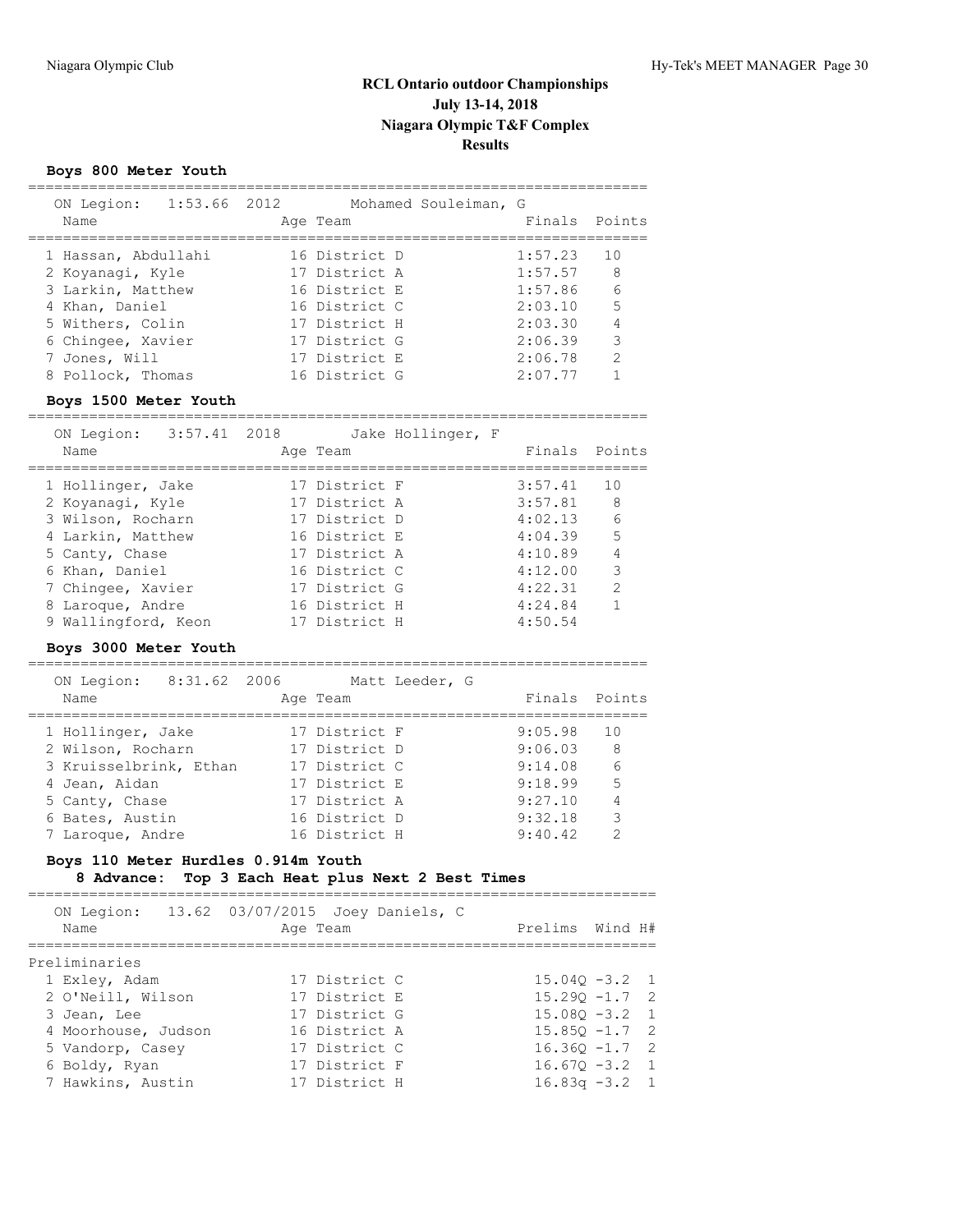**....Boys 110 Meter Hurdles 0.914m Youth**

8 Therault, Nathan 16 District F 17.25q -1.7 2

## **Boys 110 Meter Hurdles 0.914m Youth**

|        | ON Legion:<br>Name  | 13.62 03/07/2015 Joey Daniels, C | Age Team      | Finals Wind Points |        |                |
|--------|---------------------|----------------------------------|---------------|--------------------|--------|----------------|
| Finals |                     |                                  |               |                    |        |                |
|        | 1 Exley, Adam       |                                  | 17 District C | $14.46 - 0.4$ 10   |        |                |
|        | 2 Jean, Lee         |                                  | 17 District G | $14.51 - 0.4$      |        | - 8            |
|        | 3 O'Neill, Wilson   |                                  | 17 District E | $14.54 - 0.4$      |        | - 6            |
|        | 4 Moorhouse, Judson |                                  | 16 District A | $15.40 - 0.4$      |        | $-5$           |
|        | 5 Boldy, Ryan       |                                  | 17 District F | $15.93 - 0.4$      |        | $\overline{4}$ |
|        | 6 Hawkins, Austin   |                                  | 17 District H | $16.58 - 0.4$      |        | 3              |
|        | 7 Therault, Nathan  |                                  | 16 District F | $16.69 - 0.4$      |        | 2              |
|        | 8 Vandorp, Casey    |                                  | 17 District C | 17.22              | $-0.4$ |                |

### **Boys 400 Meter Hurdles 0.840m Youth**

| 54.5h 2003<br>ON Legion:<br>Name | Keenan Geer, F<br>Age Team |  | Finals H# Points |               |               |
|----------------------------------|----------------------------|--|------------------|---------------|---------------|
| 1 O'Neill, Wilson                | 17 District E              |  | 55.15            |               | 2, 10         |
| 2 Edward-Etafo, Manasseh         | 17 District F              |  | 55.49            | $\mathcal{L}$ | - 8           |
| 3 Jean, Lee                      | 17 District G              |  | 56.48            | $\mathcal{P}$ | 6             |
| 4 Moorhouse, Judson              | 16 District A              |  | 57.87            | $\mathcal{L}$ | 5             |
| 5 Vandorp, Casey                 | 17 District C              |  | 57.89            | $\mathcal{L}$ | 4             |
| 6 Boldy, Ryan                    | 17 District F              |  | 59.17            |               | 3             |
| 7 Hawkins, Austin                | 17 District H              |  | 1:00.94          | $\mathcal{L}$ | $\mathcal{D}$ |
| 8 Luu, Kelvin                    | 16 District B              |  | 1:01.13          |               |               |
| 9 Noel, Daniel                   | 17 District D              |  | 1:01.70          |               |               |
| 10 Gavanac, Remy                 | 17 District B              |  | 1:02.76          |               |               |

#### **Boys 2000 Meter Steeplechase 0.914m Youth**

#### ======================================================================= ON Legion: 6:02.61 2013 Keaton Smee, E

| ON TECTON: 0:02.01 SOIS |               | NEALUIL DINEE, L |               |
|-------------------------|---------------|------------------|---------------|
| Name                    | Age Team      |                  | Finals Points |
|                         |               |                  |               |
| 1 Kruisselbrink, Ethan  | 17 District C | $6:17.07$ 10     |               |
| 2 Jean, Aidan           | 17 District E | 6:27.34          | -8            |
| 3 Wallingford, Keon     | 17 District H | 6:27.38          | 6             |
| 4 Bates, Austin         | 16 District D | 7:02.50          | 5             |
| -- Costa, Noah          | 17 District A | DNF              |               |
|                         |               |                  |               |

## **Boys High Jump Youth**

| ON Legion: 2.10m 2006                   |       |  |          |               | Brian Marshall, G |          |               |
|-----------------------------------------|-------|--|----------|---------------|-------------------|----------|---------------|
| Name                                    |       |  | Age Team |               |                   |          | Finals Points |
| 1 Olak, Benayo                          |       |  |          | 17 District G |                   | 1.90m 10 |               |
| 1.60 1.65 1.70 1.75 1.80 1.85 1.90 1.93 |       |  |          |               |                   |          |               |
| P                                       | PPP O |  |          | OXOXXX        |                   |          |               |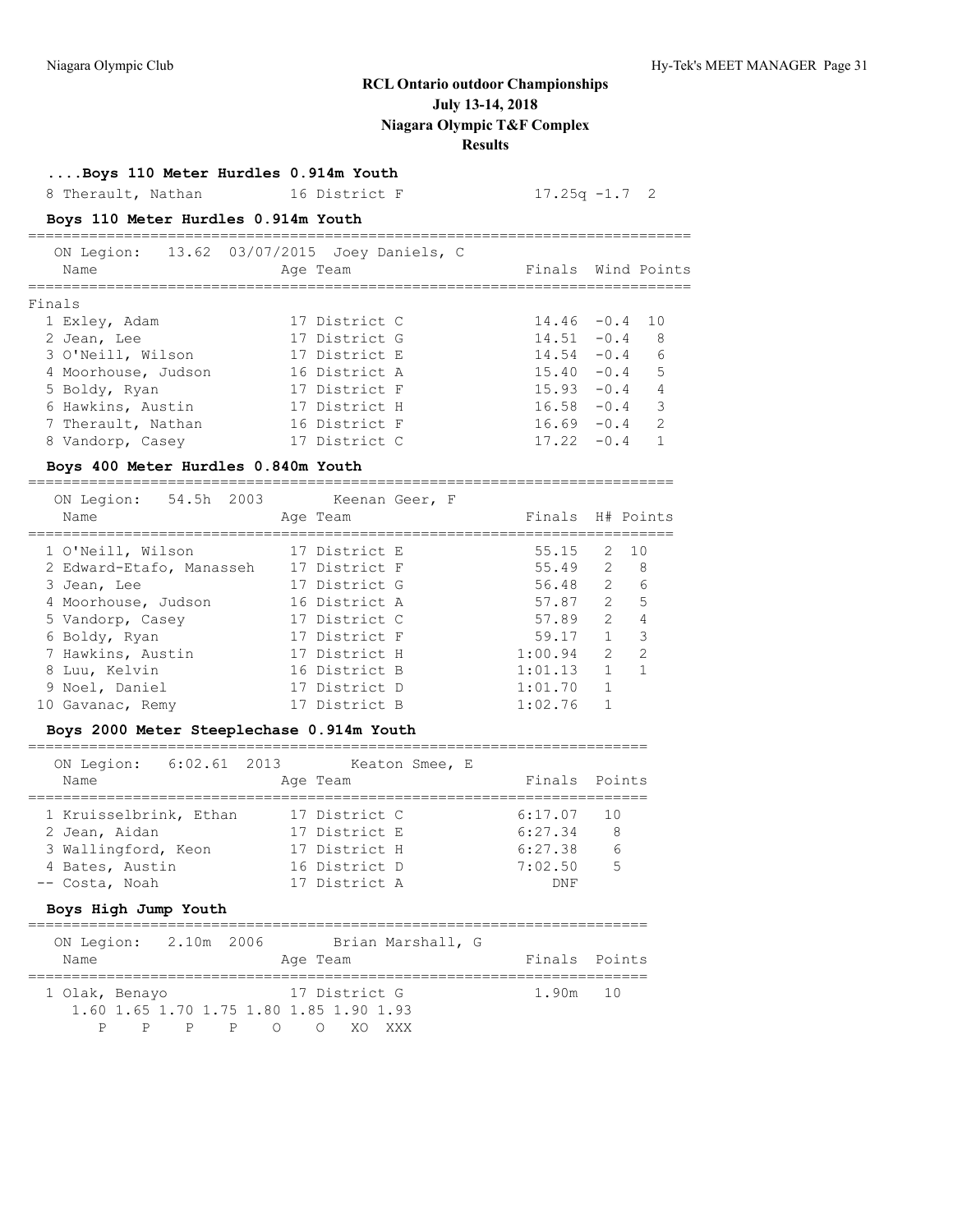| Boys High Jump Youth                |            |   |
|-------------------------------------|------------|---|
| 2 Bannerman, Travis 17 District C   | 1.85m 8    |   |
| 1.60 1.65 1.70 1.75 1.80 1.85 1.90  |            |   |
| P P P P O XXO XXX                   |            |   |
| 16 District C<br>3 Myles, Sam       | J1.85m 6   |   |
| 1.60 1.65 1.70 1.75 1.80 1.85 1.90  |            |   |
| P P P O XO XXO XXX                  |            |   |
| 4 Tint, Matthew 16 District B       | 1.80m 4.50 |   |
| 1.60 1.65 1.70 1.75 1.80 1.85       |            |   |
| P O O O O XXX                       |            |   |
| 4 Brady, Jonathan 17 District G     | 1.80m 4.50 |   |
| 1.60 1.65 1.70 1.75 1.80 1.85       |            |   |
| P P O O O XXX                       |            |   |
| 6 Barton, Aaron 17 District B       | J1.80m     | 3 |
| 1.60 1.65 1.70 1.75 1.80 1.85       |            |   |
| O O O XXO XO XXX                    |            |   |
| 7 Wennerstrom, Kurtis 16 District H | 1.75m 2    |   |
| 1.60 1.65 1.70 1.75 1.80            |            |   |
| XO O O XXO XXX                      |            |   |
| -- Gilstorf, Scott 17 District C    | ΝH         |   |
| 1.60 1.65 1.70 1.75                 |            |   |
| P P XXX<br>$\mathbf{P}$             |            |   |

## **Boys Pole Vault Youth**

| ON Legion: 4.47m 1997 Michael Klaywest, G |                |                                                             |       |          |       |                |                |        |          |               |
|-------------------------------------------|----------------|-------------------------------------------------------------|-------|----------|-------|----------------|----------------|--------|----------|---------------|
| Name                                      |                |                                                             |       | Age Team |       |                |                |        |          | Finals Points |
|                                           |                |                                                             |       |          |       |                |                |        |          |               |
| 1 Denes, Tyler                            |                | 17 District E                                               |       |          |       |                |                |        | 3.85m 10 |               |
|                                           |                | 2.50 2.65 2.80 2.95 3.10 3.25 3.40 3.55 3.65 3.75 3.85 3.95 |       |          |       |                |                |        |          |               |
|                                           |                | P P P P P P P O                                             |       |          |       | $\overline{O}$ | $\overline{a}$ |        | O XXX    |               |
| 2 Quinn, Dane 16 District A               |                |                                                             |       |          |       |                |                |        | 3.55m    | 8             |
|                                           |                | 2.50 2.65 2.80 2.95 3.10 3.25 3.40 3.55 3.65                |       |          |       |                |                |        |          |               |
|                                           |                | P P P P P O                                                 |       |          | O XO  | XXX            |                |        |          |               |
| 3 Therault, Nathan 16 District F          |                |                                                             |       |          |       |                |                |        |          | $3.40m$ 5.50  |
|                                           |                | 2.50 2.65 2.80 2.95 3.10 3.25 3.40 3.55                     |       |          |       |                |                |        |          |               |
|                                           |                | P P P P XO XO                                               |       |          | O XXX |                |                |        |          |               |
| 3 Knapp, Wyatt 16 District G              |                |                                                             |       |          |       |                |                |        |          | $3.40m$ 5.50  |
|                                           |                | 2.50 2.65 2.80 2.95 3.10 3.25 3.40 3.55                     |       |          |       |                |                |        |          |               |
|                                           |                | P P P P XO XO                                               |       |          | O XXX |                |                |        |          |               |
| 5 Charman, Jackson 16 District G          |                |                                                             |       |          |       |                |                |        | 2.95m    | 4             |
|                                           |                | 2.50 2.65 2.80 2.95 3.10                                    |       |          |       |                |                |        |          |               |
|                                           |                |                                                             |       |          |       |                |                |        |          |               |
| P                                         |                | P P XO XXX                                                  |       |          |       |                |                |        |          |               |
| 6 Gavanac, Remy 17 District B             |                |                                                             |       |          |       |                |                | J2.95m |          | 3             |
|                                           |                | 2.50 2.65 2.80 2.95 3.10                                    |       |          |       |                |                |        |          |               |
| $\mathbf{P}$                              | $\Omega$<br>XO | XXO                                                         | XXX X |          |       |                |                |        |          |               |

## **Boys Long Jump Youth**

| ON Legion:    | 7.31m 2008                     |          |               | Taylor Stewart, A |       |                    |  |
|---------------|--------------------------------|----------|---------------|-------------------|-------|--------------------|--|
| Name          |                                | Age Team |               |                   |       | Finals Wind Points |  |
| 1 Hall, Jared |                                |          | 17 District F |                   |       | $6.60m - 1.6$ 10   |  |
|               | $6.42m(-1.7) 6.60m(-1.6) F0UL$ |          | FOUL.         |                   | FOUL. | $6.48m(-1.2)$      |  |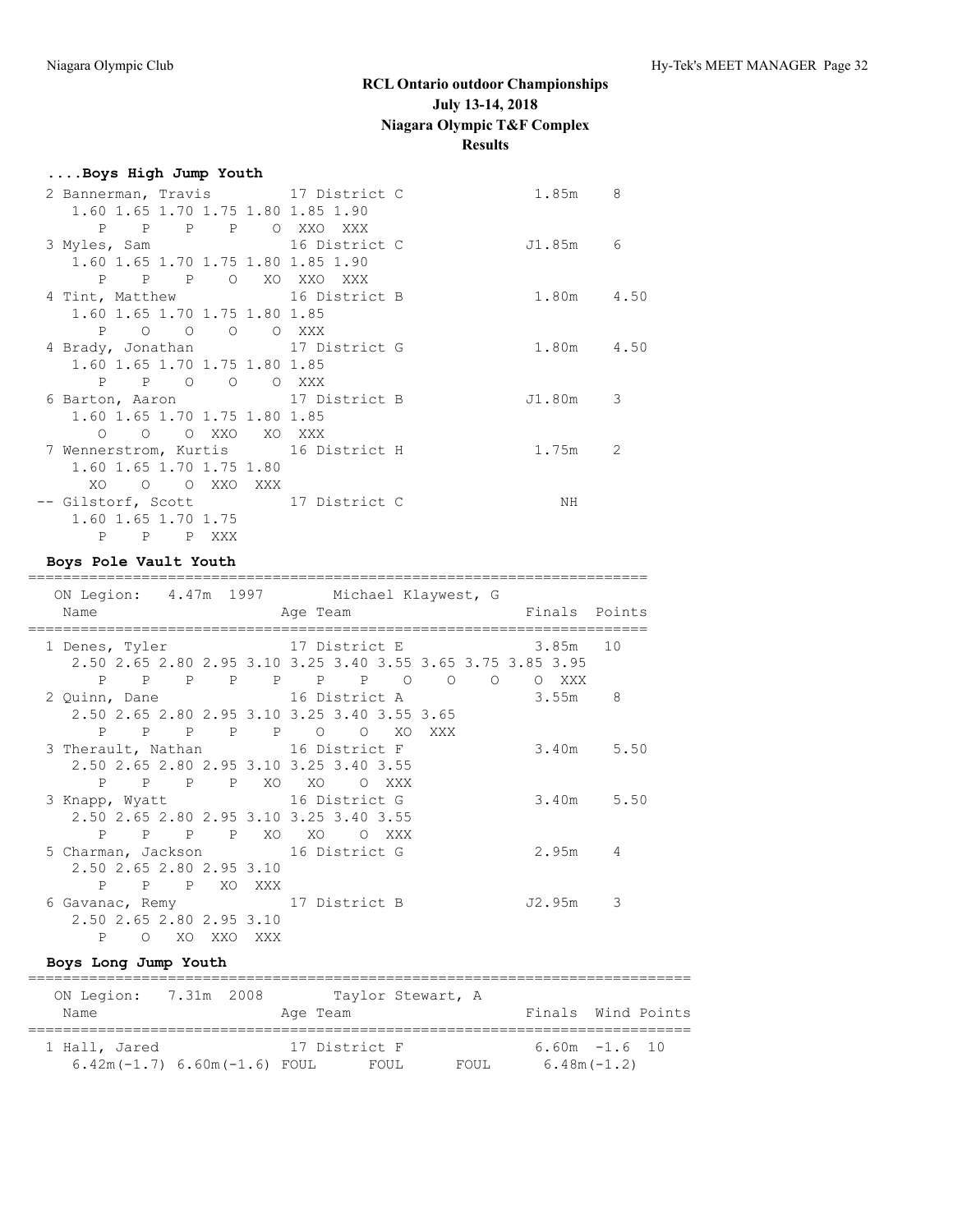## **....Boys Long Jump Youth**

|                                          | 2 Arase, Solomon 16 District D 6.53m +0.0 8                                                                    |               |
|------------------------------------------|----------------------------------------------------------------------------------------------------------------|---------------|
|                                          | $6.37m (+0.0)$ $6.53m (+0.0)$ $6.43m (-1.5)$ $6.12m (-1.8)$ $6.31m (+0.0)$ $6.35m (+0.0)$                      |               |
|                                          |                                                                                                                |               |
|                                          | 3 Jacob, Johnathan 17 District B 6.45m +0.0 6<br>6.05m (-0.4) FOUL 6.14m (-1.9) FOUL 6.30m (-1.4) 6.45m (+0.0) |               |
|                                          | 4 Renford, Marcus 16 District E 6.41m -0.5 5                                                                   |               |
|                                          | PASS $6.41\text{m}(-0.2)$ FOUL $6.41\text{m}(-0.5)$ FOUL FOUL                                                  |               |
|                                          | 5 Barton, Aaron 17 District B 6.32m -1.4 4                                                                     |               |
|                                          | 6.20m(-1.0) FOUL FOUL $6.32m(-1.4)$ 5.94m(-1.3) 6.23m(+0.0)                                                    |               |
|                                          | 6 Wennerstrom, Kurtis 16 District H 6.21m +0.0 3                                                               |               |
|                                          | $6.21m (+0.0)$ $6.20m (+0.0)$ $5.96m (-0.6)$ $6.08m (+0.0)$ $5.95m (0.6)$ $6.16m (0.1)$                        |               |
|                                          | 7 Peters, Damon 17 District G 5.92m -0.6 2                                                                     |               |
|                                          | $5.92m(-0.6)$ $5.60m(-0.3)$ FOUL $3.46m(-2.1)$ $5.76m(-2.0)$                                                   |               |
|                                          | 8 Hoksbergen, Dante 17 District K 5.88m -0.6 1                                                                 |               |
|                                          | $5.86m (+0.0)$ $5.62m (+0.0)$ $5.54m (-0.3)$ $5.66m (-1.6)$ $4.44m (-1.1)$ $5.88m (-0.6)$                      |               |
|                                          | 9 Brady, Jonathan 17 District G 5.83m -1.4                                                                     |               |
| $5.76m (+0.0)$ $5.83m (-1.4)$ PASS       |                                                                                                                |               |
| 10 Hansen, Luke 16 District G            |                                                                                                                | $5.72m + 0.0$ |
| $5.06m (+0.0) 5.72m (+0.0) 5.56m (-0.8)$ |                                                                                                                |               |
| 11 Stevens, Mckenzie 16 District C       |                                                                                                                | $5.70m + 0.0$ |
| $5.53m (+0.0) 5.70m (+0.0) 5.18m (-0.4)$ |                                                                                                                |               |
| 12 Luu, Kelvin 16 District B             |                                                                                                                | $5.67m + 0.0$ |
| $F\text{OUL}$ 5.67m (+0.0) $F\text{OUL}$ |                                                                                                                |               |
| 13 Gilstorf, Scott 17 District C         |                                                                                                                | $5.47m - 0.6$ |
| FOUL FOUL $5.47m(-0.6)$                  |                                                                                                                |               |
| 14 Myles, Sam 16 District C              |                                                                                                                | $5.35m -1.1$  |
| FOUL $5.35m(-1.1)$ FOUL                  |                                                                                                                |               |
| -- Ravindran, Haran 16 District D        | FOUL                                                                                                           |               |
| FOUL FOUL PASS                           |                                                                                                                |               |

## **Boys Triple Jump Youth**

| ON Legion: 14.62m 2009 Marvin Muchette, C                               |                                                                                                                          |                                                                                                 |
|-------------------------------------------------------------------------|--------------------------------------------------------------------------------------------------------------------------|-------------------------------------------------------------------------------------------------|
| 1 Olak, Benayo               17 District G               13.93m -1.2 10 |                                                                                                                          |                                                                                                 |
|                                                                         | $13.49m (+0.0)$ $13.21m (-2.7)$ $13.76m (-1.3)$ $13.93m (-1.2)$ $13.86m (-2.3)$ FOUL(-0.9)                               |                                                                                                 |
| 2 Barton, Aaron 17 District B 13.75m +0.0 8                             |                                                                                                                          |                                                                                                 |
|                                                                         | $12.79m (+0.0)$ $13.32m (-1.0)$ $13.47m (-1.9)$ $13.53m (+0.0)$ $FOUL (-0.8)$ $13.75m (+0.0)$                            |                                                                                                 |
| 3 Hall, Jared 17 District F                                             |                                                                                                                          | $13.69m - 0.7$ 6                                                                                |
|                                                                         | $13.23\text{m}(-0.1)$ $12.86\text{m}(-1.1)$ $13.69\text{m}(-0.7)$ $13.41\text{m}(-1.7)$ $13.53\text{m}(-2.7)$ FOUL(+0.0) |                                                                                                 |
| 4 Ugoh, Oluchi (17 District B)                                          |                                                                                                                          | $13.66m + 0.0$ 5                                                                                |
|                                                                         |                                                                                                                          | $12.58m (+0.0)$ $13.35m (-1.5)$ $13.22m (-0.5)$ $13.29m (+0.0)$ $13.19m (-2.0)$ $13.66m (+0.0)$ |
| 5 Jacob, Johnathan 17 District B                                        |                                                                                                                          | $13.23m - 0.9$ 4                                                                                |
|                                                                         | $13.13m(-0.3)$ $12.99m(-2.5)$ $12.78m(-1.4)$ $FOUL(-0.4)$ $13.23m(-0.9)$ $12.93m(-0.3)$                                  |                                                                                                 |
| 6 Bruser, Callum 17 District H 12.94m +0.0 3                            |                                                                                                                          |                                                                                                 |
|                                                                         | FOUL(-1.9) FOUL(+0.0) $12.94m(+0.0)$ $12.74m(-0.2)$ FOUL(-0.8) FOUL(-0.3)                                                |                                                                                                 |
| 7 Wennerstrom, Kurtis 16 District H 12.85m +0.0 2                       |                                                                                                                          |                                                                                                 |
|                                                                         | $12.26m(-0.7)$ $12.67m(-0.2)$ $12.84m(-1.5)$ $12.85m(+0.0)$ $12.61m(-1.8)$ FOUL(-0.5)                                    |                                                                                                 |
| 8 Hansen, Luke 16 District G 12.61m -2.0 1                              |                                                                                                                          |                                                                                                 |
|                                                                         | $12.05m(-2.2)$ $12.00m(-0.1)$ $12.54m(-0.9)$ $12.52m(-0.3)$ $12.61m(-2.0)$ FOUL(-2.3)                                    |                                                                                                 |
| 9 Ravindran, Haran 16 District D                                        |                                                                                                                          | $12.27m + 0.0$                                                                                  |
| $12.27m (+0.0)$ $11.78m (+0.0)$ FOUL                                    |                                                                                                                          |                                                                                                 |
| 10 Peters, Damon 17 District G                                          |                                                                                                                          | $12.18m - 2.1$                                                                                  |
| $12.18m(-2.1)$ FOUL $(-0.7)$ FOUL $(-1.7)$                              |                                                                                                                          |                                                                                                 |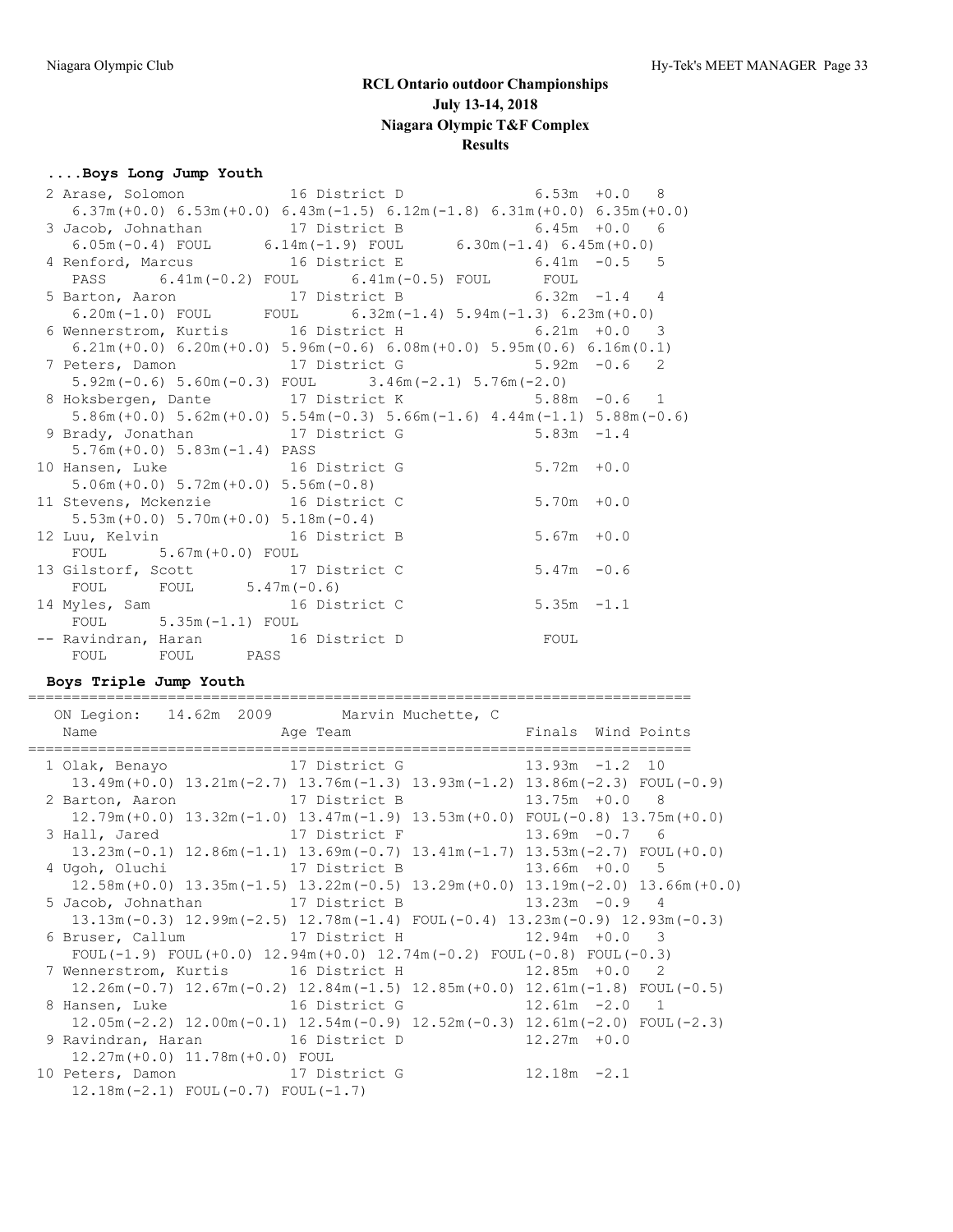## **....Boys Triple Jump Youth**

|               | 11 Kavin, Gnanapragasam 16 District D        | $11.95m - 0.3$  |  |
|---------------|----------------------------------------------|-----------------|--|
|               | $11.45m(-1.3)$ FOUL $(-1.2)$ $11.95m(-0.3)$  |                 |  |
|               | 12 Hoksbergen, Dante 17 District K           | $11.41m - 2.0$  |  |
|               | $11.40m(-0.1)$ $10.57m(-1.9)$ $11.41m(-2.0)$ |                 |  |
|               | 13 Bannerman, Travis 17 District C           | $J11.41m + 0.0$ |  |
|               | $11.28m(-2.5)$ $11.35m(+0.0)$ $11.41m(+0.0)$ |                 |  |
| -- Myles, Sam | 16 District C                                | FOUL            |  |
| FOUL PASS     | PASS                                         |                 |  |

## **Boys Shot Put 5.00kg Youth**

| ON Legion: 19.81m 2014 Joseph Maxwell, H                                                            |           |              |
|-----------------------------------------------------------------------------------------------------|-----------|--------------|
| 1 Woodhall, Lucas 17 District G<br>17.19m 18.08m 17.90m 18.24m 18.00m 19.35m                        | 19.35m 10 |              |
| 2 Deir, Zachary 17 District G<br>15.50m 15.61m 15.63m 15.42m FOUL FOUL                              | 15.63m 8  |              |
| 3 Saldutto, Callan 16 District B 15.32m 6<br>14.41m  14.09m  FOUL  13.99m  15.32m  15.30m           |           |              |
| 4 Primeau, Trevor 17 District E<br>14.52m FOUL FOUL 14.52m 15.13m FOUL                              | 15.13m    | 5            |
| 5 Elliott, Jeremy 16 District C<br>FOUL 14.67m 13.69m 13.34m 14.61m 15.09m                          | 15.09m    | 4            |
| 6 Gluck, Jordan 16 District D<br>13.35m  13.80m  13.62m  13.35m  FOUL  FOUL                         | 13.80m    | 3            |
| 7 Johnson, Daniel 17 District F<br>FOUL 13.60m 12.83m FOUL 13.24m 13.15m                            | 13.60m    | 2            |
| 8 Peldiak, Kaiden                       16 District H<br>12.14m  12.08m  12.89m  12.80m  FOUL  FOUL | 12.89m    | $\mathbf{1}$ |
| 9 Yang, Sean 16 District A<br>11.30m  12.26m  12.31m                                                | 12.31m    |              |
| 10 Garrett, Ryan 16 District A<br>12.12m  11.92m  FOUL                                              | 12.12m    |              |
| 11 Boyce, Matthew 17 District A<br>FOUL FOUL 11.58m                                                 | 11.58m    |              |
| 9.94m<br>12 Parker, Caleb 16 District H<br>FOUL 8.53m 9.94m                                         |           |              |
| -- Vreugenhil, Frank 17 District F TOUL<br>FOUL FOUL FOUL                                           |           |              |

## **Boys Discus Throw 1.50kg Youth**

| ON Legion:<br>Name | 54.10m 1996 | Age Team                                                  | Scott Russell, A | Finals Points |    |
|--------------------|-------------|-----------------------------------------------------------|------------------|---------------|----|
| 1 Woodhall, Lucas  |             | 17 District G<br>47.86m 51.35m 49.07m FOUL 49.93m 45.86m  |                  | 51.35m 10     |    |
| 2 Jacklin, Ryan    |             | 16 District C<br>48.57m FOUL 50.89m FOUL 49.84m FOUL      |                  | 50.89m        | 8  |
| 3 Boyce, Matthew   |             | 17 District A<br>FOUL 46.45m 42.99m FOUL FOUL 48.23m      |                  | 48.23m        | 6  |
| 4 Primeau, Trevor  |             | 17 District E<br>45.90m  47.58m  FOUL  FOUL  FOUL  46.92m |                  | 47.58m        | .5 |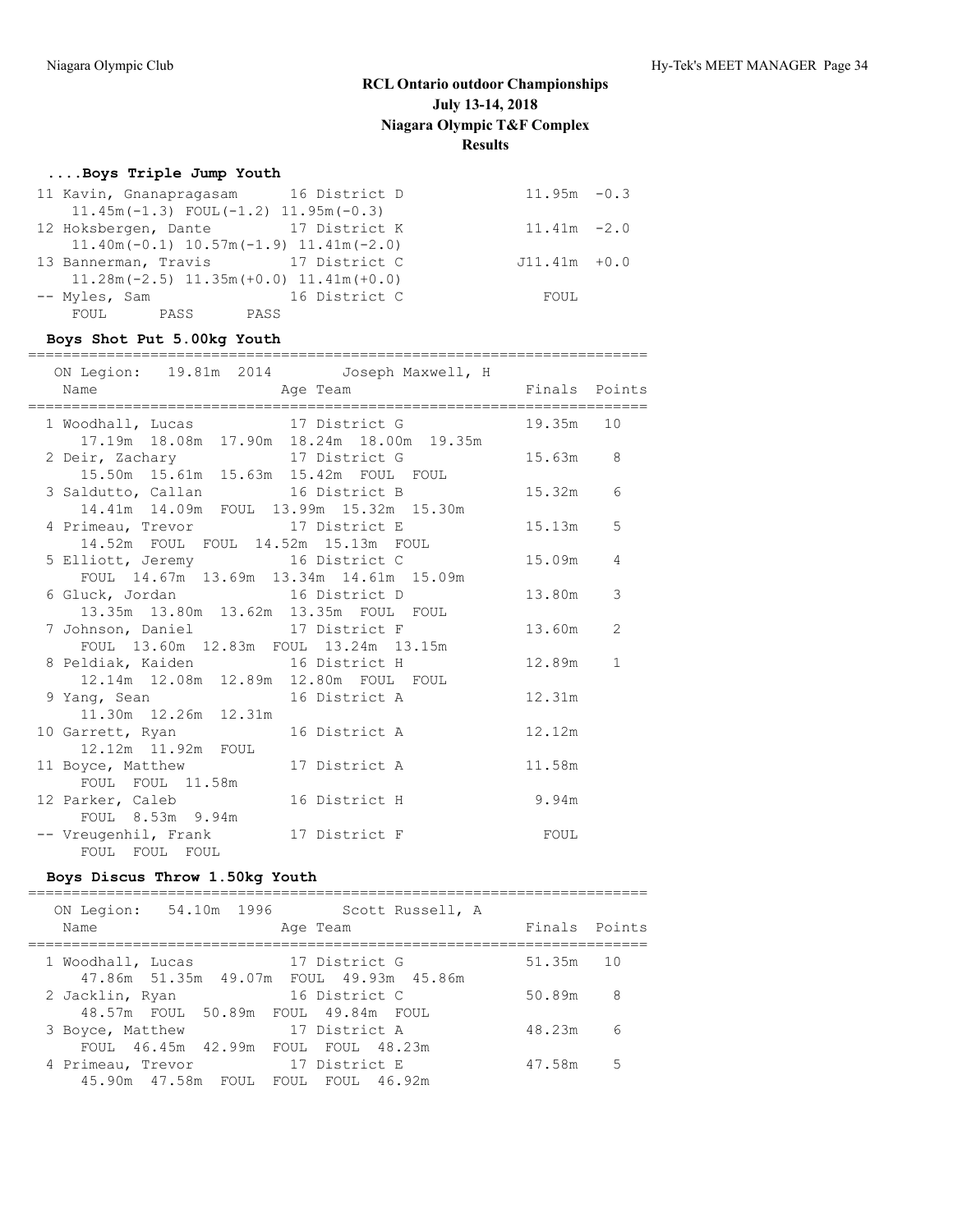#### **....Boys Discus Throw 1.50kg Youth**

| 5 Deir, Zachary 17 District G                |               | 46.45m      | 4              |
|----------------------------------------------|---------------|-------------|----------------|
| 42.74m FOUL FOUL 41.80m 46.45m FOUL          |               |             |                |
| 6 Saldutto, Callan 16 District B             |               | 46.35m      | 3              |
| 46.35m FOUL 34.91m 43.27m 44.00m 44.36m      |               |             |                |
| 7 Elliott, Jeremy 16 District C              |               | 44.85m      | $\overline{c}$ |
| 43.05m  44.85m  FOUL  FOUL  43.25m  FOUL     |               |             |                |
| 8 Johnson, Daniel 17 District F              |               | 42.48m      | $\mathbf{1}$   |
| 39.17m  42.20m  FOUL  39.18m  38.13m  42.48m |               |             |                |
| 9 Vreugenhil, Frank 17 District F            |               | 40.94m      |                |
| 40.94m FOUL FOUL                             |               |             |                |
| 10 Lewis, Jordan 17 District D               |               | 40.30m      |                |
| 40.30m 38.04m FOUL                           |               |             |                |
| 11 Garrett, Ryan 16 District A               |               | 38.89m      |                |
| FOUL 38.89m FOUL                             |               |             |                |
| 12 Yang, Sean                                | 16 District A | 37.02m      |                |
| 36.70m FOUL 37.02m                           |               |             |                |
| 13 Peldiak, Kaiden                           | 16 District H | 31.46m      |                |
| FOUL 30.57m 31.46m                           |               |             |                |
| 14 Parker, Caleb                             | 16 District H | 28.49m      |                |
| 26.60m  28.49m  FOUL                         |               |             |                |
| -- Gluck, Jordan 16 District D               |               | <b>FOUL</b> |                |
| FOUL FOUL FOUL                               |               |             |                |

### **Boys Hammer Throw 5.00kg Youth**

### ======================================================================= ON Legion: 63.65m 2014 Noah Rolph, A Name **Age Team** Age Team Finals Points ======================================================================= 1 Jacklin, Ryan 16 District C 60.12m 10 59.99m 60.12m FOUL FOUL FOUL FOUL 2 Elliott, Jeremy 16 District C 51.90m 8 FOUL FOUL FOUL 51.77m FOUL 51.90m 3 Deir, Zachary 17 District G 43.64m 6 43.64m FOUL FOUL FOUL FOUL 43.63m 4 Boyce, Matthew 17 District A 38.80m 5 36.59m 38.80m FOUL 35.20m FOUL FOUL 5 Lewis, Jordan 17 District D 38.72m 4 35.94m FOUL 35.58m FOUL 35.71m 38.72m 6 Garrett, Ryan 16 District A 38.06m 3 38.06m 36.55m FOUL FOUL FOUL FOUL 7 Vreugenhil, Frank 17 District F 32.83m 2 30.09m 32.83m FOUL 28.41m FOUL 32.82m

### **Boys Javelin Throw 700g Youth**

| ON Legion:<br>66.92m 2007<br>Wiley Collins#, A                            |               |     |
|---------------------------------------------------------------------------|---------------|-----|
| Name<br>Age Team                                                          | Finals Points |     |
| 17 District G<br>1 Lidlow, Caleb<br>FOUL 56.47m FOUL 54.07m 50.44m 58.80m | 58.80m 10     |     |
| 17 District G<br>2 Douglas, Mac                                           | 57.29m        | - 8 |
| 54.30m 57.29m 55.82m 55.23m FOUL 55.74m                                   |               |     |
| 17 District G<br>3 Caya, Jeremy                                           | 54.70m        | - 6 |
| 51.08m  49.87m  46.72m  49.15m  54.70m  48.94m                            |               |     |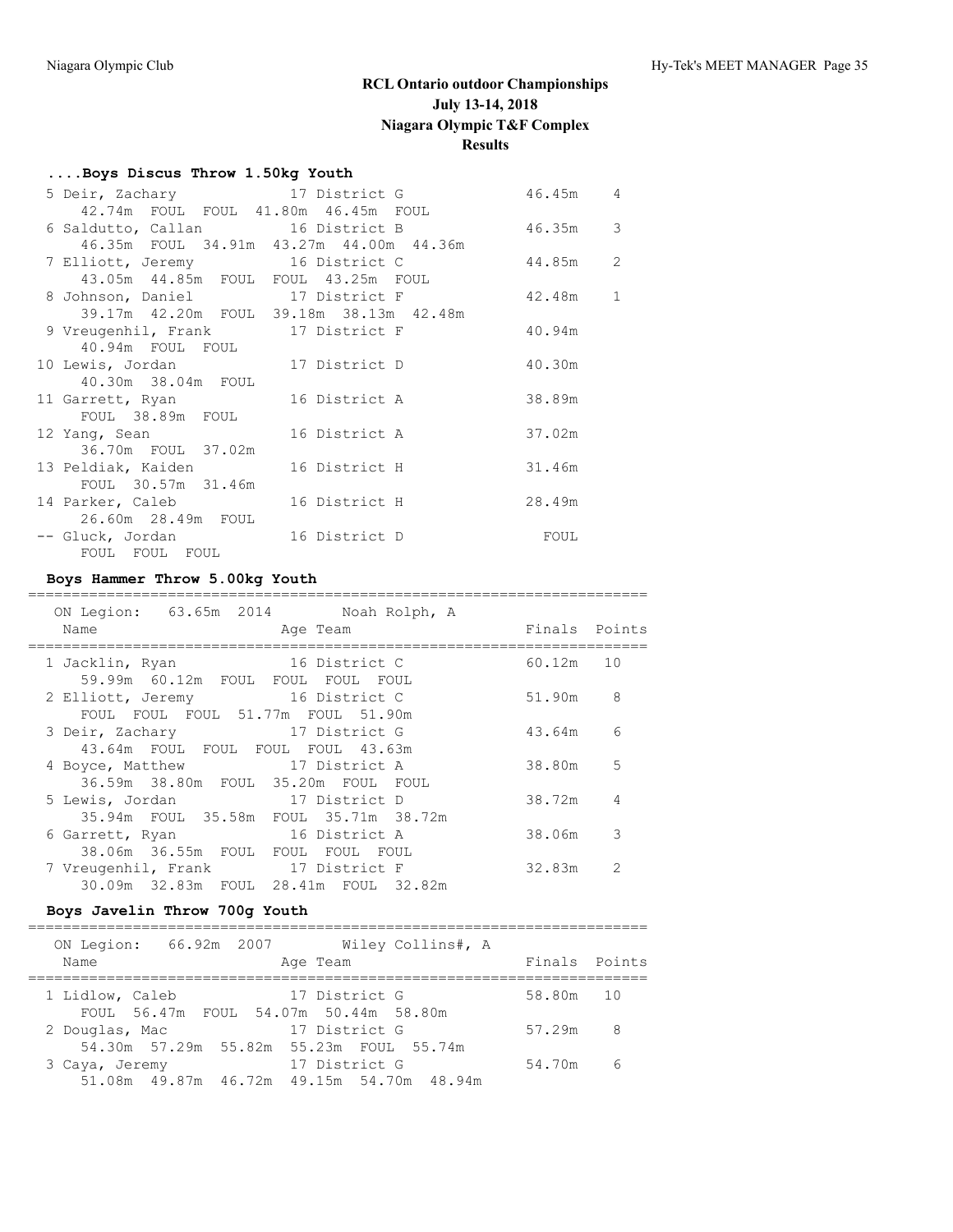## **....Boys Javelin Throw 700g Youth**

| 4 Saldutto, Callan 16 District B        | 52.32m | .5 |
|-----------------------------------------|--------|----|
| 47.41m 50.59m FOUL 47.56m 51.76m 52.32m |        |    |
| 16 District C<br>5 Jacklin, Ryan        | 51.23m | 4  |
| 51.23m 50.22m FOUL PASS PASS PASS       |        |    |
| 17 District E<br>6 Jones, Will          | 44.61m | 3  |
| 44.61m 42.79m 41.49m FOUL FOUL 40.49m   |        |    |
| 7 Bertrand, Brady 16 District H         | 42.13m | 2  |
| FOUL FOUL 41.49m 42.13m 39.10m 39.46m   |        |    |
| 17 District A<br>8 Ross, Greq           | 41.31m |    |
| 41.31m FOUL 38.69m PASS PASS PASS       |        |    |
| 16 District H<br>-- Parker, Caleb       | FOUL   |    |
| <b>FOUL</b><br>FOUL<br>FOUL             |        |    |

## **Octathlon: #1 Boys 100 Meter Youth Octathlon**

| Name                     | Age Team      | Finals Wind Points |     |
|--------------------------|---------------|--------------------|-----|
| 1 Devinney, Blake        | 17 District B | $11.74 - 2.4$      | 703 |
| 2 Timm, Caleb            | 17 District C | $12.03 -2.4$       | 645 |
| 3 Denes, Tyler           | 17 District E | $12.20 -2.4$       | 612 |
| 4 McDonald, Owen         | 16 District A | $12.31 - 2.4$      | 591 |
| 5 Couch, Bailey          | 17 District B | $12.33 -2.4$       | 588 |
| 6 Challis, Tyler William | 16 District E | $12.59 - 2.4$      | 540 |
| 7 Schmoll, Austen        | 17 District F | $12.88 - 2.4$      | 488 |
| 8 Heggie, Kurtis         | 16 District B | $13.35 - 2.4$      | 410 |

## **Octathlon: #4 Boys 400 Meter Youth Octathlon**

| Name                     | Age Team      | Finals Points |     |
|--------------------------|---------------|---------------|-----|
| 1 Devinney, Blake        | 17 District B | 53.03         | 680 |
| 2 McDonald, Owen         | 16 District A | 53.16         | 675 |
| 3 Denes, Tyler           | 17 District E | 54.42         | 622 |
| 4 Couch, Bailey          | 17 District B | 54.98         | 600 |
| 5 Timm, Caleb            | 17 District C | 55.98         | 560 |
| 6 Challis, Tyler William | 16 District E | 57.49         | 503 |
| 7 Heggie, Kurtis         | 16 District B | 58.04         | 482 |
| 8 Schmoll, Austen        | 17 District F | 58.81         | 455 |

## **Octathlon: #8 Boys 1000 Meter Youth Octathlon**

|  | Name                     | Age Team      | Finals Points |     |
|--|--------------------------|---------------|---------------|-----|
|  | 1 McDonald, Owen         | 16 District A | 2:45.54       | 813 |
|  | 2 Devinney, Blake        | 17 District B | 2:50.23       | 763 |
|  | 3 Couch, Bailey          | 17 District B | 2:54.56       | 719 |
|  | 4 Timm, Caleb            | 17 District C | 2:58.49       | 679 |
|  | 5 Heggie, Kurtis         | 16 District B | 2:58.67       | 677 |
|  | 6 Denes, Tyler           | 17 District E | 3:05.93       | 607 |
|  | 7 Challis, Tyler William | 16 District E | 3:16.04       | 516 |
|  | 8 Schmoll, Austen        | 17 District F | 3:18.31       | 496 |
|  |                          |               |               |     |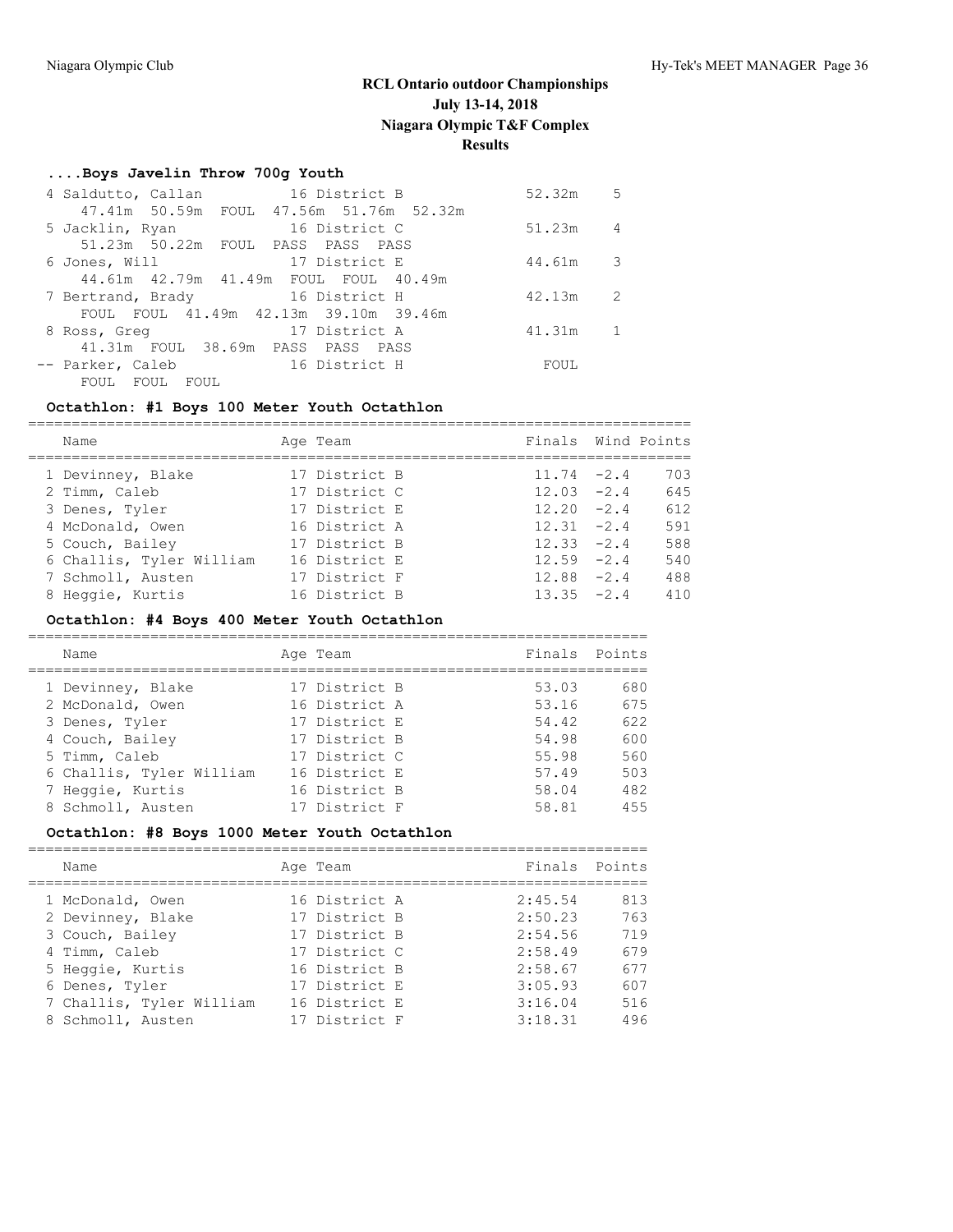## **Octathlon: #5 Boys 110 Meter Hurdles 0.914m Youth Octathlon**

| Name                     | Age Team      | Finals Wind Points |        |     |
|--------------------------|---------------|--------------------|--------|-----|
| 1 Devinney, Blake        | 17 District B | $15.61 + 0.0$      |        | 777 |
| 2 Couch, Bailey          | 17 District B | $16.25 + 0.0$      |        | 705 |
| 3 Timm, Caleb            | 17 District C | $16.78 + 0.0$      |        | 647 |
| 4 Denes, Tyler           | 17 District E | $17.02 + 0.0$      |        | 622 |
| 5 McDonald, Owen         | 16 District A | 17.48              | $+0.0$ | 575 |
| 6 Challis, Tyler William | 16 District E | 18.17              | $+0.0$ | 508 |
| 7 Schmoll, Austen        | 17 District F | 18.54              | $+0.0$ | 474 |
| 8 Heggie, Kurtis         | 16 District B | 18.72              | $+0.0$ | 457 |
|                          |               |                    |        |     |

## **Octathlon: #6 Boys High Jump Youth Octathlon**

| Name                                                                                                   |                      | Age Team                                                                                                                      | Finals Points |           |
|--------------------------------------------------------------------------------------------------------|----------------------|-------------------------------------------------------------------------------------------------------------------------------|---------------|-----------|
| 1 Timm, Caleb                                                                                          | ==================== | 17 District C<br>1.50 1.53 1.56 1.59 1.62 1.65 1.68 1.71 1.74 1.77 1.80                                                       |               | 1.77m 602 |
|                                                                                                        |                      | P P P O P O O O XO XO XXX<br>2 Heggie, Kurtis 16 District B<br>1.50 1.53 1.56 1.59 1.62 1.65 1.68 1.71<br>P P O O XXO O O XXX |               | 1.68m 528 |
| 2 Couch, Bailey 17 District B                                                                          |                      | 1.50 1.53 1.56 1.59 1.62 1.65 1.68 1.71<br>P P O O O XXO XO XXX                                                               |               | 1.68m 528 |
| 4 Devinney, Blake 17 District B                                                                        |                      | 1.50 1.53 1.56 1.59 1.62 1.65 1.68 1.71                                                                                       |               | 1.65m 504 |
| 5 Challis, Tyler William 16 District E<br>1.50 1.53 1.56 1.59 1.62 1.65                                |                      | P P O O O XXO XXX XXX                                                                                                         |               | 1.62m 480 |
| O O XO XO XO XXX<br>5 McDonald, Owen 16 District A<br>1.50 1.53 1.56 1.59 1.62 1.65                    |                      |                                                                                                                               |               | 1.62m 480 |
| O P P XXO XXO XXX<br>7 Schmoll, Austen 17 District F<br>1.50 1.53 1.56 1.59 1.62<br>XO<br>O XO XXO XXX |                      |                                                                                                                               |               | 1.59m 457 |

## **Octathlon: #2 Boys Long Jump Youth Octathlon**

| Name              | Age Team |                                                                                                                                                                                                                                                                                                     |                                                                                                                             |                                                                                                                       |
|-------------------|----------|-----------------------------------------------------------------------------------------------------------------------------------------------------------------------------------------------------------------------------------------------------------------------------------------------------|-----------------------------------------------------------------------------------------------------------------------------|-----------------------------------------------------------------------------------------------------------------------|
| 1 Couch, Bailey   |          |                                                                                                                                                                                                                                                                                                     |                                                                                                                             | 617                                                                                                                   |
| 2 Denes, Tyler    |          |                                                                                                                                                                                                                                                                                                     |                                                                                                                             | 537                                                                                                                   |
| 3 Timm, Caleb     |          |                                                                                                                                                                                                                                                                                                     |                                                                                                                             | 494                                                                                                                   |
| 4 Devinney, Blake |          |                                                                                                                                                                                                                                                                                                     |                                                                                                                             | 492                                                                                                                   |
|                   |          |                                                                                                                                                                                                                                                                                                     |                                                                                                                             | 461                                                                                                                   |
| 5 McDonald, Owen  |          |                                                                                                                                                                                                                                                                                                     |                                                                                                                             | 461                                                                                                                   |
|                   |          | $5.68$ m (-3.0) $5.69$ m (-2.7) $6.14$ m (-2.7)<br>$5.75m(-1.2)$ 4.25m $(-2.0)$ 5.77m $(-1.5)$<br>$5.56m(-0.7)$ $5.53m(-0.7)$ FOUL $(-1.4)$<br>$5.20$ m ( $-1.7$ ) $5.55$ m ( $-1.5$ ) $5.37$ m ( $-0.4$ )<br>$5.15m(-3.2)$ $5.40m(0.4)$ $5.15m(-0.9)$<br>$5.27m(-2.1)$ $5.17m(-2.0)$ $5.40m(-2.2)$ | 17 District B<br>17 District E<br>17 District C<br>17 District B<br>5 Challis, Tyler William 16 District E<br>16 District A | Finals Wind Points<br>$6.14m -2.7$<br>$5.77m - 1.5$<br>$5.56m - 0.7$<br>$5.55m - 1.5$<br>$5.40m$ 0.4<br>$5.40m - 2.2$ |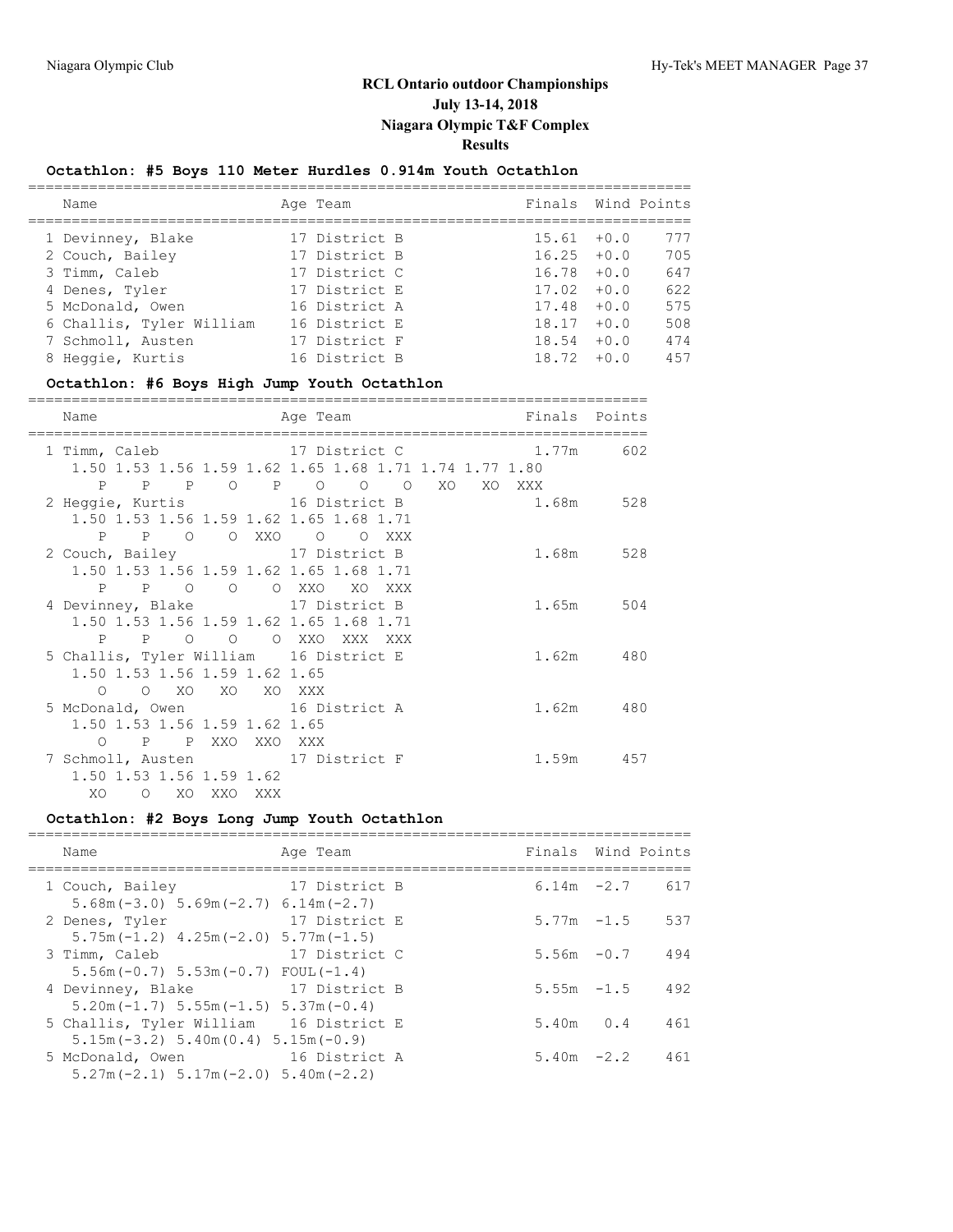## **....Octathlon: #2 Boys Long Jump Youth Octathlon**

| 7 Schmoll, Austen                         | 17 District F | $5.04m - 0.8$<br>390 |
|-------------------------------------------|---------------|----------------------|
| $5.04m(-0.8)$ FOUL                        | $4.25m(-1.2)$ |                      |
| 8 Heggie, Kurtis                          | 16 District B | $4.97m - 0.8$<br>377 |
| $4.64m(-3.0)$ $4.97m(-0.8)$ $4.61m(-2.1)$ |               |                      |

# **Octathlon: #3 Boys Shot Put 5.00kg Youth Octathlon**

| Name                                      | Age Team      | Finals Points |     |
|-------------------------------------------|---------------|---------------|-----|
| 1 Challis, Tyler William 16 District E    |               | 13.20m 679    |     |
| 13.20m 13.08m 13.13m<br>2 Timm, Caleb     | 17 District C | 12.13m        | 614 |
| 10.78m 11.22m 12.13m<br>3 Schmoll, Austen | 17 District F | 11.74m        | 591 |
| 10.80m 11.64m 11.74m<br>4 Devinney, Blake | 17 District B | 11.46m        | 574 |
| 11.46m 11.30m 11.24m                      | 16 District A | 10.96m        | 543 |
| 5 McDonald, Owen<br>9.38m 10.96m 9.70m    |               |               |     |
| 6 Heggie, Kurtis<br>10.19m 10.81m 9.67m   | 16 District B | 10.81m        | 534 |
| 7 Couch, Bailey<br>10.52m 10.06m 10.09m   | 17 District B | 10.52m        | 517 |
| 8 Denes, Tyler<br>9.00m 9.28m 9.80m       | 17 District E | 9.80m         | 474 |

## **Octathlon: #7 Boys Javelin Throw 700g Youth Octathlon**

| Name                                                         | Age Team      | Finals | Points |
|--------------------------------------------------------------|---------------|--------|--------|
| 1 Couch, Bailey<br>48.76m 48.88m 58.04m                      | 17 District B | 58.04m | 708    |
| 2 Schmoll, Austen<br>45.60m FOUL 45.10m                      | 17 District F | 45.60m | 524    |
| 16 District A<br>3 McDonald, Owen<br>41.64m 36.49m 40.10m    |               | 41.64m | 466    |
| 4 Heggie, Kurtis<br>41.25m FOUL 36.03m                       | 16 District B | 41.25m | 460    |
| 5 Devinney, Blake<br>29.45m 30.61m 35.03m                    | 17 District B | 35.03m | 371    |
| 6 Challis, Tyler William 16 District E<br>FOUL 33.54m 34.44m |               | 34.44m | 362    |
| 7 Timm, Caleb<br>32.83m FOUL FOUL                            | 17 District C | 32.83m | 339    |
| 8 Denes, Tyler<br>26.03m 23.42m 23.58m                       | 17 District E | 26.03m | 244    |

### **Boys Octathlon Youth**

| ON Legion:        | 5575 2008 |  |               | Taylor Corney, G |               |  |
|-------------------|-----------|--|---------------|------------------|---------------|--|
| Name              |           |  | Age Team      |                  | Finals Points |  |
| 1 Couch, Bailey   |           |  | 17 District B |                  | 4982 10       |  |
| 2 Devinney, Blake |           |  | 17 District B |                  | 4864          |  |

=======================================================================